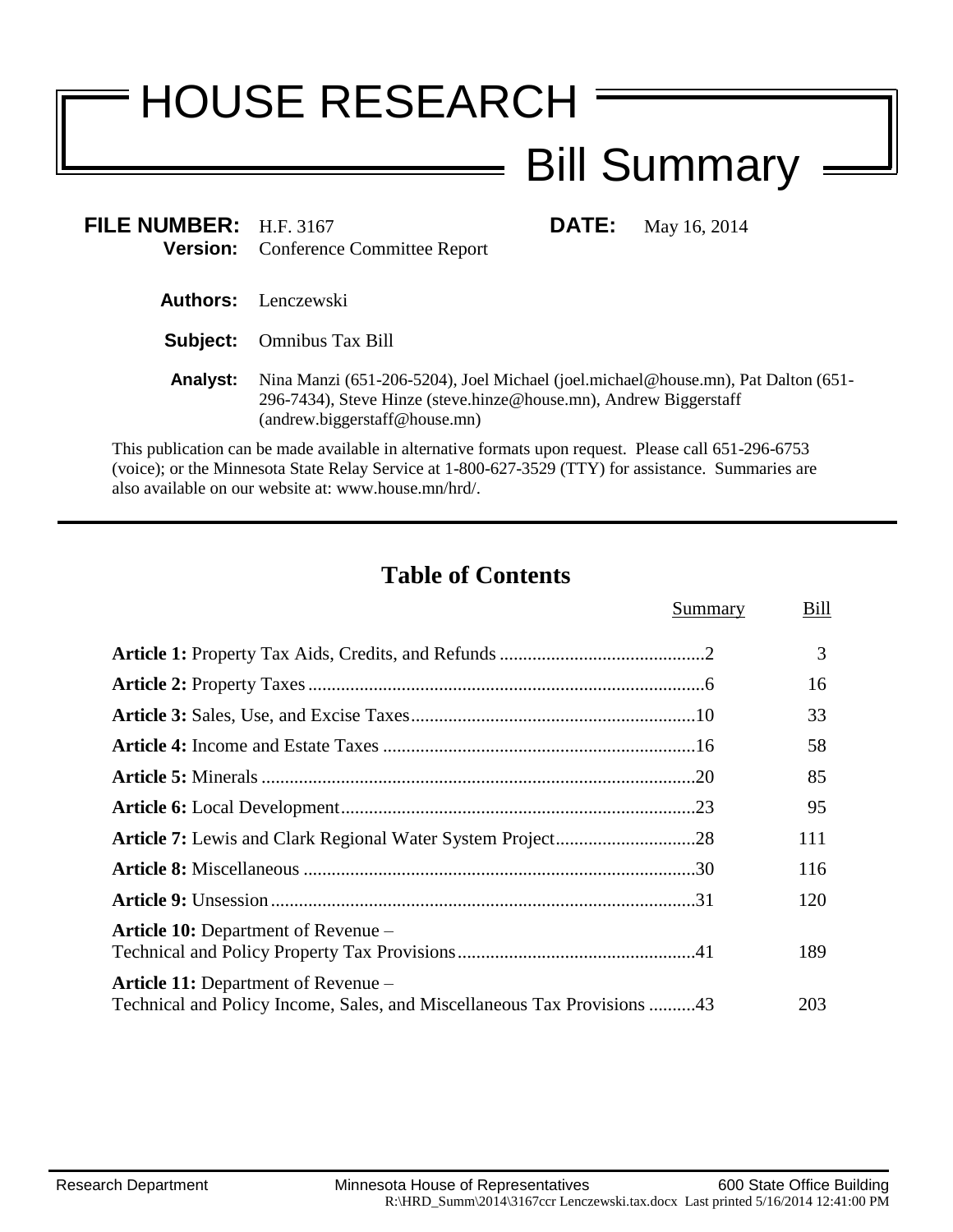#### **Article 1: Property Tax Aids, Credits, and Refunds**

# **Overview**

Increases various state aid, credit, and refund programs, including:

- Provides for an increase in the agricultural homestead market value credit beginning in 2015, and provides for a supplemental agricultural credit in 2014.
- Makes some technical corrections to the payment in lieu of taxes (PILT) program and provides additional one-time payments in CY 2014 to make up for underpayments and non-payments in 2013 due to these language issues.
- Increases the city LGA appropriation beginning in CY 2015 and corrects a language error in the LGA calculation from last year.
- Increases homestead credit refunds based on taxes payable in 2014 by three percent and renter property tax refunds based on rent paid in 2013 by six percent.
- Establishes a new county aid program to assist counties in limiting the spread of aquatic invasive species.
- Provides for an increase in the border city disparity reduction credit, and adds the city of Ortonville to the list of participating cities.
- Provides for transition aid payments to cities and towns that undergo significant tax base losses due to changes in the definition of real property used in certain industrial processes.
- Provides supplemental county program aid in CY 2014 only.
- Provides a pilot aid program intended to improve volunteer first responder recruitment and retention.
- Modifies the supplemental firefighter retirement aid program enacted last year to include independent nonprofit fire departments that were accidently omitted from the program.
- Provides a onetime LGA penalty forgiveness to the city of Bluffton.
- **1 Volunteer first responder aid pilot.** Provides for a three-year pilot program to pay \$500 stipends to volunteer firefighters, volunteer ambulance attendants, and volunteer emergency medical responders who serve providers headquartered in a pilot area, with the objective of improving volunteer recruitment and retention. The pilot area consists of four groups of counties:
	- Southern Minnesota: Faribault, Fillmore, Freeborn, Houston, and Watonwan
	- West Central Minnesota: Chippewa, Kandiyohi, Redwood, and Renville
	- Central Minnesota: Morrison, and Todd
	- North Central Minnesota: Beltrami, Clearwater, and Mahnomen

Directs the commissioner of public safety to annually certify lists of eligible volunteers to the commissioner of revenue who will pay aid enabling the entities that volunteers served to pay a \$500 stipend to each individual who volunteered for the entire previous calendar year. The pilot provides for the aid to be paid in calendar years 2015, 2016, and 2017 for volunteer service provided in 2014, 2015, and 2016. Requires the commissioner of public safety to report to the legislature in 2018, and provide data on the amount of aid paid and number of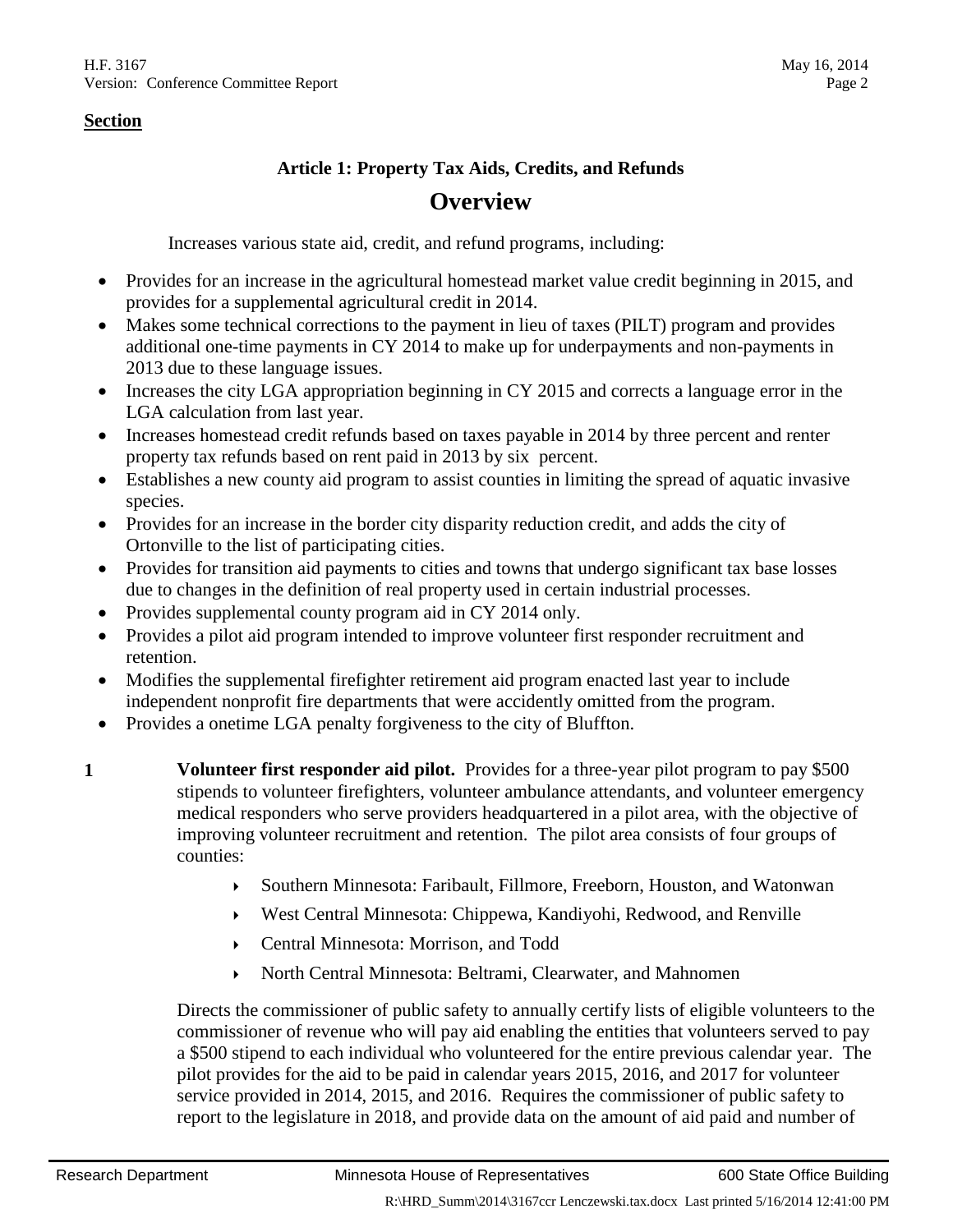volunteers in each year of the pilot, and as a comparison also the number of volunteers serving in comparison counties consisting of at least half of the counties that border each of the groups of counties in the pilot area. Provides an open appropriation for aid in fiscal years 2016 through 2018.

- **2 Agricultural homestead market value credit.** Increases the rate of the agricultural homestead market value credit so that it reaches a maximum of \$490 at a market value of \$270,000 and over. Under current law, it reaches a maximum of \$345 at \$115,000 of value, but then decreases to \$230 at a value of \$345,000 and over. Effective beginning with taxes payable in 2015.
- **3 Disparity reduction credit.** Adds the city of Ortonville to the four border cities that have historically received the credit (Moorhead, Dilworth, East Grand Forks, and Breckenridge). Increases the credit to the amount necessary to reduce the effective tax rate on commercialindustrial and apartment properties in the five border cities to 1.6 percent, versus the current 1.9 percent. Effective beginning with taxes payable in 2015.
- **4 Supplemental firefighter retirement state aid.** Includes all independent nonprofit firefighting corporations, regardless of pension fund used, in the definition of "municipality" for purposes of paying supplemental firefighter retirement state aid. These groups were inadvertently omitted when this new aid program was established in 2013. Also makes a correction to a percentage used in allocating the aid to the various pension funds so the total equals 100%.
- <span id="page-2-1"></span>**5 City formula aid.** Corrects a drafting error in calculating formula aid in Minnesota Statutes, section 477A.013, subdivision 8, which impacts the LGA losses to cities that currently get more aid than their "unmet need" under the formula. Without the fix, a city that should have its LGA gradually decreased to its "unmet need" amount will see its aid decrease faster if the LGA appropriation is increased. Effective beginning with aids payable in 2015.
- **6 Cities.** Increases the city LGA appropriation beginning in CY 2015, by \$7.8 million. This replaces the current law appropriation of \$509.1 million in CY 2015 with an appropriation of \$516.9 million, and an appropriation of \$511.6 million in CY 2016 and thereafter with an appropriation of \$519.4 million. Effective beginning with aids payable in 2015.
- <span id="page-2-0"></span>**7 Payments in Lieu of Tax (PILT) calculations.** Modifies the payment for wildlife management land to be the greater of \$5.133 per acre or three-fourth of one percent of appraised value. The \$5.133/acre alternative was omitted last year but this is the same payment alternative used for other types of natural resource lands such as acquired, transportation wetland, and LUP land. Effective for payments made in calendar year 2013, and provides for a one time additional payment by June 30, 2014 to counties that would have received more PILT payments on wildlife lands in 2013 with this retroactive change.

Also provides a mechanism to allocate the extra \$300,000 annually to pay ditch assessments on consolidated conservation (con-con) lands to counties passed on each county's share of total annual ditch assessments. Effective for assessments beginning in calendar year 2014..

**8 Procedure (for allocating ditch assessment payments).** Provides a certification process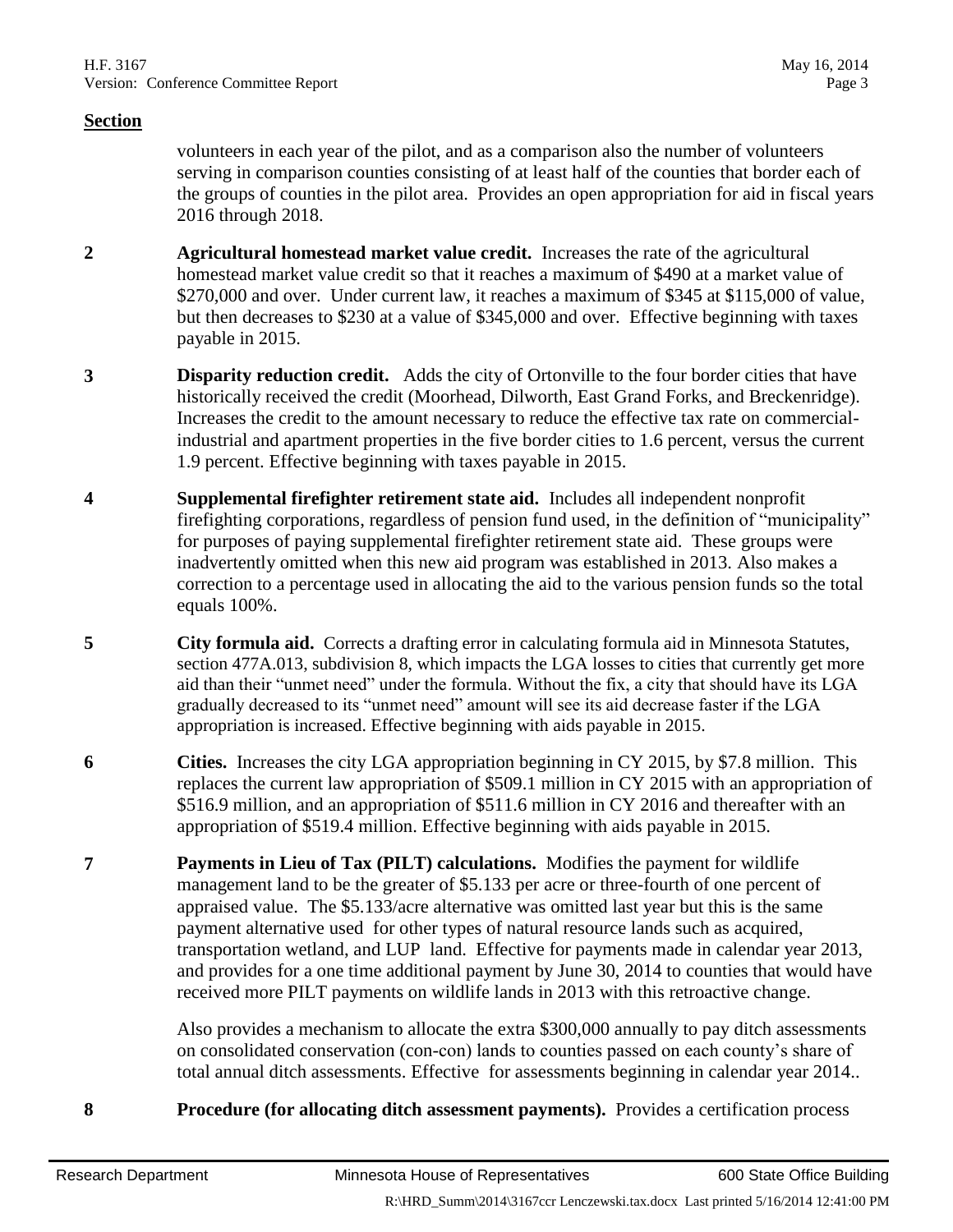and due dates for counties to provide the necessary information to the commissioner of natural resources to allow allocation of the 300,000 for ditch assessments under section [7.](#page-2-0) Also requires the commissioner to certify and make the 2013 payments by June 30, 2014; they were not made in 2013 because the allocation mechanism was not defined. Effective for assessments payable in 2014 and thereafter.

- **9 Payments in Lieu of Tax (PILT) calculations.** Clarifies that a township with qualifying land receives ten percent of the payment a county receives for the land in that township. This ratifies the distribution mechanism actually used in 2013. Effective retroactively beginning with payments in calendar year 2013.
- **10 Production property transition aid.** Provides for the payment of transition aid to cities and towns that lose 5 percent or more of their net tax capacity due to the change in the definition of "real property" in Article 2, section 9. For aid beginning in 2016, qualifying cities and towns will receive full compensation for the decrease in tax base. The transition aid then phases out over the next four years, with aid payments stepped down by 20 percent each year. No aids are payable in 2021 and thereafter.
- **11 Aquatic invasive species prevention aid.** Establishes a new county aid program administered by the Dept. of Revenue to assist counties in preventing the spread of aquatic invasive species. The funds are distributed by formula, with half of the funds distributed based on the number of public water access sites in each county, and the other half based on the number of parking spaces at all public water access sites in each county. Counties are required to use the proceeds to prevent the introduction or limit the spread of aquatic invasive species at all access sites within the county. Counties are required to adopt guidelines for use of the funds, and file the guidelines with the Dept. of Natural Resources. Counties may spend the funds directly, or distribute some or all of the funds to other governmental organizations in the county to accomplish the program's goals. The Dept. of Revenue must make payments each year at the same time as payments of county program aid (CPA), except that in calendar year 2014 all the payments must be made at the time of the first CPA payment. The appropriation is \$4,500,000 for CY 2014, and \$10 million per year each year thereafter.
- **12 Additional supplemental aid revision of omitted 2013 independent firefighting corporations.** For the supplemental aid paid in October 1, 2014 only, the nonprofit firefighting corporations that did not receive October 1, 2013 payments under this program will have the amounts they should have received calculated and paid first from the FY 2015 appropriation before the FY 2015 payments are calculated for all qualified firefighting groups. The catch-up payments will be made with the regular October 1, 2014 (FY 2015) distributions.
- **13 Supplemental county program aid for 2014.** Authorizes supplemental county program aid (CPA) payments for 2014 only for any county whose 2014 CPA was less than it received in 2013. The amount of supplemental aid is equal to the drop in aid between 2013 and 2014.
- **14 Supplemental agricultural credit for taxes payable in 2014.**

**Subd. 1. Certification of supplemental credit amount.** Provides that each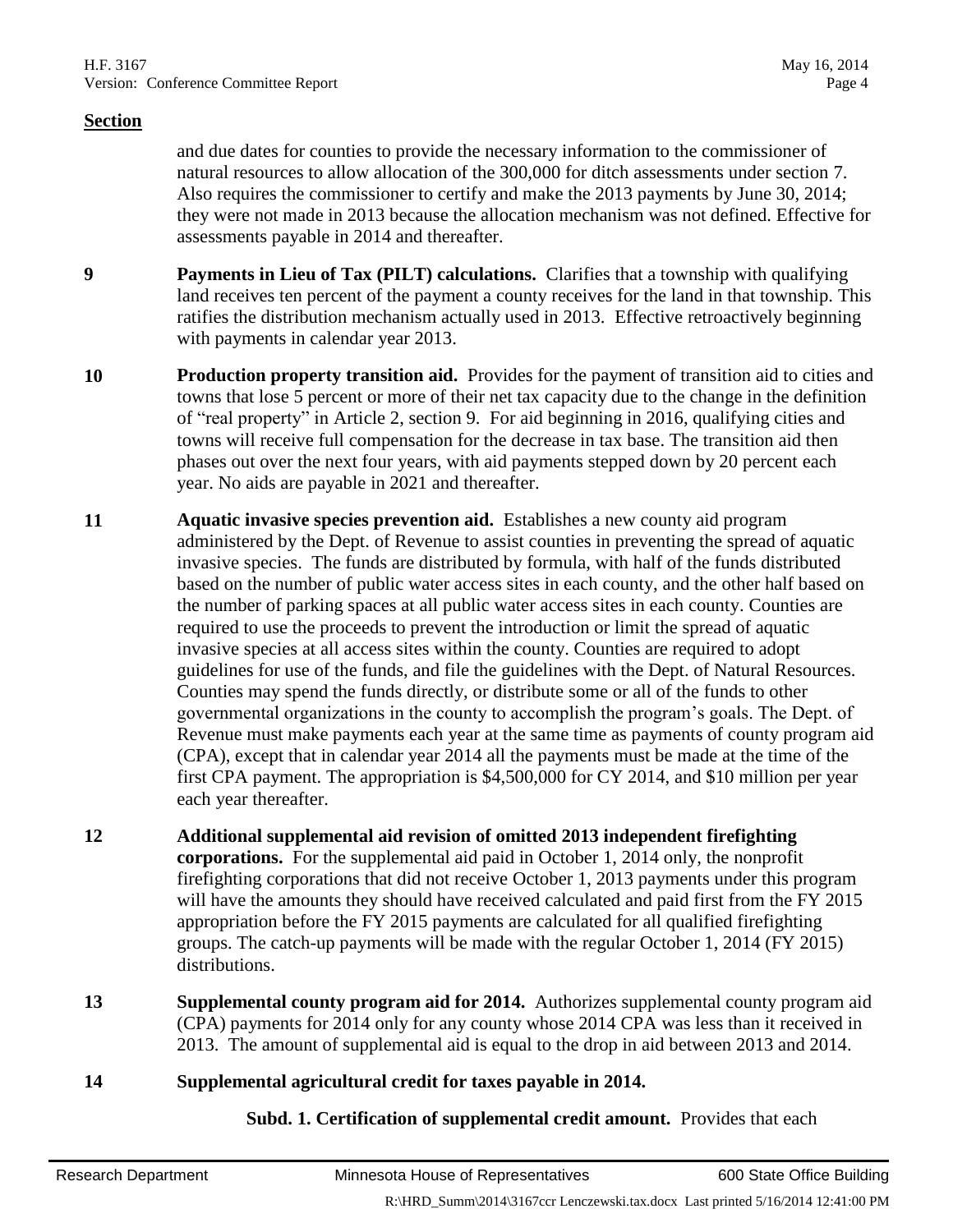agricultural homestead receiving an agricultural market value credit for taxes payable in 2014 is eligible for a supplemental credit of \$205, provided the credit does not exceed the net taxes on the property. Requires each county to provide the commissioner of revenue with the necessary information by August 15, 2014. Provides that the supplemental credit will not be paid to any homestead having delinquent taxes.

 **Subd. 2. Payment of supplemental credit.** Requires the commissioner of revenue to pay the supplemental credit amount directly to each qualifying property owner by October 15, 2014.

 **Subd. 3. Property tax statements for taxes payable in 2015.** Provides that the proposed and final property tax statements for taxes payable in 2015 must provide a notation that a supplemental credit was paid in 2014.

 **Subd. 4. Costs of administration.** Appropriates the amount necessary to the commissioner of revenue to make the supplemental credit payments.

- **15 LGA penalty forgiveness; Bluffton.** Provides penalty forgiveness to the city of Bluffton for late filing of financial reports with the state auditor for the last three years, provided that the state auditor certified that these reports have now been filed and the CY 2013 report, due June 30, 2014, are filed on time. The city lost one-half of its LGA payments (\$16,050.50 per year) in the years 2011-2013. \$20,000 of the penalty would be paid to the city with the July 2014 LGA payment and the remaining \$48,151.50 would be paid with the July 2015 LGA payment. Effective the day after final enactment.
- **16 Homestead credit refund and renter property tax refund increase.** Directs the commissioner of revenue to increase all homestead credit refunds based on taxes payable in 2014 by three percent, and all renter property tax refunds based on rent paid in 2013 by six percent. These refunds are typically filed in calendar year 2014 and paid beginning in August 2014 for renters and in September 2014 for homeowners. Makes a general fund appropriation to pay for the increased refunds. Because the deadline for filing claims based on taxes payable in 2014 and rent paid in 2013 is August 15, 2015, some increases will be paid in fiscal year 2016, and the appropriation is for fiscal years 2015 and 2016.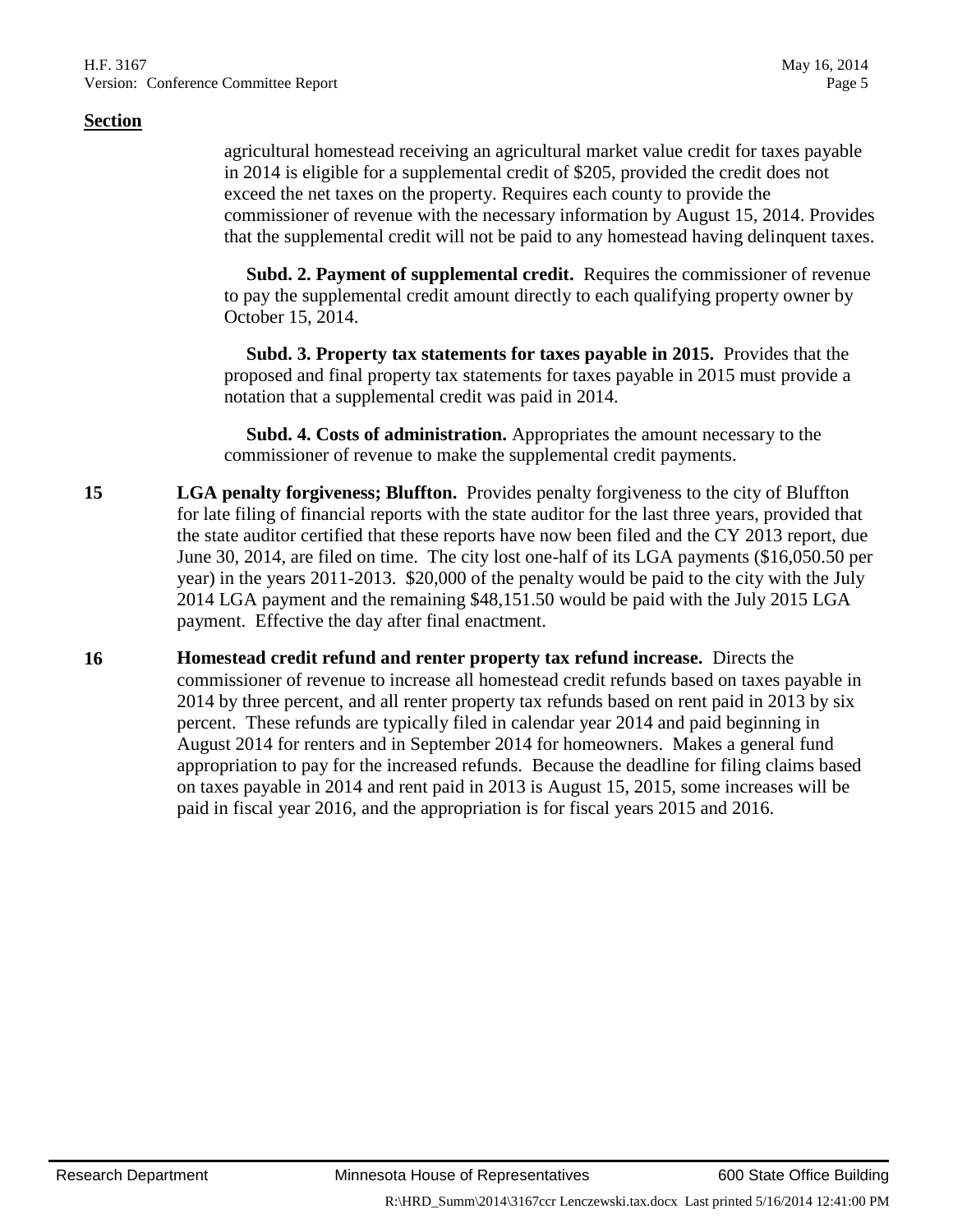#### **Article 2: Property Taxes**

# **Overview**

Makes a number of changes in the property tax system, including:

- Modifying and clarifying the property tax treatment of certain structures used in the production of biofuels and similar industrial processes
- Clarifying the property tax exemption for solar energy systems, and imposing a production tax on solar energy systems
- Extending the time period for the spouse of a disabled veteran to receive the veteran's property tax benefit from five years to eight years
- Providing for a study of the taxation of energy-producing systems and facilities.
- Providing for a study of North Dakota oil production and its impact on the Minnesota economy.
- Lowering the interest rate on confession of judgments for homestead properties.
- **1 Emergency medical service district levy authority.** Increases the levy authority for emergency medical service districts from \$400,000 to \$550,000 beginning with taxes payable in 2016. Under current law, the levy authority is limited to 0.048% of the taxable market value of the district or \$400,000, whichever is less.
- **2 Personal property used for pollution control.** Requires the commissioner of revenue to develop an electronic means to notify interested parties when an application has been filed for a pollution control exemption by an electric generation facility, and when an order for exemption has been issued.
- **3 Solar energy-generating systems.** Amends the existing exemption of solar photovoltaic devices to instead exempt "solar energy-generating systems," as defined in section 8. Also provides that the real property where the solar system is located will be classified in the same manner as if the solar energy-generating system was not present, in the case of solar systems that are not subject to the production tax under section 8, and classified as class 3a (commercial-industrial) in the case of solar systems that are subject to the production tax under section [810.](#page-6-0)
- **4 Electric generation facility; personal property.** Extends, by five years, the time frame that a facility in Beltrami County must commence construction in order to receive a personal property tax exemption.
- **5 Efficiency determination and certification.** Requires the commissioner of revenue to develop an electronic means to notify interested parties when an application has been filed for a sliding scale valuation exclusion by an electric generation facility.
- **6 Sliding scale exclusion.** Requires the commissioner of revenue to develop an electronic means to notify interested parties when a sliding scale valuation exclusion has been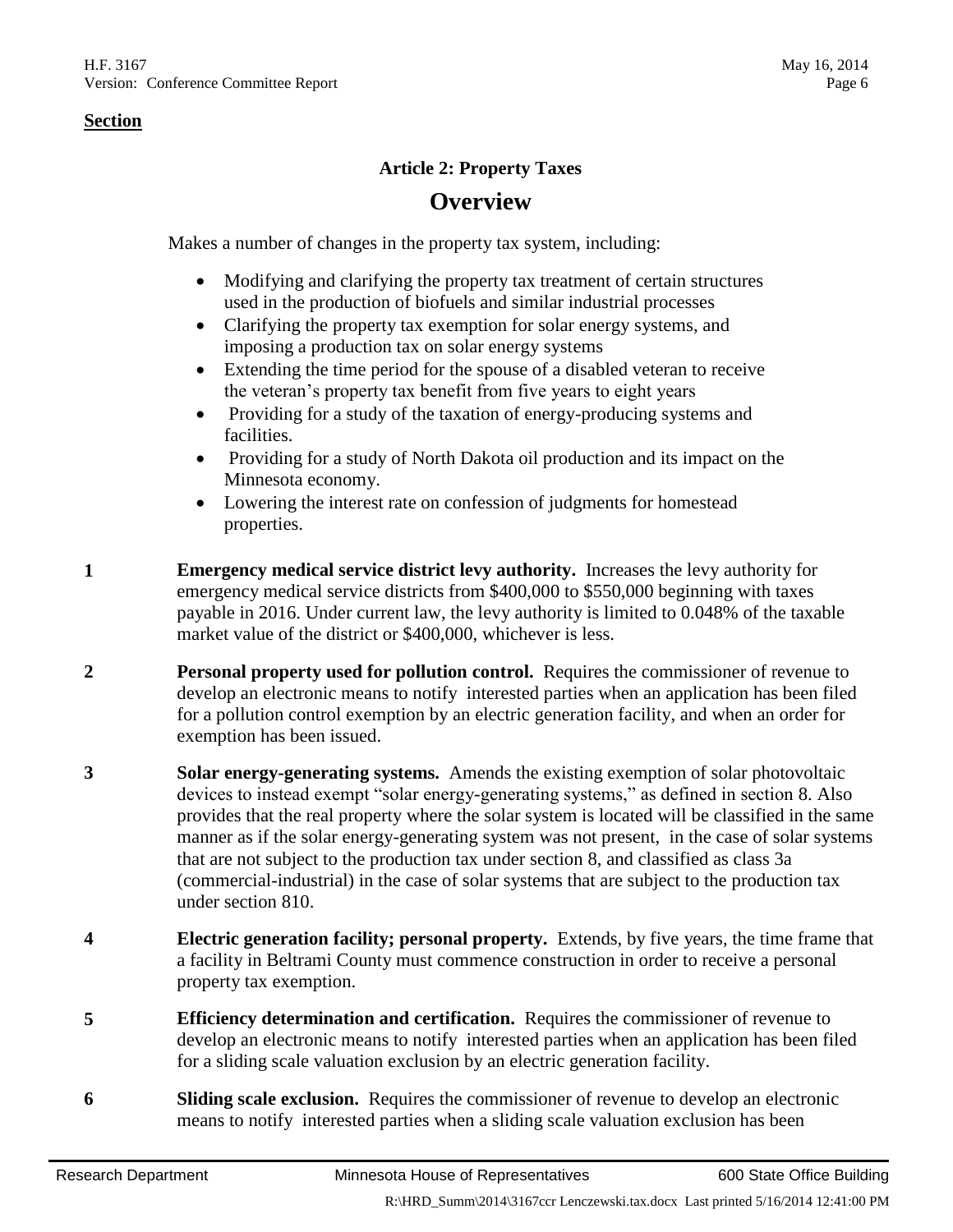approved.

**7 Sliding scale exclusion eligibility.** Provides that for taxes payable in 2016 and thereafter, the sliding scale exclusion will only be available to facilities that (1) were eligible for the exclusion for taxes payable in 2015, or (2) are facilities that were converted from coal to an alternative fuel, with a pre-conversion capacity of less than 75 megawatts.

#### **8 Solar energy production tax.**

 **Subd. 1. Production tax.** Imposes a tax on electricity production from a solar energy system.

**Subd. 2. Definitions.** Defines "solar energy-generating system" to mean a set of devices used to produce electricity by means of collecting, transferring, or converting solar-generated energy. Provides that the size of a solar energy-generating system for purposes of this section must be determined by adding the nameplate capacities of all systems constructed within the same 12-month period with characteristics of being a single development including but not limited to the same or similar ownership structure, shared interconnection, common financing, etc.

 **Subd. 3. Rate of tax.** Exempts solar energy systems with capacity of one megawatt alternating current or less; other systems are taxed at a rate of \$1.20 per megawatt-hour produced.

**Subd. 4. Reports.** Requires the owner of a solar energy system to report annually to the commissioner of revenue by January 15 the number of megawatt-hours produced by the system the previous year. In the absence of a report, the commissioner will base the tax on 30 percent of the system's nameplate capacity.

 **Subd. 5. Notification of tax.** Requires the commissioner of revenue to annually notify an owner of a solar energy system by February 28 of the amount of tax due to each county. Provides for corrections of erroneous calculations.

 **Subd. 6. Payment of tax; collection.** Provides that the tax is to be paid at the same time and in the same manner as the property tax, and is subject to the same treatment if unpaid.

 **Subd. 7. Distribution of revenues.** Provides that 80 percent of the tax will be distributed to counties, and 20 percent to cities and townships.

**9 Real property.** Provides that the exterior shell of a structure used in the production of biofuels, wine, beer, distilled beverages, and dairy products, is not included in the definition of real property, even if the shell has structural, insulation, or temperature control functions. The exterior shell of the structure, however, is real property if it is used primarily for storage of ingredients or materials used in the production of biofuels, wine, beer, distilled beverages, and dairy products, or the storage of those finished products. Effective beginning with taxes payable in 2016.

<span id="page-6-0"></span>**10 Homestead of disabled veteran or family caregiver.** Extends the time period for the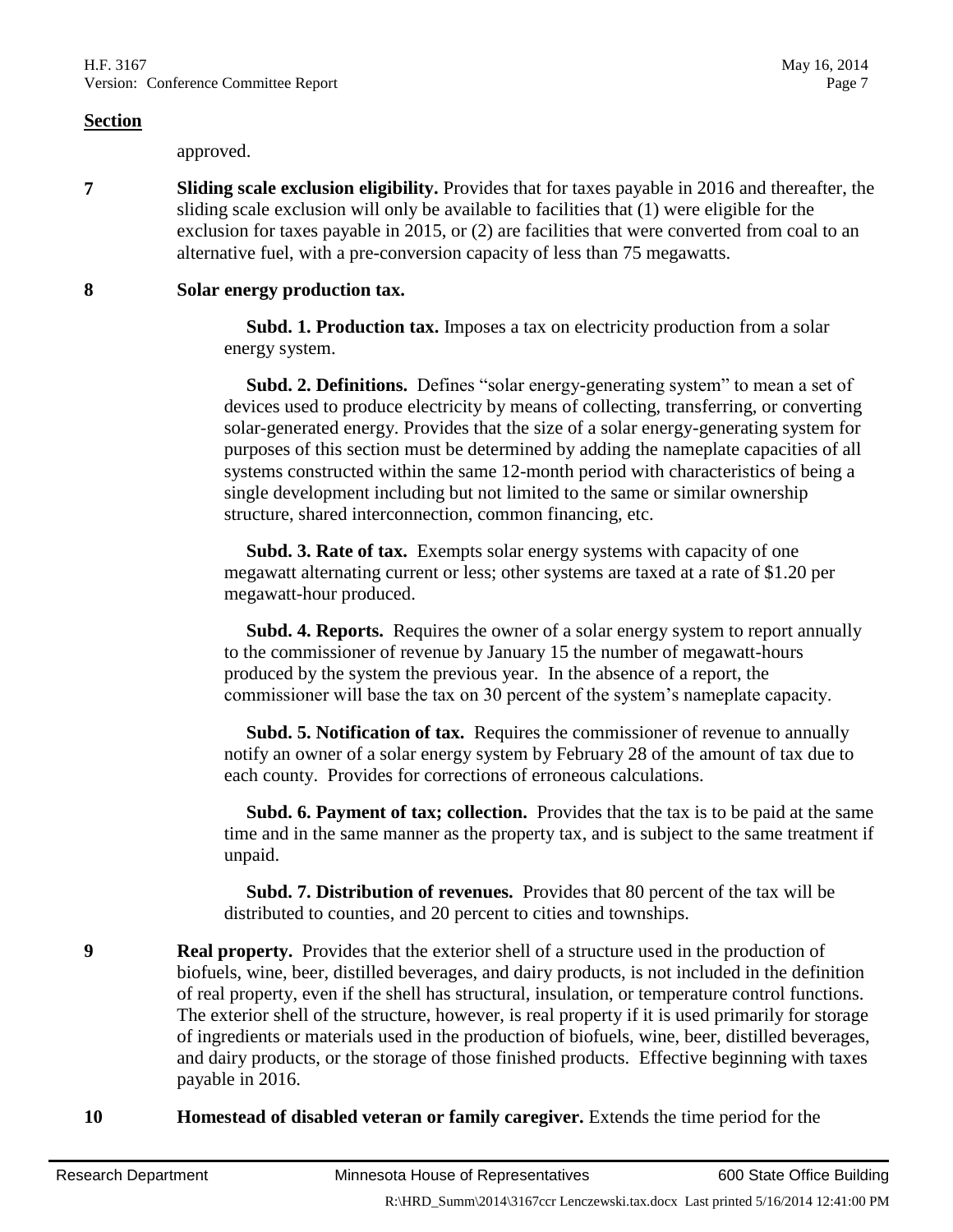surviving spouse of a totally disabled veteran to continue to receive the disabled veteran's property tax benefit from five years to eight years. Provides the same extension for surviving spouses of military personnel who are killed in action.

- **11 Proposed levy.** Extends the deadline for counties and cities to certify their proposed levies from Sept. 15 to Sept. 30. Retains the existing deadlines of Sept. 15 for towns and special taxing districts, and Sept. 30 for school districts.
- **12 Interest rate on unpaid property taxes; composite judgments.** Provides that the interest rate on unpaid taxes in a composite confession of judgment is limited to the rate provided in section 13 for judgments on parcels that consist in part of homesteaded property.

Effective for judgments entered into after January 1, 2015.

- **13 Interest rate on unpaid property taxes.** Provides a lower interest rate for homesteaded property (both regular and disabled) on which the taxpayer/property owner has agreed to an installment payment agreement (commonly referred to as "confession of judgment"). Sets the rate for these payments as the greater of:
	- $\triangleright$  5 percent; or
	- $\rightarrow$  2 percentage points over the prime rate charged by banks to their most creditworthy borrowers.

The rate when the installment payment agreement is entered will be fixed (regardless of fluctuations in the prime rate over the term of the installment payment agreement) for the duration of the confession of judgment

**Effective Date:** For judgments entered into after January 1, 2015.

**Background.** Under present law, the interest rate on confession of judgments fluctuates between a minimum of 10 percent and maximum of 14 percent. For 2014 it is 10 percent. By contrast, the interest rate on unpaid state taxes is currently 3 percent. Over the last ten years it has fluctuated between 3 percent and 8 percent.

- **14 Authority to levy property taxes and incur debt (Anoka County).** Expands Anoka County's current authority to levy property taxes to pay for bonds to fund countywide public safety improvements and equipment to also allow them to fund pay-as-you-go improvements and equipment. Effective for taxes payable in 2013 through 2023.
- **15 Treatment of levy (Anoka County).** Allows the levy for both bond repayment and pay-asyou-go projects under section 14 to be a separate line item on the proposed property tax notice and the property tax statement. Repeals the exemption for the debt issued under section 14 from the net debt limits. Effective for taxes payable in 2013 through 2023.
- **16 Board plan and program.** Increases the maximum number of connections the Cedar Lake area water and sanitary sewer district's comprehensive plan may provide, from 325 connections to 364 connections. Effective upon local approval.
- **17 Helena Township; removal of subordinate service district.** Applies to the SSD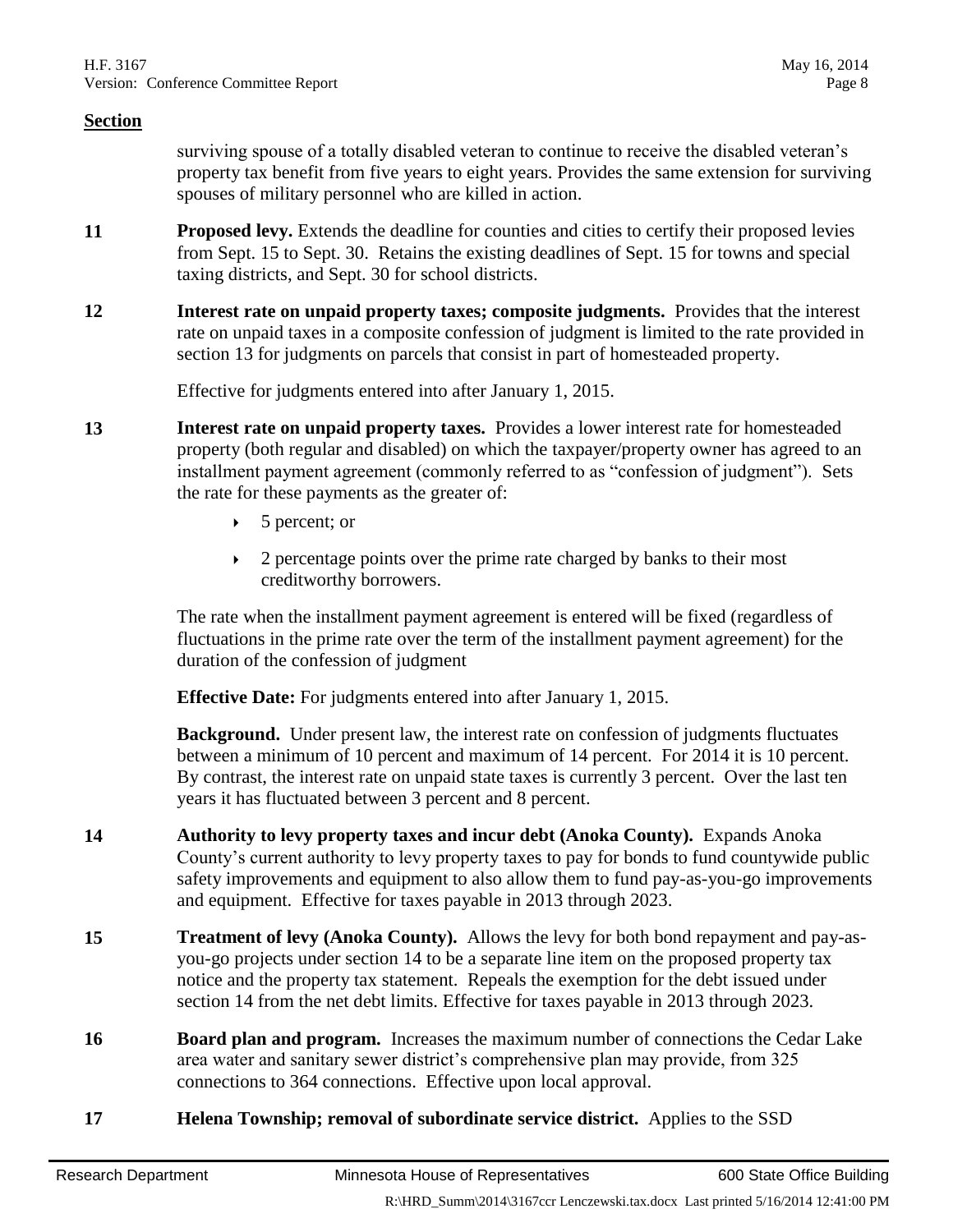established in Helena Township for the Silver Maple Bay Estates. Permits the town board of supervisors to sell or use surplus property or the surplus of tax revenues or service charges collected from the SSD to connect property owners in the former SSD to another public sewer system. Any surplus not used to connect residents may be distributed equally to property owners in the former SSD that were charged the extra tax or service fee during the most recent tax year. Any surplus not refunded must be transferred to the town's general fund.

- **18 City of Jackson; limitation on abatement.** Increases the abatement authority for the city of Jackson for taxes payable in 2015 through 2019 to the greater of ten percent of the city's net tax capacity for the taxes payable year to which the abatement applies, or \$240,000. Current law caps the amount at \$200,000.
- **19 Study of energy producing systems.** Appropriates \$150,000 in fiscal year 2015 from the general fund to the commissioner of revenue to finance a study and analysis of the property taxation of energy producing systems in Minnesota, including both traditional and renewable energy sources. The study must address the costs imposed on host communities by the various types of facilities, compared to the tax revenues received by the host communities. The study must also address the burden of taxation on Minnesota facilities compared to facilities in neighboring states. The report must specifically make recommendations on the taxation of solar energy producing systems. A report is due on February 1, 2015.
- **20 Study of North Dakota oil production; impact on Minnesota.** Appropriates \$250,000 in fiscal year 2015 from the general fund to the commissioner of employment and economic development to finance a study and analysis of the effects of current and projected oil production in North Dakota on the Minnesota economy, with special focus on workforce, taxation, and transportation issues, and special focus on the northwestern region of the state and area border cities. In conducting the study, the commissioner must consult with the commissioners of revenue and transportation.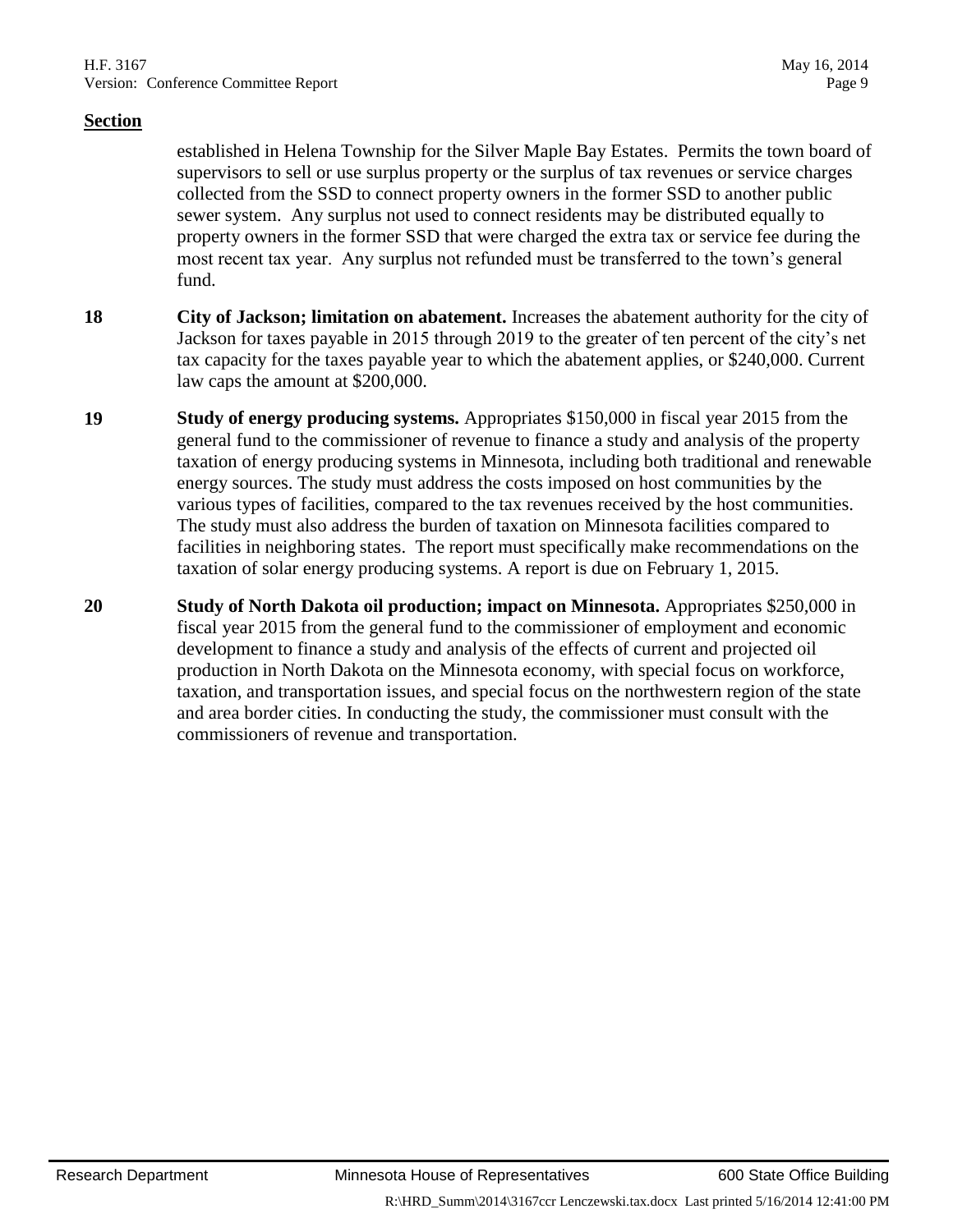#### **Article 3: Sales, Use, and Excise Taxes**

# **Overview**

- Changes the June accelerated tax remittances by increasing the liability threshold for paying them and reducing the percentage remitted early
- Modifies and expands the sales tax exemption for local governments
- Modifies qualifications and limits for the sales tax exemption for Greater Minnesota business expansion.
- Provides tax credit for microdistilleries and treats those businesses as wholesalers for purposes of excise taxation.
- Removes second-tier cigarette rate and applies the same tax rate to all cigarettes and little cigars.
- Provides a sales tax exemption for coin operated amusement devices
- Clarifies the treatment of digital audio and audiovisual works used in seminars and post secondary education
- Modifies exemptions for certain nonprofit fund raising
- Clarifies the sales tax exemption for refurbished data centers
- Provides temporary retroactive tax refunds and abatements to selected entities

Authorizes or extends the following local sales taxes:

- food and beverage and lodging taxes in the city of Duluth
- food and beverage tax for the city of Proctor
- existing local sales tax in the cities of Albert Lea, Baxter, and Brainerd
- **1 Qualified business; Greater Minnesota business expansions.** Changes the definition of businesses that can qualify for the sales tax exemption for Greater Minnesota business expansions to exclude a number of nonmanufacturing businesses including legal, accounting, and consulting services, and leisure, lodging, and health care businesses. Retail businesses and public utilities are already excluded. Effective the day after final enactment.

**2 Certification of qualified businesses; Greater Minnesota business expansions.** Simplifies the employment expansion requirements for qualifying for the sales tax exemption for Greater Minnesota business expansions to the greater of (1) two employees or (2) 10 percent of the business's current number of employees. Limits the agreement to a 7 year period rather than a 12 year period. Allows the commissioner of employment and economic development (DEED) 90 days rather than 60 days to act on an application for this program. Effective the day after final enactment.

**3 Available tax incentives; Greater Minnesota business expansions.** Limits the sales tax exemption for any Greater Minnesota qualified business to \$2 million annually and a total of \$10 million. Allows the commissioner of DEED to negotiate the exemption for each business as part of the business subsidy agreement. Currently there is no limit to the amount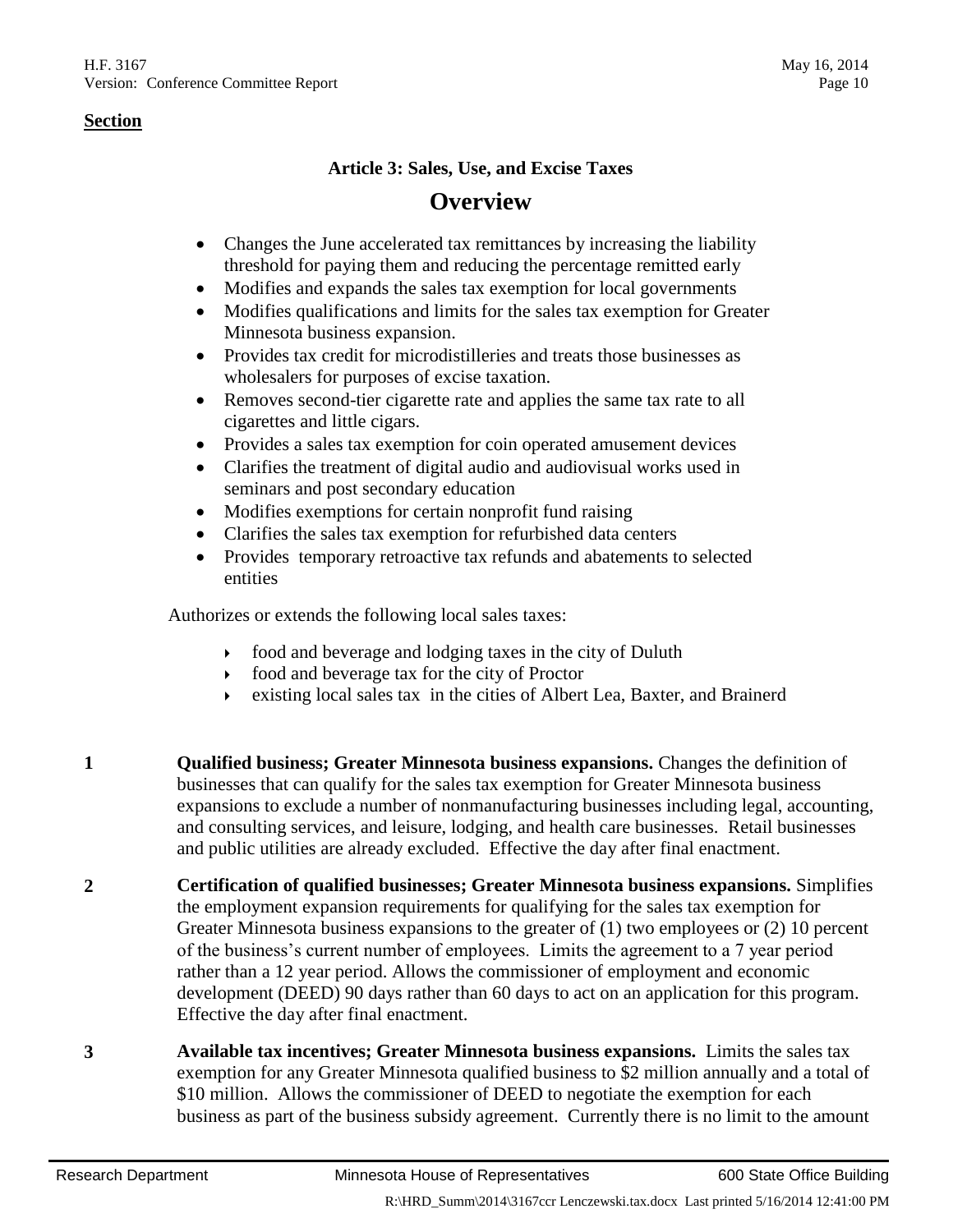of sales tax exemption going to any one business. Effective the day after final enactment.

- **4 Sales and use tax (June accelerated.)** Increases the annual tax liability threshold for vendors required to remit June sales tax collections on an accelerated basis from \$120,000 to \$250,000 and decreases the percentage of June liability that must be paid early from 90 percent to 81.4 percent. Effective beginning with June 2014 sales taxes.
- **5 Accelerated payment of June sales tax liability; penalty for underpayment.** Modifies the penalty for underpayment of the June sales tax liability that must be paid on an accelerated basis to reflect the decrease in the required payment percentage from 90 percent to 81.4 percent. Effective beginning with June 2014 sales taxes.
- **6 Instructional materials.** Clarifies that digital audio and audiovisual works required for a postsecondary course of study are included in the instructional materials exemption. Effective the day following final enactment.
- **7 Presentations accessed as digital audio and audiovisual works.** Provides a sales tax exemption for certain live and prerecorded presentations, classes, and seminars, that meet both of the following criteria:
	- the presentation allows the online participants to interact with the presenter and each other during the time the participants access the presentation, although the presenter may limit the amount and timing of the interaction (i.e. at the end); and
	- if participants have the option of attending the presentation in person, the persons at the presentation and online participants are subject to the same interaction rules and admission to the presentation is not subject to sales tax under this chapter.

Effective for sales and purchases made after June 30, 2014.

**8 Coin operated entertainment and amusement devices.** Exempts from sales tax the sale of coin-operated devices whose main purpose is to provide amusement and entertainment. Exempt devices would include juke boxes, pinball and video games, foosball and pool tables, photo booths, batting cages, and machines used in carnival games and rides.

> The following items are explicitly excluded from this exemption: vending machines and lottery and gaming devices. Effective for sales and purchases after June 30, 2014.

<span id="page-10-0"></span>**9 Qualified data centers.** Makes clarifying changes to the existing sales tax exemption for refurbished data centers by (1) moving a clause to paragraph (b) that was erroneously added to paragraph (c) in the 2013 tax bill; and (2) adding the term "qualified refurbished data centers" to several existing references to a "qualified data center".

> Also clarifies that the exemption added in 2013 for computer software maintenance agreements applies to purchases made after June 30, 2013 and any maintenance agreements purchased before that date do not count toward the required investment threshold.

Finally it provides that the Department of Employment and Economic Development (DEED) shall certify to DOR when a data center or refurbished data center meets the investment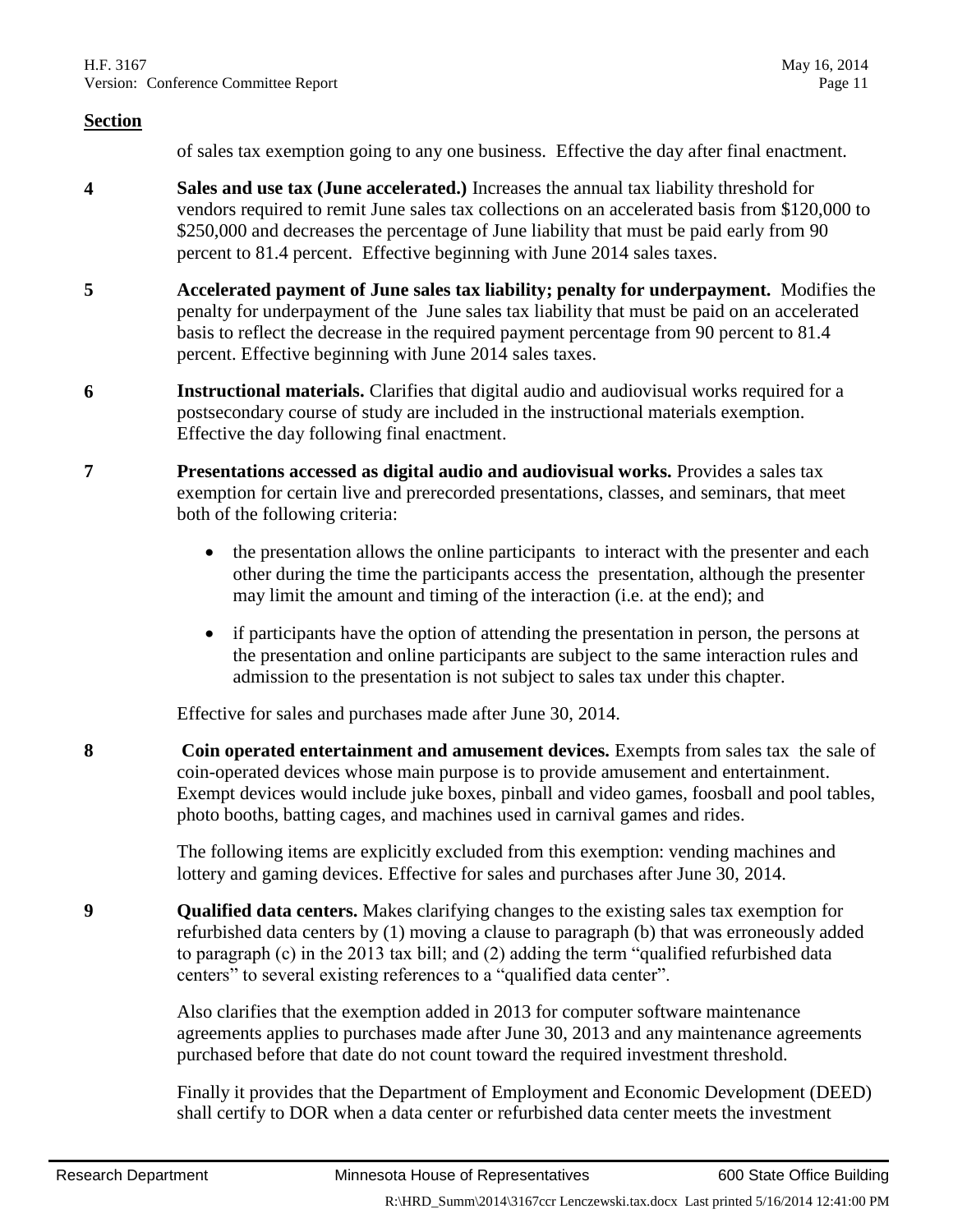requirements in order to qualify for this exemption. The certification must include information on the square footage of the facility and the time and amount of the qualifying investment. DEED must also annually inform DOR of the centers which are likely to be certified for this exemption each of the next four years.

Effective the day after final enactment.

**10 Greater Minnesota business expansions.** Requires that the sales tax exemption for Greater Minnesota business expansions only applies to purchases to be used at the facility in Greater Minnesota identified in the business subsidy agreement and limits the total amount of refund to a business to the amount in the business subsidy agreement. Effective the day following final enactment.

#### **11 Sales to government.** Modifies the sales tax exemption for local governments as follows:

- Eliminates the illustrative list of government services whose inputs would remain taxable and replaces it with a definitive list. Goods and services purchased by exempt local governments for a publicly provided liquor store, gas or electric utility, golf course, marina, campground, cafe, laundromat, solid waste hauling, solid waste recycling, or a landfill will remain taxable.
- Extends the definition of tax exempt local governments, which currently includes counties, cities, and townships, to include all special districts; city, county, and township instrumentalities; and all joint powers boards and organizations. The change will be effective for all local government entities, except the Metropolitan Council, beginning January 1, 2016. All Metropolitan Council purchases not currently exempt under other provisions will be exempt beginning January 1, 2017.
- Also clarifies and confirms that "cities" means both statutory and home-rule charter cities, which is how DOR has been interpreting this provision.

Effective for sales and purchases after June 30, 2014.

- **12 Fundraising sales by or for nonprofit groups.** Raises the annual limit of non-taxable funding raising sales for youth and senior citizen groups from \$10,000 to \$20,000 annually. Provides that if a group's fundraising sales exceed the \$20,000 limit, the sales tax would only apply to the portion in excess of \$20,000. Effective for sales made after June 30, 2014.
- **13 Fundraising events sponsored by nonprofit groups.** Provides a definition of fundraising days for purposes of the limit of 24 days that nonprofits are allowed to engage in fundraising events. The definition will exclude ongoing sales and stores and restaurants, ongoing sales over the Internet, and regularly scheduled classes or activities that are part of the nonprofit's normal course of business. Effective for sales made after June 30, 2014.
- **14 Nonprofit snowmobile clubs; machinery and equipment.** Provides a sales tax exemption for nonprofit snowmobile clubs on equipment and machines used in grooming state or grantin-aid snowmobile trails.

To qualify, the club, working with a local government sponsor, must be receiving or have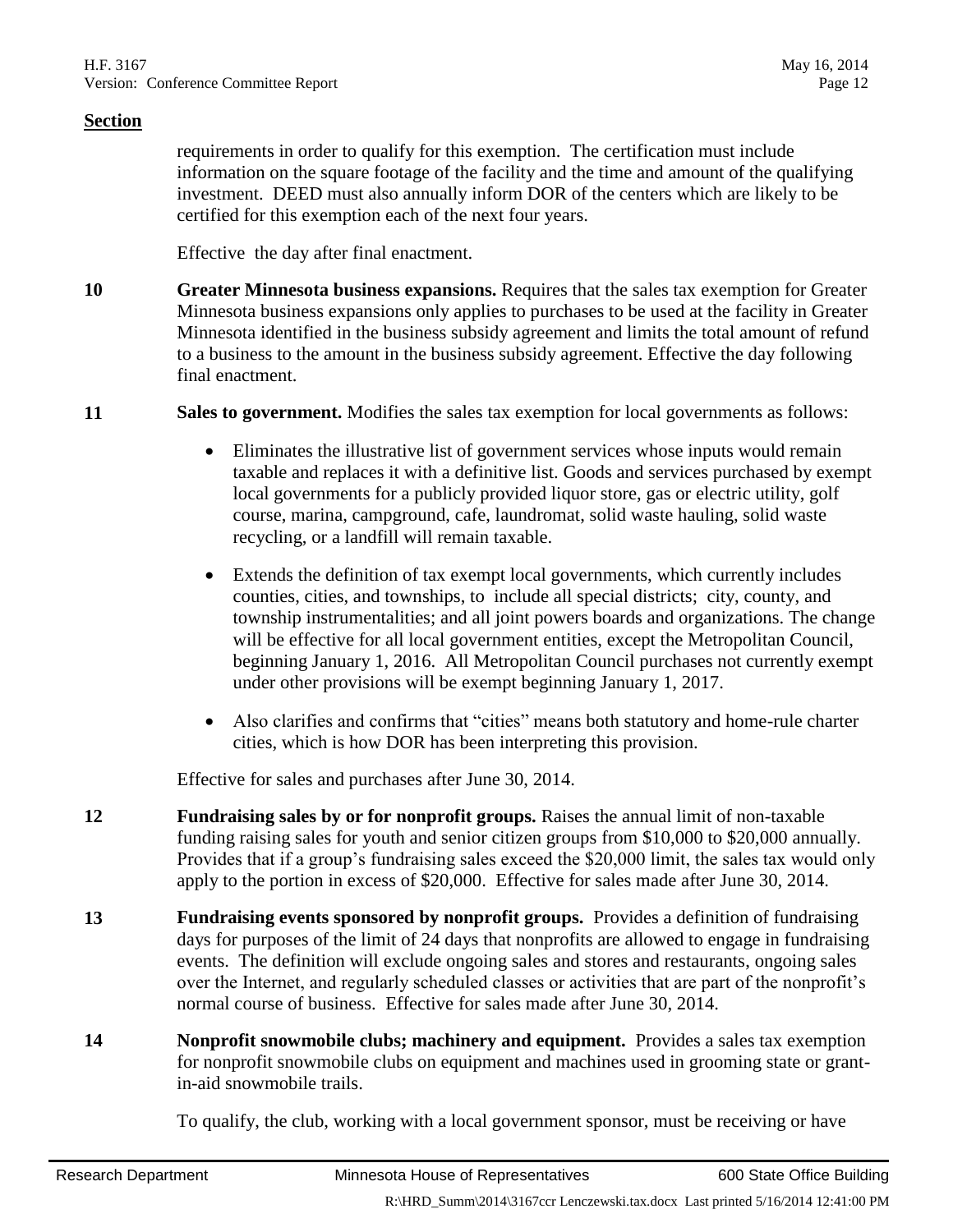received in the last three years a state grant for this purpose. Effective for sales made after June 30, 2014.

- **15 Rates, cigarettes.** Removes the excise tax rate of 283 mills for cigarettes weighing more than three pounds per thousand. This was an obsolete provision that now apples to some little cigars. Elimination of this rate means one rate will apply to all cigarettes and little cigars. Effective July 1, 2014
- **16 Accelerated tax payment, cigarette or tobacco distributers.** Increases the annual tax liability threshold for cigarette and tobacco distributers required to remit June tax collections on an accelerated basis from \$120,000 to \$250,000. Also decreases the percentage of June tax liability that must be paid on an accelerated basis from 90 percent to 81.4 percent. Effective beginning with June 2014 tobacco taxes.
- **17 Microdistillery credit.** Creates a tax credit for a qualified distiller equal to \$1.33 per liter on up to 100,000 liters, similar to the small brewer credit already in law. A qualified distillery is one who produces premium, distilled spirits in a total quantity not to exceed 40,000 proof gallons in the calendar year immediately preceding the calendar year for which the credit is claimed. The total allowable credit is equal to either the lesser of the qualified distiller's actual tax liability, or \$133,000. Effective July 1, 2014.
- **18 Microdistilleries.** Provides that microdistilleries are wholesalers for purposes of imposing the excise tax on samples they give out or sales of distilled spirits in cocktail rooms on their premises. Effective July 1, 2014.
- **19 Accelerated tax payment, penalty (liquor taxes).** Increases the annual tax liability threshold for liquor distributers required to remit June tax collections on an accelerated basis from \$120,000 to \$250,000. Also decreases the percentage of June tax liability that must be paid on an accelerated basis from 90 percent to 81.4 percent. Effective beginning with June 2014 liquor taxes.
- **20 Aircraft registration tax.** Makes a technical change in the tax rate schedule for the aircraft registration tax enacted by the 2013 legislature to make it clear that the end point of each bracket includes all amounts up to the starting point of the next bracket. Existing law has a \$1 gap in the amounts. The change is effective at the same time as the 2013 change (for registrations beginning on July 1, 2014).
- <span id="page-12-0"></span>**21 Food and beverage tax (Duluth).** Allows the Duluth city council to increase its food and beverage tax from the current rate of 1.75% percent to 2.25% with the additional revenue dedicated to fund up to \$18 million of capital projects related to tourism and recreation in the portion of the city west of  $34<sup>th</sup>$  Avenue West. The temporary increase ends when the additional revenue raised under this section and section [22](#page-13-0) is sufficient to fund the allowed projects.

Additionally the city is allowed to issue up to \$18 million in general obligation bonds for these projects without a referendum or the bonds counting toward the city's net debt limit. The revenues from this tax and the tax in section [22](#page-13-0) may be pledged to repay the bonds.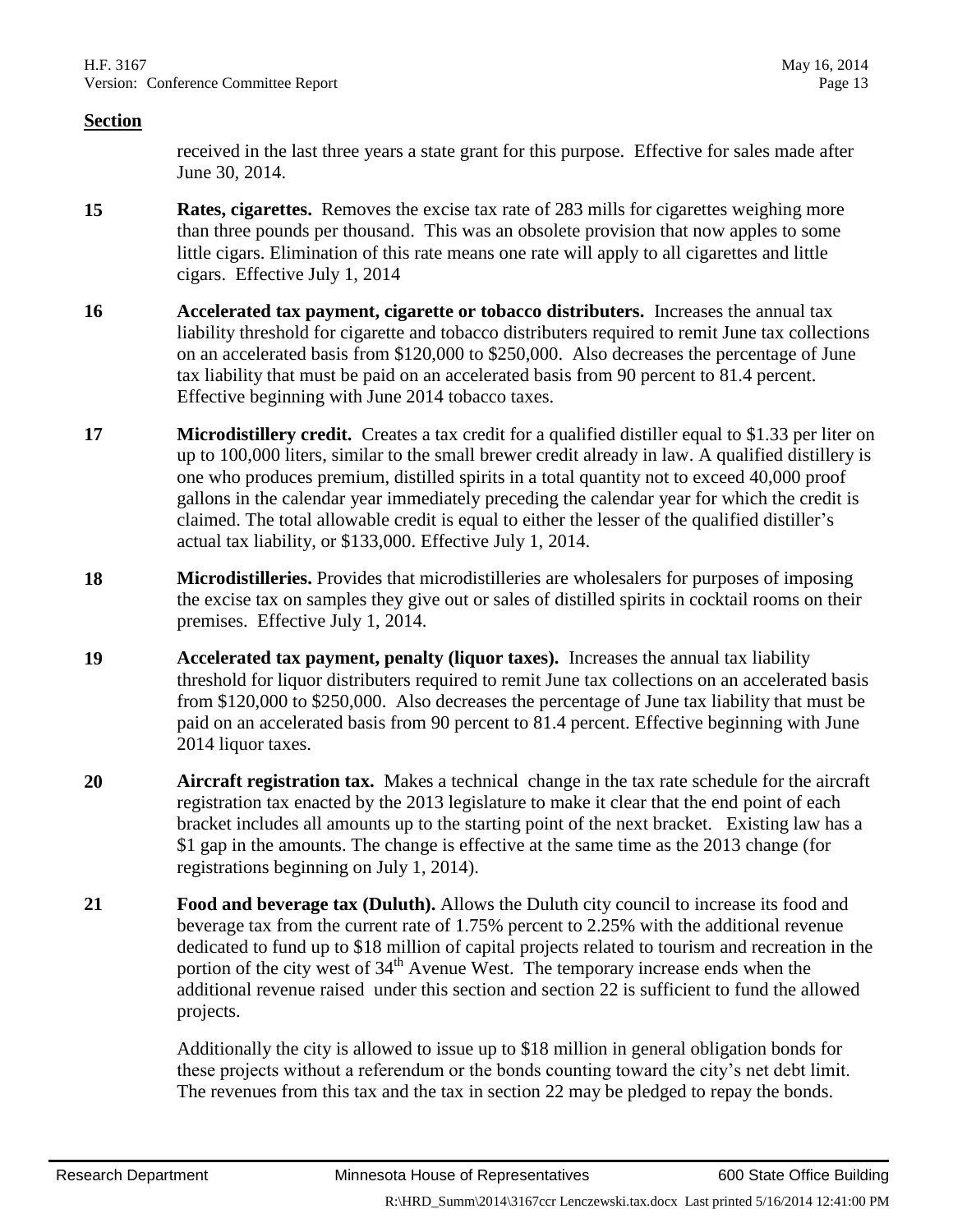Also eliminates obsolete language related to a 1998 temporary increase of the Duluth food and beverage tax from 1.75% to 2.25% to fund the Duluth Entertainment and Convention Center (DECC) and the Great Lakes Aquarium, which has expired. Effective upon the city filing approval with the secretary of state.

- <span id="page-13-0"></span>**22 City of Duluth; tax on receipts by hotels and motels.** Allows the Duluth city council to increase its lodging tax from the current rate of 1.0% percent to 1.5% with the additional revenue dedicated to fund up to \$18 million of capital projects related to tourism and recreation in the portion of the city west of  $34<sup>th</sup>$  Avenue West. The temporary increase ends when the additional revenue raised under this section and section [21](#page-12-0) is sufficient to fund the allowed projects. Also eliminates obsolete language related to a 1998 temporary increase of the lodging tax from 1.0% to 1.5% to fund the DECC and the Great Lakes Aquarium which has expired. Effective upon the city filing approval with the secretary of state.
- **23 Termination of taxes (Albert Lea).** Changes the allowed time period for imposition of the local sales tax in Albert Lea from the lesser of 10 years or when \$15 million is raised, to the lesser of 15 years or when the \$15 million is raised. Effective upon the city filing approval with the secretary of state.
- **24 Use of revenues (Baxter).** Allows the city of Baxter, with approval of the voters, as provided in section [26,](#page-13-1) to extend its local sales tax to fund up to an additional \$40 million in sanitary sewer and storm sewer projects, transportation safety improvements, and improvements to the Brainerd Lakes Area Airport.
- **25 Bonds (Baxter).** Allows the city of Baxter to issue up to \$40 million in bonds for the new projects authorized in section [5,](#page-2-1) based on the vote on the tax extension in section [26.](#page-13-1) \$8 million of the bonding authority must be for the airport improvements.
- <span id="page-13-1"></span>**26 Termination of taxes (Baxter)** Allows the city of Baxter to extend its local sales taxes if approved by the voters at the 2014 general election. If approved the tax would expire at the earlier of (1) December 31, 2037, or (2) when revenues are sufficient to pay for the authorized projects plus associated bond costs. Effective upon filing approval with the secretary of state.
- **27 Use of revenues (Brainerd).** Allows the city of Brainerd, with approval of the voters, as provided in section [29,](#page-13-2) to extend its local sales tax to fund up to an additional \$15 million for improvements in the joint waste treatment facility, other water infrastructure, and trail improvements.
- **28 Bonds. (Brainerd).** Clarifies that the existing bond authority only applies to the original projects authorized in 2006.
- <span id="page-13-2"></span>**29 Termination of taxes (Brainerd).** Allows the city of Brainerd to extend its local sales taxes if approved by the voters at the 2014 general election. If approved the tax would expire at the earlier of  $(1)$  when an additional \$15 million is raised, or  $(2)$  18 years after the original termination date for the tax. Effective upon filing approval with the secretary of state.
- **30 Effective date (durable medical equipment and drugs).** Modifies the effective date in the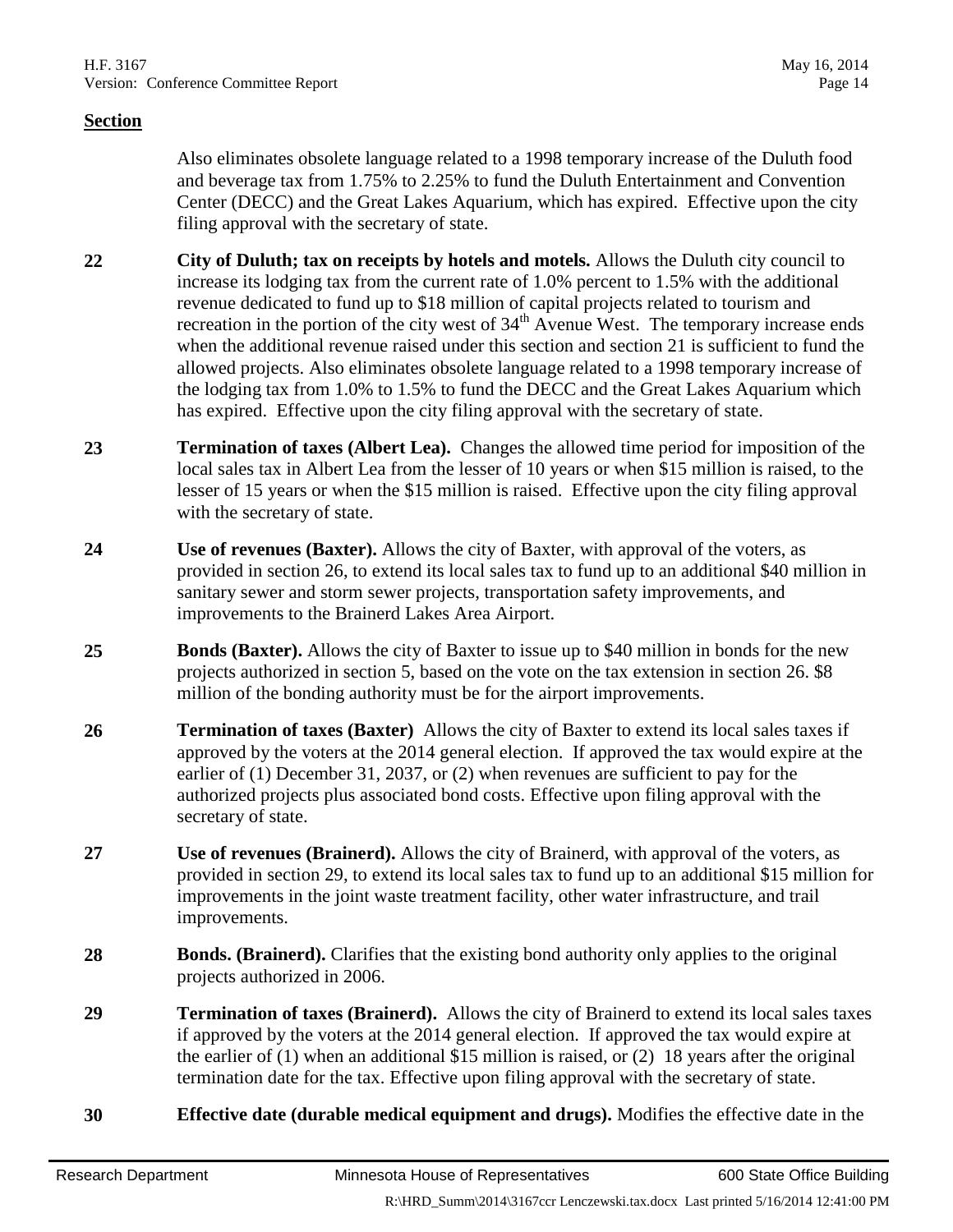2013 omnibus tax bill for the exemption of purchases covered by Medicare or Medicaid, to be retroactive for sales and purchases made after April 1, 2009, and allows a refund for the period April 1, 2009 to July 1, 2013, if the tax was paid by the vendor but never collected from the purchaser. The refund request must be filed by June 30, 2015.

- **31 Effective date (medical supplies and accessories).** Modifies the effective date in the 2013 omnibus tax bill for the exemption of purchases covered by Medicare or Medicaid, to be retroactive for sales and purchases made after April 1, 2009, and allows a refund for the period April 1, 2009 to July 1, 2013, if the tax was paid by the vendor but never collected from the purchaser. The refund request must be filed by June 30, 2015.
- **32 Effective date (qualified data centers).** Along with section [9,](#page-10-0) clarifies the effective date changes related to the qualified data center and refurbished data centers sales tax exemption modifications enacted during the 2013 session. The counting of computer software maintenance agreements toward the required investment regardless of whether it is a data center or refurbished data center is effective beginning July 1, 2013 as are all requirements related to "refurbished data centers." All other requirements for new data centers are effective beginning June 30, 2012.
- **33 Effective date (pharmaceutical manufacturing facility).** Clarifies that the sales tax refund on construction materials and capital equipment for construction or expansion of a large pharmaceutical manufacturing facility may not be applied for before June 30, 2015. It is doubtful that minimum investment and job development requirements can be met before June 30, 2015.
- **34 Proctor, local sales taxes authorized.** Allows the city of Proctor, by ordinance, to impose a food and beverage tax of up to one percent. The tax also applies to alcoholic beverages. The revenue must be used to pay for trails, a civic center and parking improvements, and realignment of roads through the county fairgrounds. The city may contract with the commissioner of revenue for collection and administration of the tax. Effective upon filing approval with the secretary of state.
- **35 Donated materials for a library expansion.** Provides an exemption for building materials purchased and donated by a private entity and used in building an addition to a city library. Effective for sales and purchases made after April 1, 2014 and before July 1, 2015.
- **36 Validation of prior act; authorization (Albert Lea).** Allows the city to file its approval of its original 2005 and 2006 sales tax laws and retroactively validates the enactment of that tax by June 15, 2014. Normally a special law must be approved in the biennium in which it is enacted or it does not take effect. Effective the day after final enactment.
- **37 Sales to instrumentalities of the states.** Provides a temporary sales tax exemption for prepared food, candy, beverages and alcoholic beverages for an instrumentality of all the states (National Conference of State Legislatures) for an annual meeting in Minnesota this summer. Effective for purchases made between July 1, 2014 an December 31, 2014.
- **38 Voluntary tax compliance program, animal shelters.** Provides that if a nonprofit animal shelter that currently is not registered to collect and remit the sales and use tax, voluntarily registers and begins collecting the tax by January 1, 2014 it is not liable for back taxes.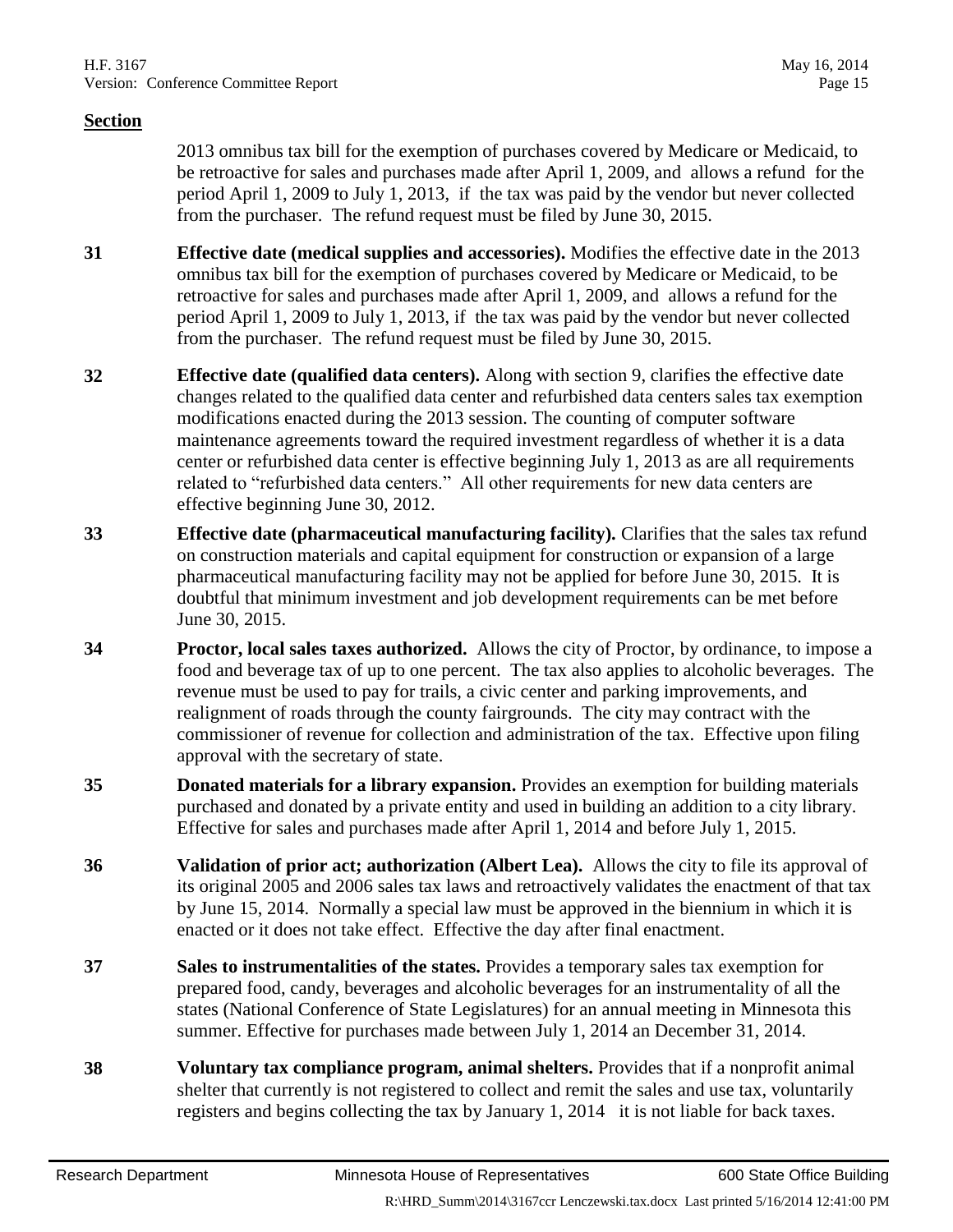This provisions also applies to nonprofit animal shelters that are currently being audited if they were not registered to collect prior to the audit and the audit is not finally resolved before January 1, 2015 This provision does not apply to taxes already collected by the seller, or remitted to the state. Effective the day after final enactment.

#### **Article 4: Income and Estate Taxes**

### **Overview**

Makes various changes in the individual income and estate taxes, including:

- Provides parity for vanpool and transit pass fringe benefits with parking benefits through a subtraction from taxable income.
- Extends the military pay income tax subtraction for National Guard members who serve in Active Guard/Reserve status.
- Allows an income tax credit for expenses related to treatment of children with reading disorders, for tax year 2014 only.
- Authorizes the commissioner of revenue to enter into a new income tax reciprocity agreement with Wisconsin under which the payment from Wisconsin to Minnesota could be \$1 million less than the net revenue loss to Minnesota.
- Requires the commissioner of employment and economic development (DEED) to develop and implement a plan to promote use of the angel investment credit in greater Minnesota, and expands the definition of businesses that qualify for the credit
- Conforms to a new federal law allowing acceleration of income tax benefits for charitable contributions for the relief of victims of Typhoon Haiyan
- Provides that qualified works of art do not have a Minnesota situs under the estate tax.
- Clarifies the application of Chapter 150's repeal of the gift tax to the 3-year look back rule under the estate tax

**1 Qualified small business; angel investment credit.** Expands the definition of qualified small business for the angel investment credit. Under current law businesses must meet a variety of requirements for investments to qualify for the credit. One of the requirements is that the primary business activity is:

- Using proprietary technology to add value to a product, process, or service in a qualified high-technology field
- Researching or developing a proprietary product, process, or service in a qualified high-technology field, or
- Researching, developing, or producing a new proprietary technology for use in the fields of agriculture, tourism, forestry, mining, manufacturing, or transportation.

This section adds a fourth criterion, allowing businesses to qualify if they have as their primary business activity researching and developing a proprietary product, process, or service in the fields of agriculture, tourism, forestry, mining, manufacturing, or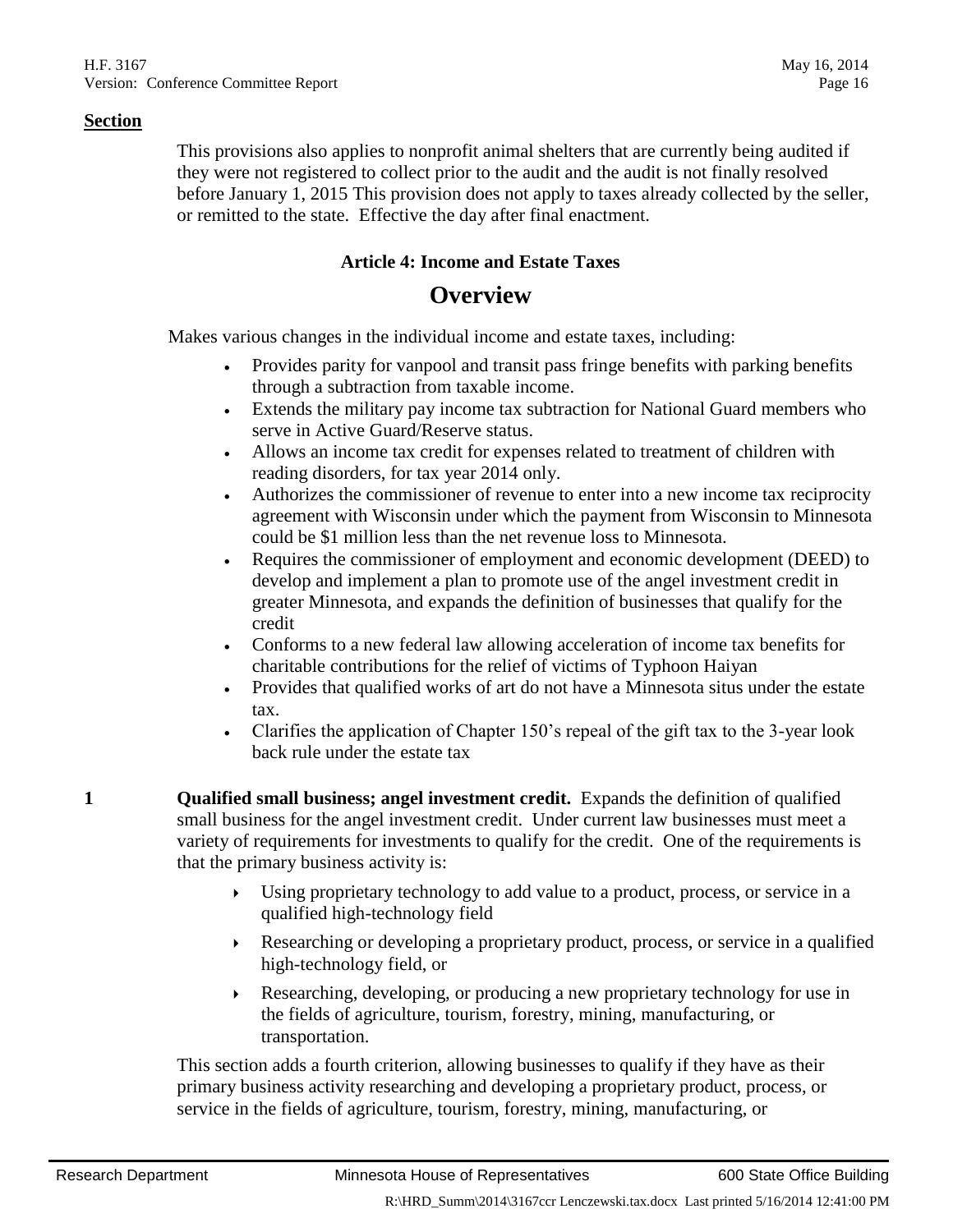transportation.

Effective beginning in tax year 2015.

- **2 Allocation of angel investment credit.** Strikes superfluous language enacted in Laws 2014, Chapter 150, related to credit allocation.
- **3 Promotion of angel credit in greater Minnesota.** Requires the commissioner of DEED to develop a plan to promote usage of the angel credit in greater Minnesota and by women- and minority-owned businesses. Laws 2014, chapter 150, provided that \$7.5 million of the \$15 million provided for the angel credit in 2015 and 2016 be reserved through September  $30<sup>th</sup>$  of the year for investments in greater Minnesota and women- and minority-owned businesses. The plan required in this section must have the goal of allocating the full amount of the reserved credit to investments in greater Minnesota and women- and minority-owned businesses. Requires the commissioner of DEED to include information on the plan and attainment of the goal in the annual report to the legislature.
- **4 Greater Minnesota internship credit; definitions.** Modifies the definition of "eligible institution" to include graduate degree-granting colleges and universities. Modifies the definition of "eligible student" to include a student who has completed one-half of the credits necessary to obtain a graduate degree; the definition is currently limited to students who have completed half the credits necessary for an undergraduate degree. Effective the day following final enactment.
- **5 Greater Minnesota internship credit; length of internship.** Decreases the minimum length of time for a qualifying internship from 12 weeks to eight weeks. Effective the day following final enactment.
- **6 Greater Minnesota internship credit; reporting requirement.** Extends by one year the dates for the two reports due to the legislature, so that the report providing data on the program will be due February 1, 2016, and the report analyzing program effectiveness will be due February 1, 2017. Effective the day following final enactment.
- **7 Minnesota tax laws; gift tax reference.** Strikes a reference to the gift tax chapter, which was repealed in Laws 2014, Chapter 150, in the definition of "Minnesota tax laws" in the data practices chapter.
- **8 Data practices; gift tax reference.** Strikes language in the data practices chapter allowing donors to inspect gift tax returns, since the gift tax was repealed in Laws 2014, chapter 150.
- **9 Update of administrative tax provisions.** Adopts federal tax administrative changes made between December 20, 2013, and March 26, 2014. The federal law enacted in that time period does not change federal provisions referenced in chapter 289A.

**Effective date:** Effective retroactive to tax year 2013.

<span id="page-16-0"></span>**10 Update to federal definition of taxable income.** Adopts all the federal changes to taxable income in the Philippines Charitable Giving Assistance Act, which allows taxpayers may elect to treat contributions for typhoon relief made after March 25, 2014, and before April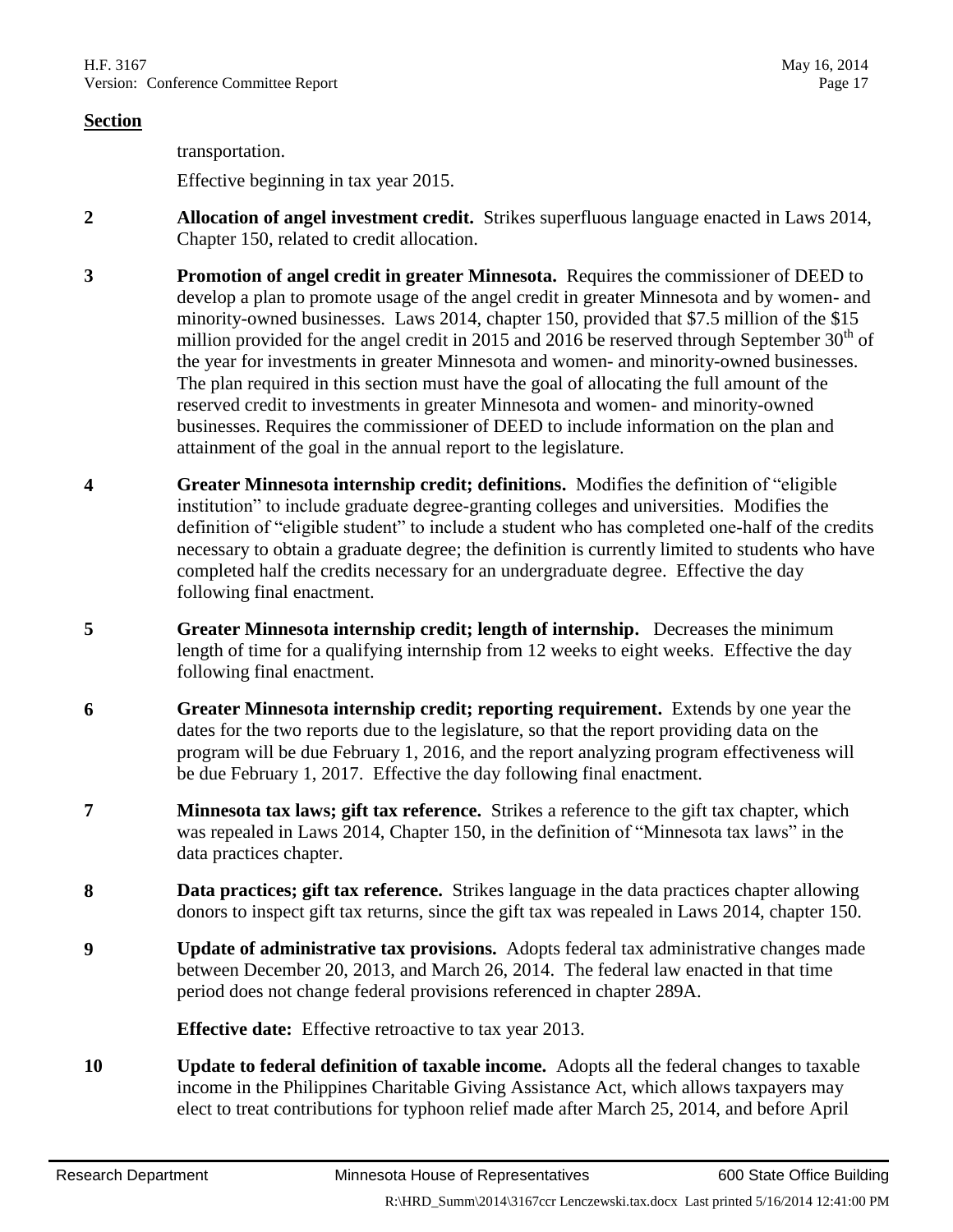15, 2014, as though they were made on December 31, 2013. The effect is to allow individual and corporate calendar-year taxpayers to deduct typhoon relief contributions made from March  $26<sup>th</sup>$  through April 14<sup>th</sup> on their 2013 federal income tax returns, rather than on their 2014 returns. This section would allow deductions made by Minnesota taxpayers to flow through to their 2013 state returns. Without this change, taxpayers deducting typhoon relief contributions on their 2013 federal returns would be required to add those contributions to Minnesota taxable income on their 2013 state returns and then deduct them from Minnesota taxable income on their 2014 state returns.

**Effective date:** Effective retroactive to tax year 2013.

- **11 Additions to taxable income; individuals.** Modifies the state limitation of itemized deductions and phaseout of personal exemptions to ensure that the state limitation and phaseout are applied independently of the federal limitation and phaseout as reinstated in the American Taxpayers' Relief Act of 2012 (ATRA). Effective retroactively to tax year 2013.
- <span id="page-17-0"></span>**12 Subtractions from taxable income; individuals.** Provides a subtraction from income for the value of employee transit passes and van pooling transportation expenses up to the same maximum amount as the federal exclusion for qualified parking expenses. For 2014, the federal exclusion for parking expenses is \$250 per month; and the exclusion for vanpools and transit passes is \$130 per month. This provision allows the difference, up to an additional \$120 per month, to be subtracted at the state level. For tax years 2009 through 2013, the federal exclusion for transit passes and vanpooling expenses was temporarily increased to match the parking exclusion; Minnesota conformed to the increased amount. The subtraction in this section makes the increased transit pass and vanpooling exclusion permanent at the state level. The subtraction would not apply in years in which the increased exclusion was allowed at the federal level, so that transit pass and vanpool expenses would only be excluded or subtracted from state taxable income once. Effective beginning in tax year 2014.

Also extends the existing military pay subtraction to National Guard members in Active Guard/Reserve status and individuals in active status under the state adjutant general. Current law allows subtraction of military pay of other reserve members in Active Guard/Reserve Status. Effective for tax year 2014 and following years.

**13 Internal Revenue Code.** Adopts federal changes to federal adjusted gross income (FAGI) made between December 20, 2013 and March 26, 2014. AGI is used for computing individual alternative minimum tax and determining withholding, and is the starting point for calculating household income, which is used to compute the dependent care and K-12 education credit. The change to federal adjusted gross income is described in section [10.](#page-16-0)

**Effective date:** Effective retroactive to tax year 2013.

**14 Income tax reciprocity; Wisconsin.** Authorizes the commissioner of revenue to enter into a new income tax reciprocity agreement with Wisconsin under which the amount received by Minnesota could be up to \$1 million less than the net revenue loss to Minnesota as a result of the agreement, provided the agreement is made before September 30, 2014. Effective the day following final enactment.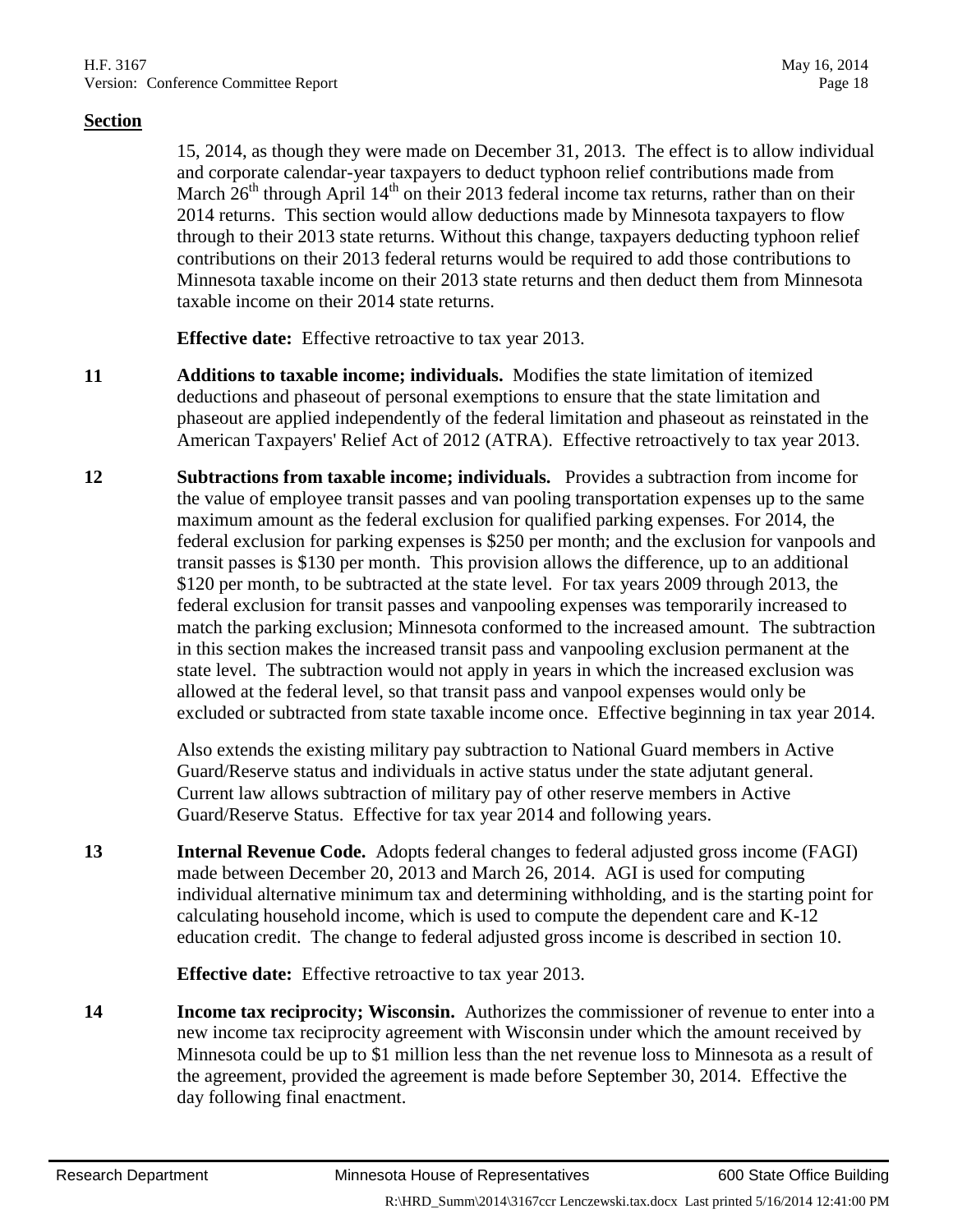- **15 Alternative minimum tax; individuals.** Provides a subtraction from alternative minimum taxable income for amounts deducted under the subtraction for transit pass and vanpool expenses provided in section [12.](#page-17-0)
- **16 Update of references to Internal Revenue Code; property tax refund chapter.** Adopts the federal changes that affect household income, which uses the definition of federal adjusted gross income as a starting point.

**Effective date**: Retroactive to tax year 2013.

- **17 Estate tax definitions.** Defines a "qualified work of art" as a work of art, as provided by the federal estate tax, that is owned by a non-resident and on loan to a Minnesota art museum or similar charity. These works of art are treated as not having a Minnesota situs. This ensures that a nonresident decedent's loan of a work of art to a Minnesota art museum will not trigger an obligation to file or pay Minnesota estate tax. This section also adds the value of Minnesota-only qualified terminable interest property (QTIP) property to the definition of federal gross estate for the surviving spouse who is a beneficiary of a QTIP income interest. This insures that this property will both be subject to estate taxation on the death of the surviving spouse (the QTIP beneficiary) and will used to determine whether the estate has a tax filing obligation. The section updates the reference to the Internal Revenue Code in the estate tax through March 26, 2014. Effective retroactively for deaths after December 31, 2013.
- **18 Minnesota QTIP property.** Clarifies that upon the death of the surviving spouse, Minnesota-only QTIP property is included in the Minnesota taxable estate. This parallels the treatment under section 17 for the filing requirement.
- **19 Effective date; Minnesota taxable estate.** Clarifies that the effective date of the new definition of the Minnesota taxable estate, enacted in Laws 2014, chapter 150, applies only to taxable gifts made after June 30, 2013. This limits the 3-year look back, which includes taxable gifts made within 3 years of the date of death in the estate, to gifts that were taxable under the repealed gift tax.
- **20 Credit for nonresident decedents.** Corrects a reference in the credit for nonresident decedents, which was re-codified in Laws 2014, Chapter 150.
- **21 Definition of taxable gift.** Defines taxable gifts for purpose of the 3-year look back rule for estates of decedents who died between June 30, 2013 and January 1, 2014. This language codifies the definition in the repealed gift tax, including guidance issued by DOR.
- **22 Reading credit.** Allows a new credit equal to 75 percent of expenses for treatment of a reading disorder such as dyslexia that impairs a child from reading and comprehending language at the expected age level. The maximum credit is \$2,000 per child, and the credit is not allowed for expenses covered by insurance or otherwise reimbursed to the parent, or for expenses used to claim the current law K-12 education credit or subtraction. Defines "treatment" to mean instruction that
	- $\rightarrow$  teaches language decoding skills in a systematic manner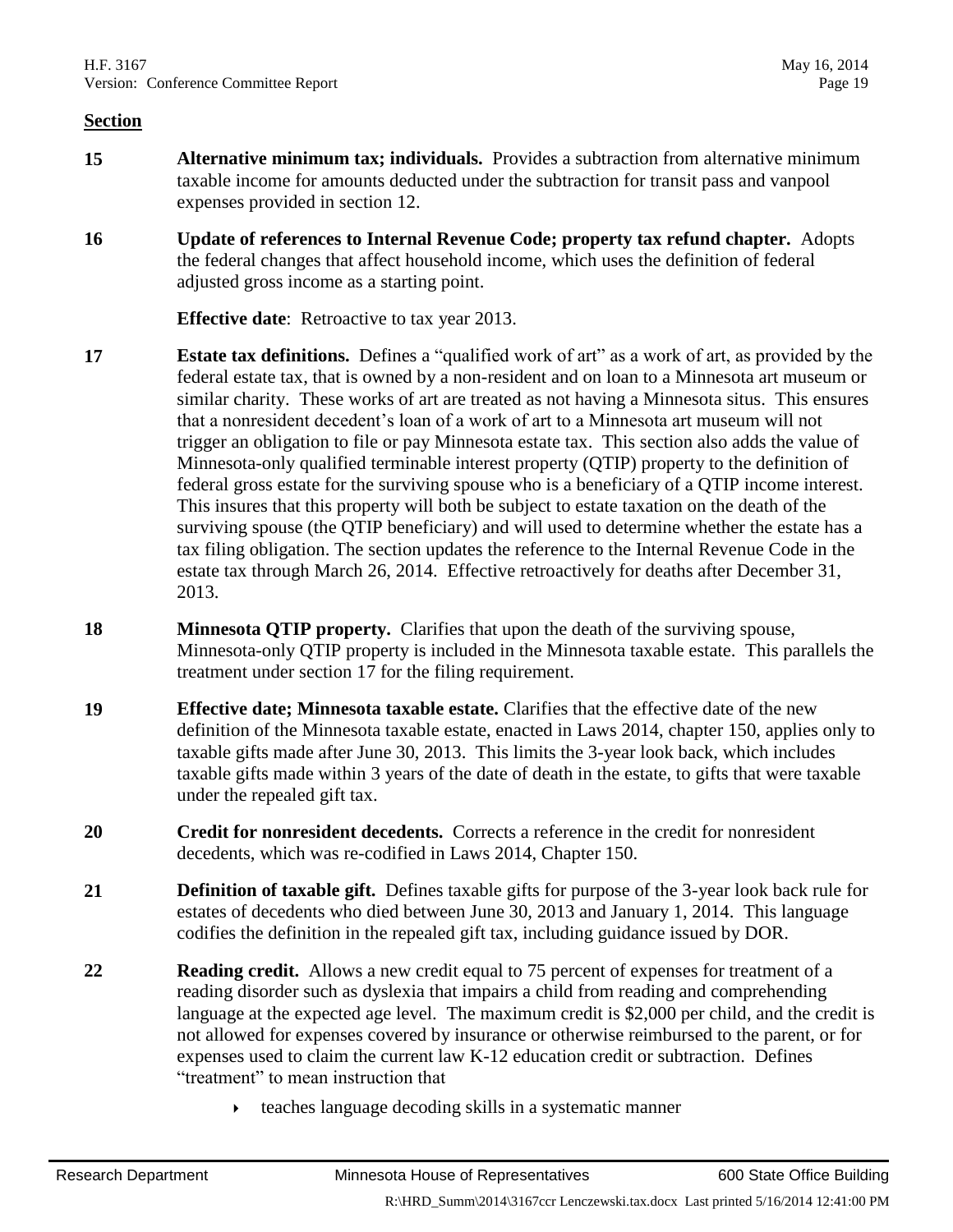- uses recognized diagnostic assessments to determine the appropriate treatment, and
- uses a research-based method

Defines "instructor" by reference to chapter 120A as an individual who

- $\rightarrow$  holds a Minnesota teaching license
- is supervised by an individual with a Minnesota teaching license
- $\rightarrow$  teaches in an accredited school, or
- holds a bachelor's degree

and who is not the parent, grandparent, or sibling of the child receiving instruction.

The credit is refundable and is effective for tax year 2014 only. Requires a report to the tax and education committees by October 1, 2015 on the usage of the credit.

#### **Article 5: Minerals**

# **Overview**

Makes technical corrections and changes in the Laws 2014, chapter 150 provisions that allocated production tax moneys to the newly created Iron Range School Consolidation and Cooperation fund.

Clarifies that distributions of the net proceeds tax on nonferrous mining (paid in lieu of property taxes) that go to the political subdivisions where the mine is located are shared with the local governments in which the plant is located, similar to the mechanism used for the taconite production tax, and shifts two percentage points of the net proceeds revenues from economic development fund to the environmental protection fund.

Allows Rock County to continue imposing its 10-cent per cubic yard aggregate tax for ten years.

Provides greater flexibility in spending taconite distributions by modifying

- the special 2008 distribution to the city of Aitkin and
- $\cdot$  the 2013 distribution to the city of Cook

Provides a one-time 2014 distribution of production tax moneys to 18 specified local public works projects on the Iron Range.

- **1 Apportionment of FD levy; taconite area.** Clarifies the Laws 2014, chapter 150 changes in the Iron Range Fiscal Disparities (FD) law to refer to the regular apportionment (before any reflection of a special allocation to offset deficits in the Iron Range school fund) as the "preliminary" levy. This levy is calculated in the usual way and will be used, unless a portion of the levy is diverted to the school fund.
- **2 Areawide tax rate; taconite area FD.** Eliminates the addition of the school fund allocation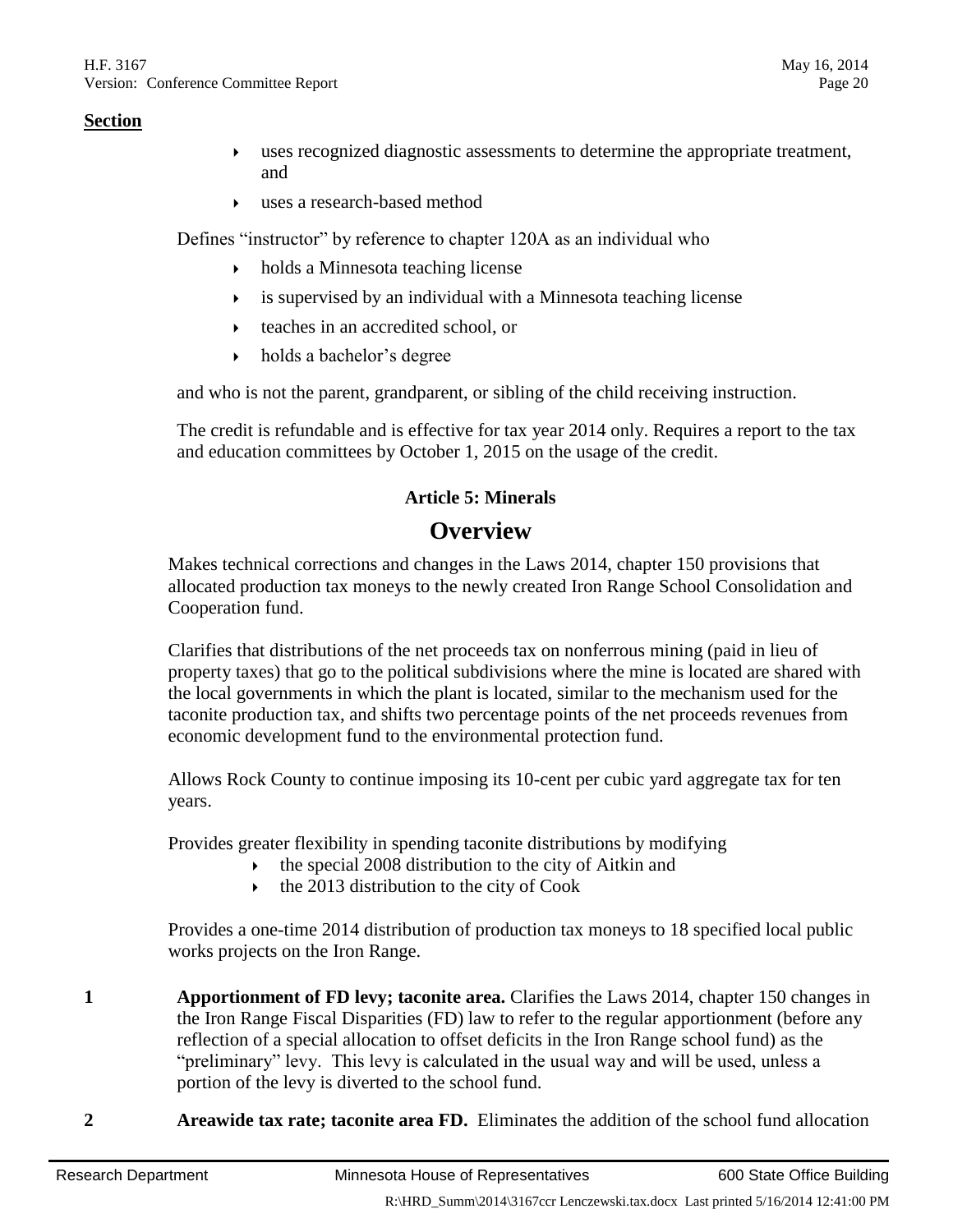in calculating the FD areawide rate, due to the changes made under chapter 150. This reflects the intent that the school fund allocation is to be funded by a diversion of the "regular" levies, not an increase in the areawide tax rate.

**3 Distribution of net proceeds tax.** Modifies the distribution of the net proceeds tax (imposed on nonferrous mining in lieu of the property tax) for the five-percent share to the city or town, the 10-percent share to the school district, and the 20-percent share to the county in which the mine is located in situation where the concentration plant is located in a different city/town, school district, or county.

> The changes in all three cases provide for splitting the proceeds between the jurisdiction with the mine and concentration plant, when they are not the same. The commissioner of revenue will make this split on an equal basis between the governmental units with mining versus the concentration or processing facilities. If multiple jurisdictions are involved (e.g., a mine in two towns or cities) the commissioner is to give "due consideration to the relative extent of such operations performed in each taxing district." This language parallels the language used for allocating taconite production tax revenue. For the county distribution, one percent must be allocated to the Range Association of Municipalities.

In addition, the distribution to the Douglas J. Johnson economic protection fund is reduced from five percent to three percent of revenues and the environmental protection fund is increased from five percent to seven percent of revenues.

- <span id="page-20-0"></span>**4 Production tax distribution; county road and bridge fund.** Increases production tax distribution to the county road and bridge funds by 5 cents per ton (cpt), effective for the 2024 distribution. Chapter 150 reduced this distribution by 5 cpt to fund the Range school fund. This changes limits that diversion to a 9-year period (2015-2023).
- <span id="page-20-2"></span>**5 Iron Range school fund.** Modifies the funding of the Range school consolidation and cooperation fund to reflect the change in the county road and bridge fund in section [4](#page-20-0) and the moving of the dedication of two-thirds of the revenue attributable indexing of the production tax rate for 2015 – 2017 under section [6.](#page-20-1) The language clarifies that the cumulative effect of (two-thirds of) these adjustments is dedicated in each of the affected years.
- <span id="page-20-1"></span>**6 Distributions from production tax indexing.** Eliminates the dedication of two-thirds of the revenue from indexing of the 2015-2017 distributions to the school fund. This dedication is moved to section [5.](#page-20-2)
- **7 Rock County aggregate tax.** Extends for ten years the authority for a county that borders two other states and that is not contiguous to a Minnesota county with an aggregate tax to impose the tax at 7 cents per ton or 10 cents per cubic yard. (The general law requires counties to impose aggregate tax, if they elect to use the authority, at a rate of 21.5 cents per cubic yard or 15 cents per ton.) Rock County is the only county using this statutory authority. The section extends the authority to impose the tax at a lower rate, which is set to expire December 31, 2014, through 2024.
- **8 One-time 2008 production tax distribution; Aitkin.** Allows the city of Aitkin to use its 2008 special distribution of taconite production tax revenues for any economic development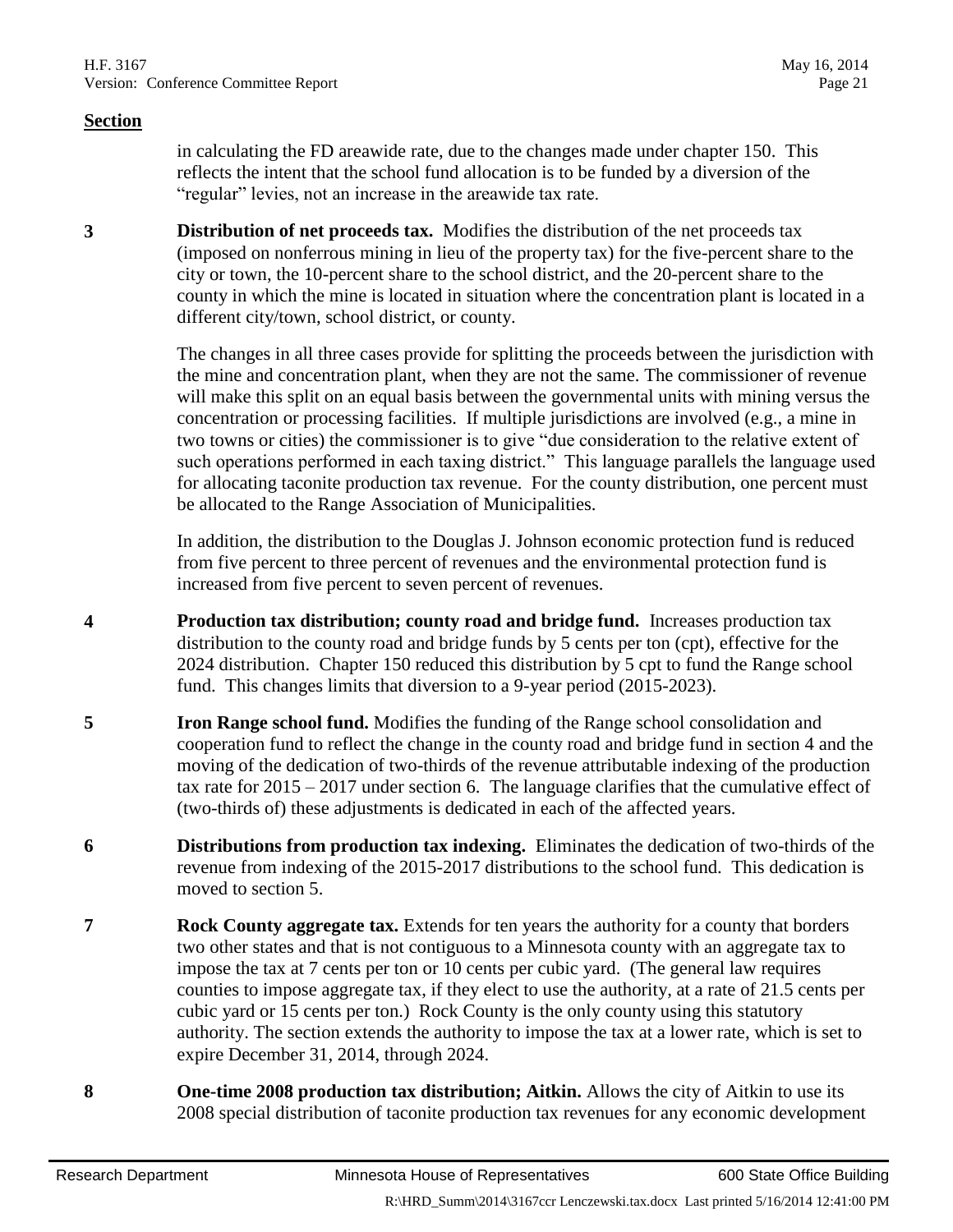project. Current law designated the distribution for sewer and water improvements for a housing project, which was not constructed.

- **9 One-time 2013 production tax distribution; Cook.** Modifies a distribution of taconite funds made in the 2013 omnibus tax act to allow all the distribution to the city of Cook be used for street improvements, business park infrastructure, and a maintenance garage. The 2013 legislation dedicated three-quarters of the distribution for those purposes and the other one-quarter for a water line project.
- **10 Reallocation of bond payments.** Provides that as nine listed Iron Range school bonds are repaid, the production tax amounts used to pay them (based on the 2013 distribution amounts) will go to the Iron Range School Consolidation and Cooperation Fund, rather than under the distribution formula. This will typically reduce the residual distributions to the Douglas J. Johnson economic protection fund and the environmental protection fund.
- **11 One-time 2014 distribution of production tax revenues.** Provides for a special distribution of 18.84 cpt of 2014 production tax revenues. This money is to come from surplus in the fund used to pay taconite homestead credit and payments are to be made within ten days of the August 2014 distribution. The special distribution is allocated (references are to cities unless town or township is specified):
	- 1. 1.3 cpt for a Silver Bay water project
	- 2. 0.5 cpt to Grand Rapids for Reif Center landscaping
	- 3. 0.65 cpt to LaPrairie for business expansion improvements
	- 4. 0.78 cpt for Cohasset infrastructure project
	- 5. 0.39 cpt for salt storage and cold storage buildings in Balkan Township
	- 6. 3 cpts to McKinley for water project, subject to a matching fund requirement and expiring after three years
	- 7. 6.5 cpt to IRRRB for township block grants
	- 8. 0.5 cpt for Marble water main and looping project
	- 9. 0.65 cpt for Nashwauk infrastructure project
	- 10. 0.35 cpt for demolition of a public building in Babbitt
	- 11. 0.65 cpt for Hoyt Lakes storm water project
	- 12. 0.65 cpt for Aurora infrastructure project
	- 13. 0.65 cpt for Silver Creek infrastructure project
	- 14. 0.5 cpt for Calumet infrastructure project
	- 15. 05 cpt for Nashwauk town hall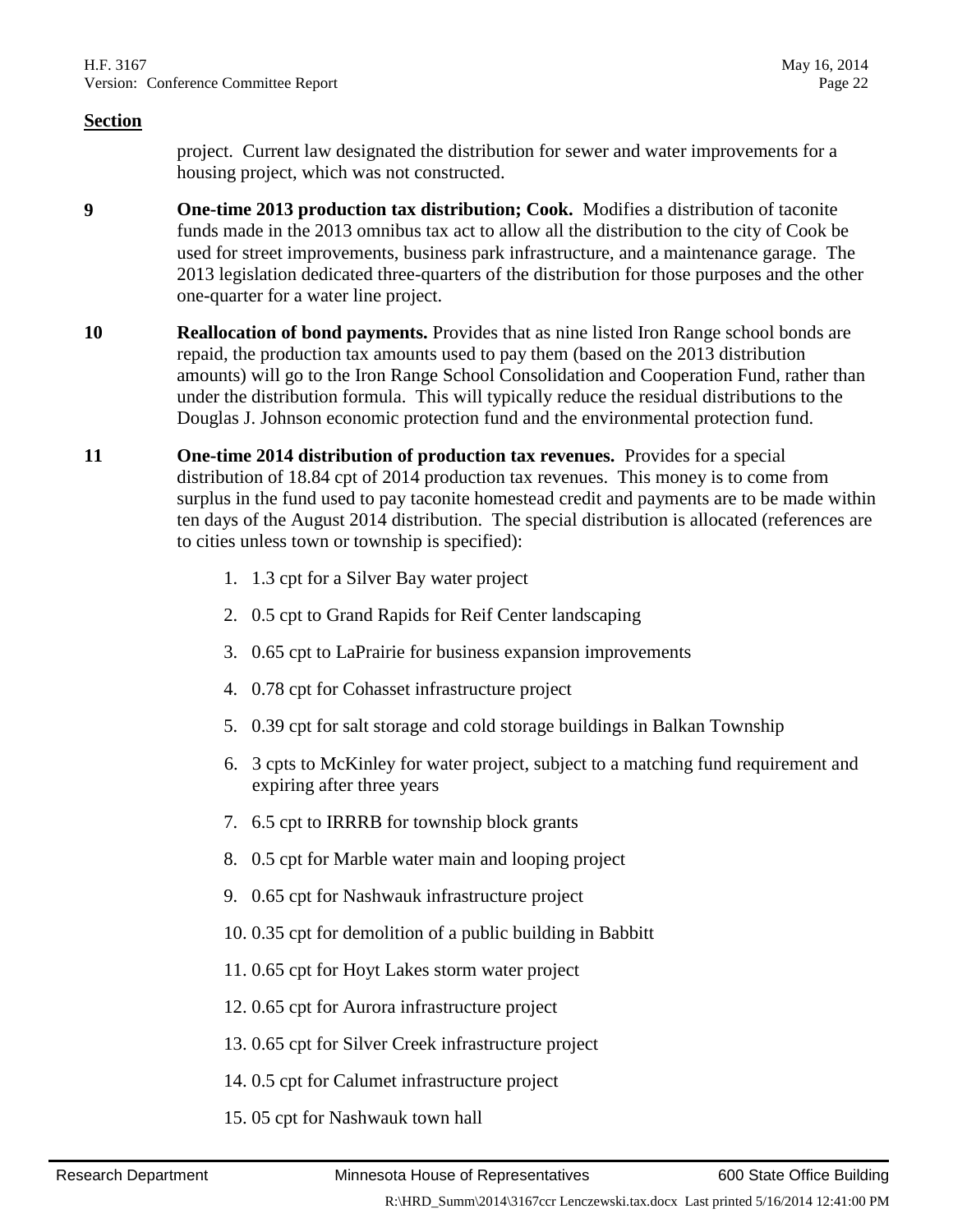16. 0.5 cpt Biwabik waste water treatment repairs

17. 0.47 cpt for Cuyuna city projects

18. 0.3 cpt Morse Township trail

#### **Article 6: Local Development**

### **Overview**

Authorizes:

- The Ramsey County Housing and Redevelopment Authority (HRA) to establish housing improvement areas
- The Dakota County Community Development Agency (CCDA) to fund up to three housing projects under its allocation of federal low income housing credits.
- Provides \$2 million grants for workforce (market rate) housing in Pennington and Roseau counties.

Modifies the tax increment financing (TIF) law to provide:

- The 5-year rule is extended to eight years for redevelopment districts created between April 20, 2009 and June 30, 2012.
- The same fiscal disparities election authority to economic development districts as apply to any other type of TIF district.

Provides special law TIF authority for the cities of:

- Baxter
- Bloomington
- Eagan
- Edina
- Maple Grove
- Mound
- Savage
- Shoreview
- North St. Paul

**Ramsey county HRA; housing improvement areas.** Authorizes the Ramsey County HRA to exercise housing improvement area (HIA) powers. The HRA would be allowed to do this by resolution, rather than ordinance, as is required for cities exercising those powers. The city in which the housing improvement area would be established may veto it by resolution. Effective the day following final enactment.

**Background.** The 2013 legislature granted the Dakota County Community Development Agency equivalent authority.

An HIA is a defined area in a city in which housing improvements in condominium or

**1**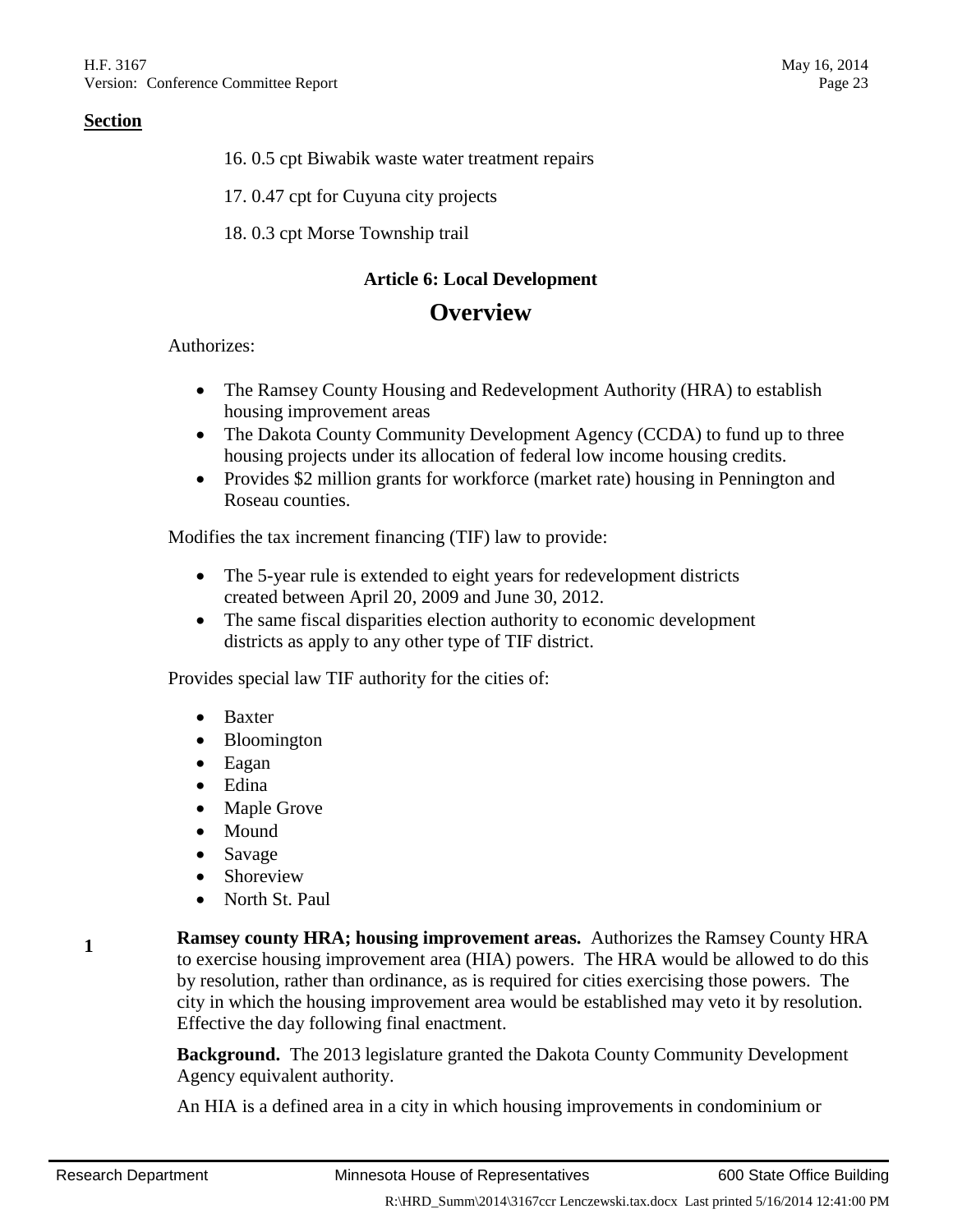townhome complexes may be financed with the assistance of the city, or the city's economic development authority (EDA) or HRA. The improvements that may be made under this law include improvements to the common elements in a condominium complex or townhome development. Examples include roofing, siding, landscaping, roadways, and walkways.

An HIA can only be established at the request (petition) of at least 50 percent of the owners of the housing units in the proposed area. If the petition is filed, then the city prepares an ordinance that:

- describes the area specifically;
- states the basis for imposing fees and the number of years the fees will be imposed;
- makes a finding that without the HIA, the proposed improvements could not be made; and
- specifies if the city, the EDA, or HRA will implement the ordinance.

In addition, the city must fully disclose the public expenditures and financing for the projects, and determine whether the association or the implementing agency will contract for the work.

Before adopting the ordinance, the city must hold a public hearing at which the proposed improvements, affected housing units, and the exempt units are listed. Fees can be imposed on the basis of the tax capacity (value) of the housing unit, total square footage of the housing unit, or a method determined by the city and specified in the resolution. Before a city uses an alternative method to set fees, it must make a finding that the alternative basis is more fair and reasonable. Potentially affected property owners may testify at the hearing. Those property owners may object in writing, and if the city agrees, may be excluded from the area or fee imposed.

The ordinance may be adopted within six months after the conclusion of the public hearing. If 45 percent or more of the affected residents file an objection, the HIA is not established.

The city may finance the housing improvements by:

(1) advancing funds available to the city and then recovering the costs by charging the property owners fees; or

(2) issuing bonds and then imposing fees or assessments to repay the bonds. The bonds are not included in the city's net debt and no election is required for their issuance.

Before imposing fees, the city must provide public notice and hold a public hearing. Within six months of the conclusion of the public hearing, the city may adopt a resolution to impose the fees.

Before the city imposes and collects the fee, the condominium or townhome association must develop a long-term plan to maintain the complex. The plan must address operations, maintenance, and necessary capital improvements of the common elements. It must identify financing for the projects. The association must also submit its audited financial report to the city annually.

**2 Dakota CCDA; housing credit allocation**. Creates new eligibility for projects to use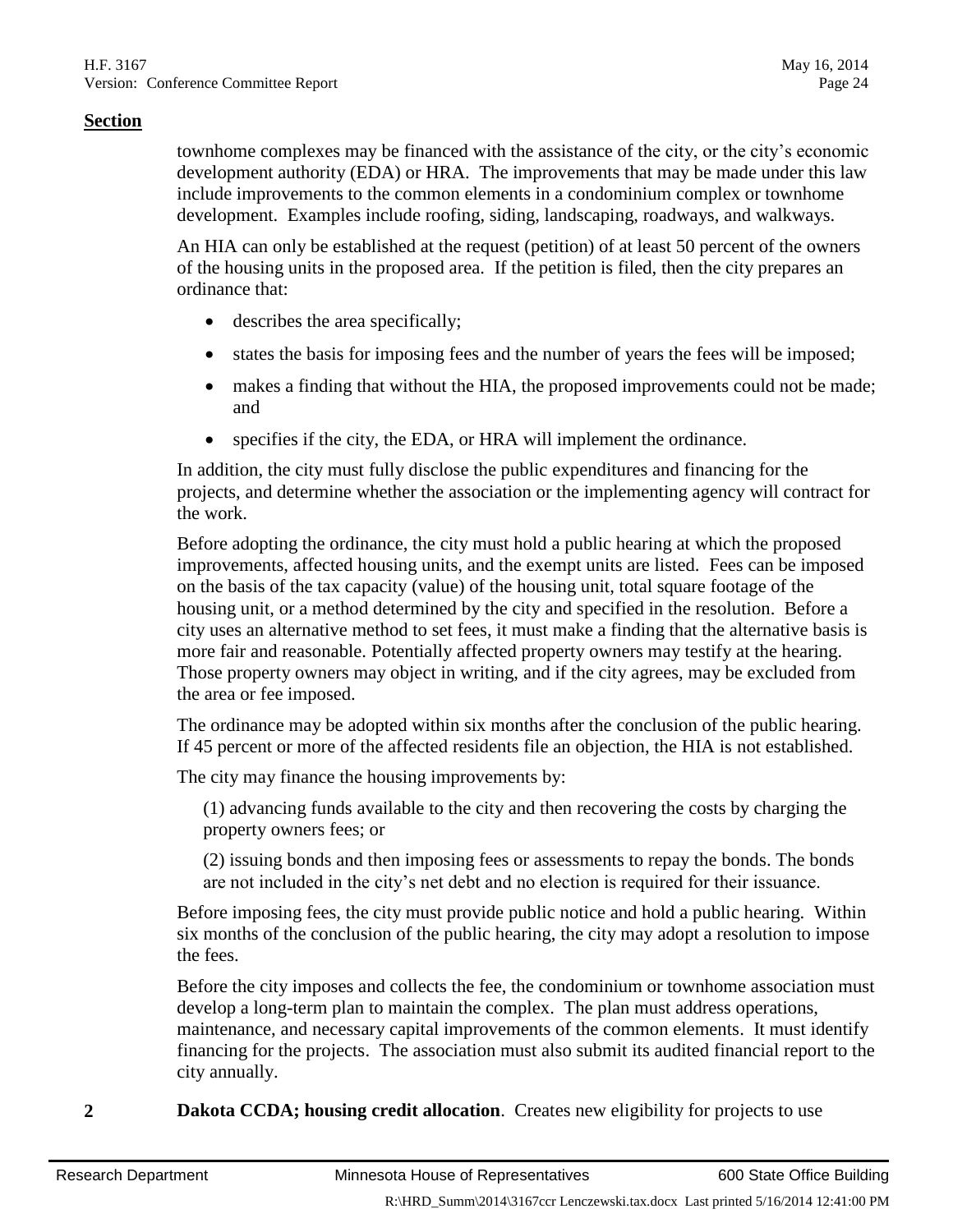allocations of federal low income housing tax credits in the first round for Dakota CCDA. The tax credits are available for up to three projects for either new or rehabilitated multifamily housing, that is not restricted to those over 55, and is located in a commuter area located close to certain high frequency use transit stations, lines, and park and ride lots.

Effective for the 2015 allocation of housing credits.

- **3 Five-year rule.** Extends the 5-year rule to eight years for redevelopment districts certified after April 20, 2009 and before June 30, 2012.
- **4 Economic development districts; fiscal disparities option.** Allows cities to elect to make the fiscal disparities contribution for economic development districts in the same ways that are available for other types of districts. This will allow the city to elect to make the contribution out of the city's tax base. Under present law, the contribution must be made from the TIF district's increment.
- **5 Bloomington.** Modifies the 2013 special legislation for the city of Bloomington that authorized expenditure of the first year of the fiscal disparities increment from the Mall of America for the renovation or replacement of the Old Cedar Avenue Bridge. It allows any of the funds not needed to fund the bridge renovation or replacement to be used in the following order of priority:
	- Signage for the bridge
	- Kiosks and other finding aids for the bridge and surrounding parkland
	- To improve trails that access the bridge.
- **6 Baxter.** Allows the city of Baxter to add a parcel to an economic development TIF district that was created under the 2010 Jobs Bill authority. This parcel was originally requested to be certified as part of the district but was removed by the county as a result of intervening actions by the Minnesota Department of Transportation that reconfigured the parcel. Increments from the district would be subject to the same rules that apply to Jobs Bill TIF districts and the prior planned improvement rule would not apply to the parcel.
- **7 Eagan; Cedar Grove TIF.** Allows the city of Eagan to elect to compute increment for the Cedar Grove redevelopment TIF district using the current tax rate, not the original tax rate in effect when the district was certified. This will increase increment revenues, since the original tax rate cannot be higher than the current rate.

Allows the city to extend the 5-year rule for the district to 13 years. The 2010 Jobs Bill extended the basic 5-year rule to 10 years for this district, so this adds three years to the period.

Allows the city to extend the duration of the district by three years (to 2032).

Effective upon local approval.

**8 Edina.** Authorizes the city of Edina to create one or more housing districts in its Southeast Edina Redevelopment Project Area through June 30, 2017. These housing districts would have a 20-year duration (as compared with 25 years under general law) and would be allowed to satisfy a lower level of affordability (20 percent of the units, as opposed to 40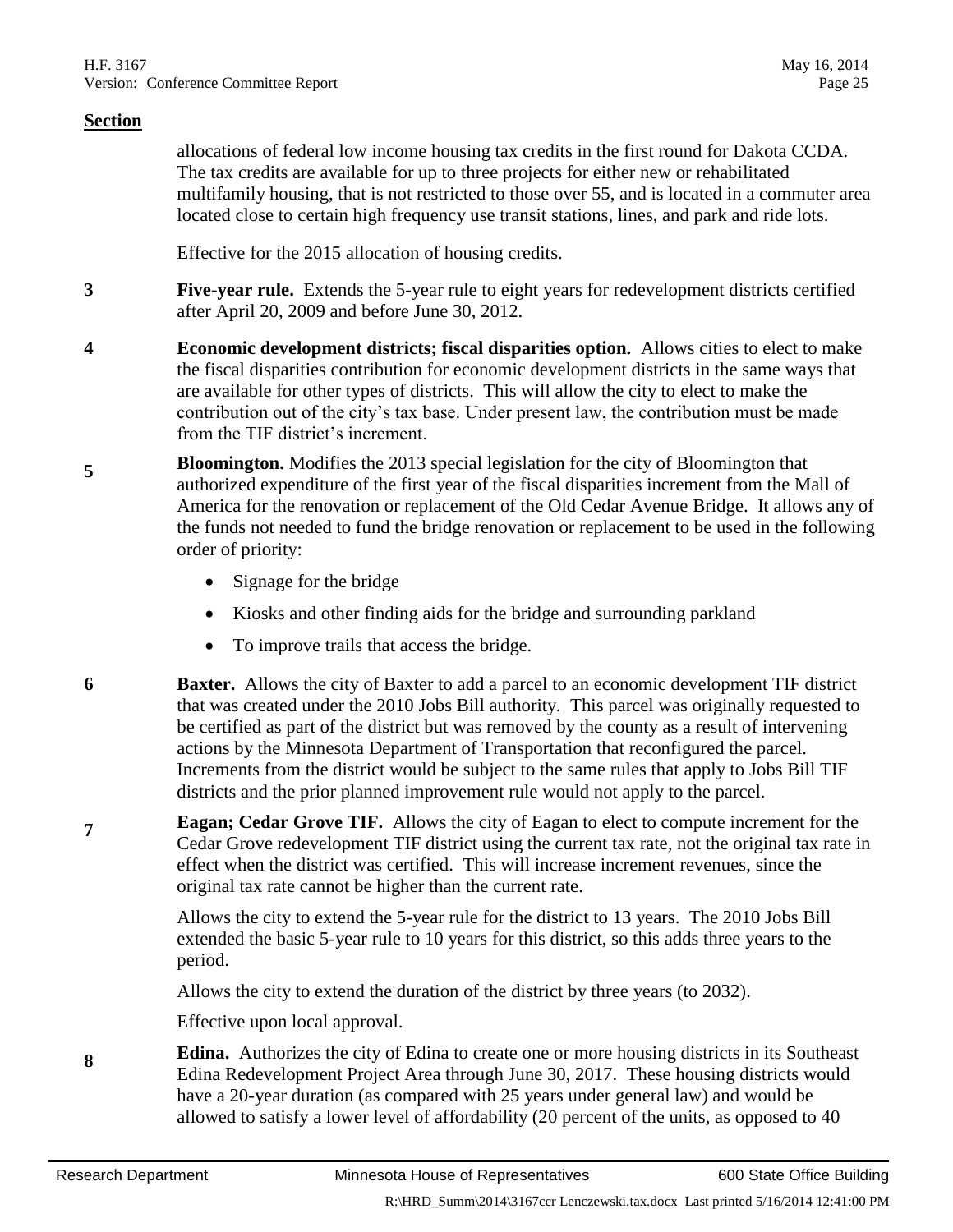percent under general law). The city is authorized to use up to 35 percent of the revenues from its Southdale 2 economic development district to assist these housing developments.

Effective upon local approval.

- <span id="page-25-0"></span>**<sup>9</sup> Maple Grove.** Authorizes the city of Maple Grove to create TIF districts (until December 31, 2020) under special rules in a defined area of the city. Before using this authority, the city must find that 80 percent of the defined area has one or more of the following conditions (a parcel is treated as wholly meeting a requirement if 70 percent of its area meets the requirement, except a 30-percent test applies for the substandard building requirement):
	- Peat or other geotechnical difficulties with the soil that "impair" the ability to develop the parcel
	- Substantial fill is required for commercial development
	- Landfills, dumps, or similar conditions
	- Quarries (e.g., gravel pits) or similar
	- Floodway
	- Substandard building(s), as defined under the TIF blight test under general law, on the parcel

**Special TIF rules that apply.** The following exceptions to general law TIF rules would apply to new districts created in the defined area. Any type of TIF district, except an economic development district or housing district, could be created in the area and qualify for these special rules.

- **A new type of TIF district – a soils deficiency district – with special qualifying rules would be allowed**. This authority roughly mirrors a similar type of district that existed under an old TIF law, which was repealed by the legislature in the 1990s. To qualify, 80 percent of the area would need to have soils or terrain difficulties with estimated correction costs (basically grading or filling) that exceed the fair market value of the property (but not counting the cost of roads and other public improvements that landowners could be specially assessed for). These soils deficiency districts would be allowed to collect 21 years of increments and would be limited to spending increments on land acquisition, soils correction, and the higher cost of public improvements that result from the soils conditions, and administrative expenses.
- **The five-year rule is extended to eight years.** Under general law, the five-year rule limits the period of time that in-district expenditures (under the percentage-pooling rules) may be spent.
- **The pooling percentage is increased from 20 percent to 40 percent.** However, to qualify for the higher percentage, the increment would need to be spent in the defined project area (i.e., the project area could not extend beyond these boundaries).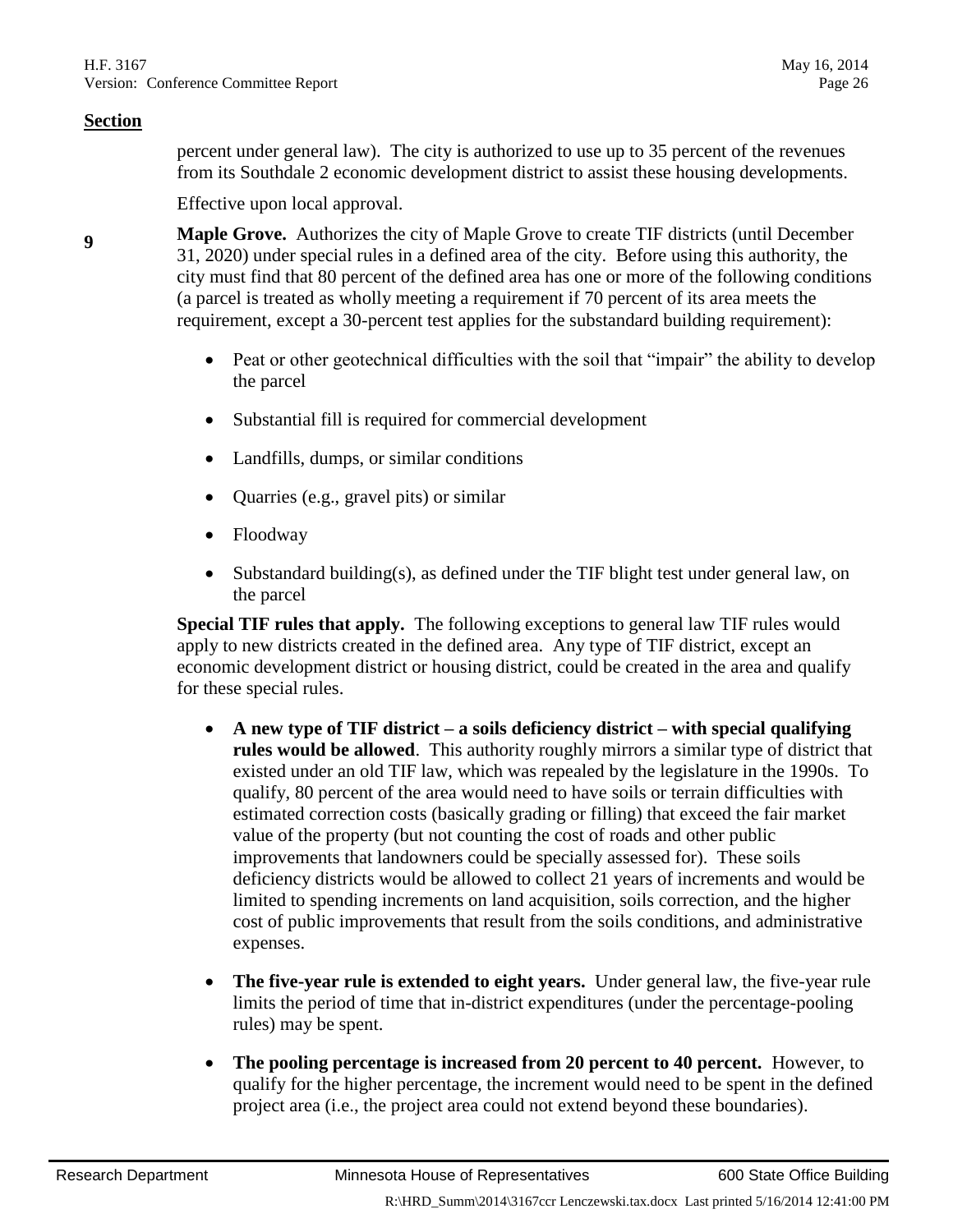- **The requirement that increments be used for decertification does not apply.** The bill exempts districts from the requirement that increments required to be spent on indistrict costs after the running of the five-year rule (ten years under the bill) must be used to pay outstanding obligations and, then, the district must be decertified. The bill does not specify what these increments may be used for after the 10-year period permitted has run.
- **Redevelopment district increments need not be spent on blight correction** if they are spent on infrastructure improvements anywhere it the defined project area.
- **10 Mound.** Allows the city of Mound to extend the 5-year rule for its Mound Harbor TIF district by 13 years. The 2010 Jobs Bill extended the basic 5-year rule to 10 years for this district, so this adds three years to the period.
- **11 North St. Paul.** Allows the city of North St. Paul additional time to request certification of a redevelopment district using the general law "deeming" provision for a specified parcel. That provision allows a city in applying the redevelopment district test to deem a parcel as blighted (i.e., occupied by a substandard building) if the city or the developer has already removed a substandard building from the parcel and requests certification with three years. The section extends that 3-year period through December 31, 2017. In addition, the city may elect to use the current value of the parcel (rather than the pre-demolition value) of the property as the original tax capacity for the parcel.
- **12 Savage.** Provides authority to the city of Savage to establish TIF districts in an area of the city containing a gravel mining site under rules that mirror those provided to Maple Grove in section [9.](#page-25-0)
- **13 Shoreview pilot project.** Authorizes the city of Shoreview to establish up to three economic development TIF districts for business retention and expansion. Increment from these districts may be used to assist qualified business, defined as businesses that:
	- Already are operating in Shoreview, that do not have any substantial operations in Minnesota, or that are relocating operations from another state.
	- Provide an increase in manufacturing, research, service, or professional jobs, at least 75 percent of which will pay wages 25 percent higher than the area median.
	- Are not in retail sales or the provision of legal, medical, accounting, financial, entertainment, or similar services from the location.

These districts are subject to special rules:

- The duration limit is extended from 8 to 12 years.
- The nonqualifying space (e.g., general office space for a manufacturing facility) can be increased to 25 percent from the 15 percent limit under general law.
- Up to 20 percent of the increments can be deposited in a business retention or expansion fund the city establishes. The city also is permitted to deposit increments from the pre-1990 district into this fund. The fund can be used for the same types of projects, but is otherwise free of the restrictions that would apply to tax increments.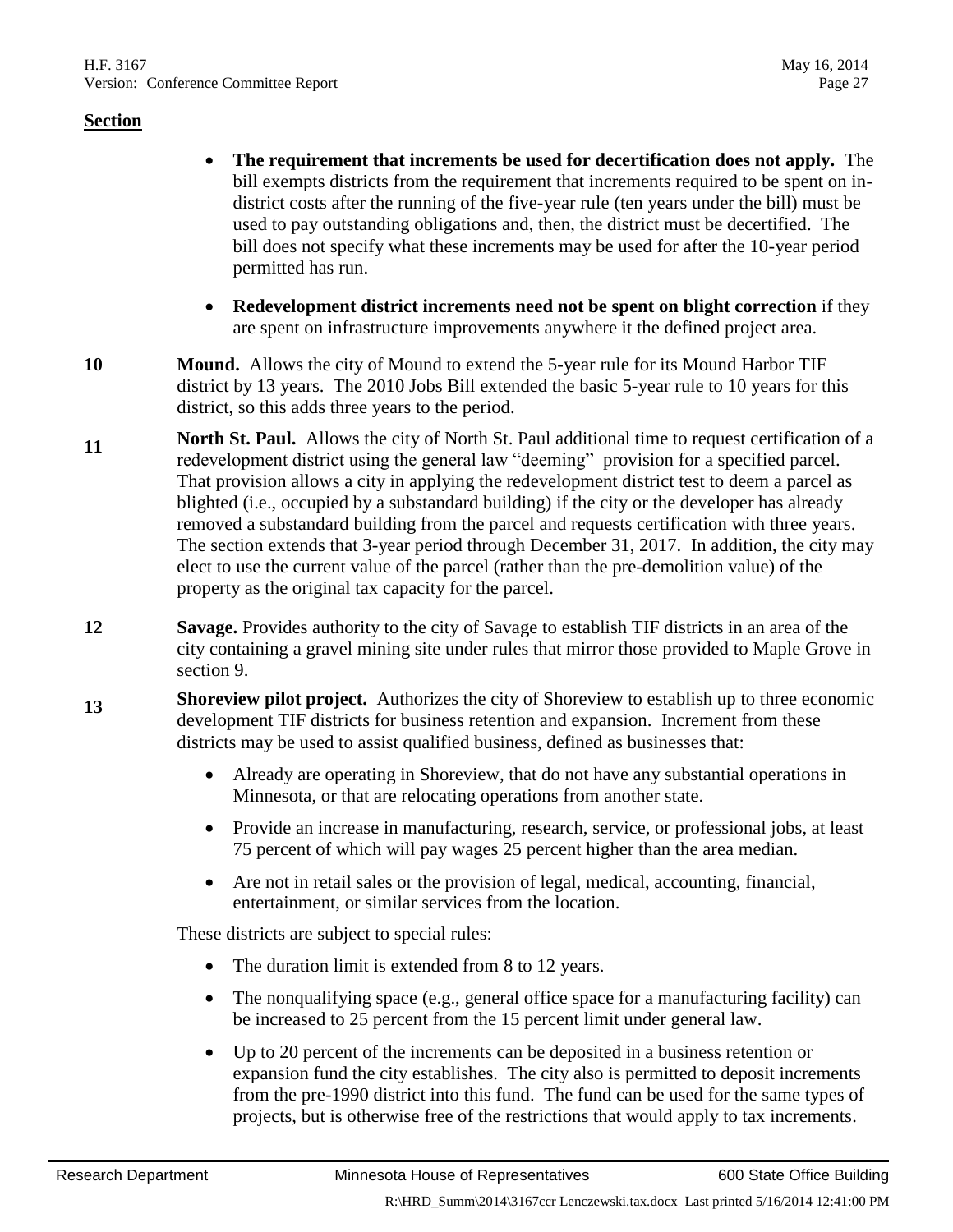Effective upon local approval.

- <span id="page-27-0"></span>**14 Workforce housing grants; pilot program.** Directs the commissioner of DEED to establish a workforce housing grant pilot program to make grants to cities to develop market rate apartments. To qualify for grants, cities must:
	- Have populations of 1,500 or more.
	- Be located in Pennington or Roseau county.
	- Have an average rental housing vacancy rate in the city or any other city within 15 miles of 5 percent or less for at least the last two years.
	- Have an employer or employers in the city or within 15 miles of the city with 20 more full-time equivalent employees that stated, in writing, that the lack of available rental housing has impeded their ability to hire employees.
	- Have fewer than five market rate residential units per 1,000 residents constructed in each of the last ten years.
	- Certify that grants will be used to construct workforce housing and will be matched by city, private, or nonprofit funds.

The grants are limited to the lesser of ten percent of the project cost or \$400,000.

**15 Appropriation.** Appropriates \$2 million from the general fund for the workforce housing grant program under section [14.](#page-27-0) This is a one-time appropriation that is available through fiscal year 2018.

# **Article 7: Lewis and Clark Regional Water System Project Overview**

This article provides local bonding and taxing authority, as well as state aid, to assist local governments in southwestern Minnesota in completing construction of the Lewis and Clark Regional Water System Project.

<span id="page-27-1"></span>**1 Lewis and Clark Regional Water System Project.** Provides authority for the cities of Luverne and Worthington and Rock and Nobles counties to issue up to \$45 million in bonds for the Lewis and Clark Regional Water System Project. The limit on these bonds will be allocated among the four governmental units by the Lewis and Clark Joint Powers Board, as well as the responsibility for repaying them and any federal aid received. The obligations are not subject to referendum approval or statutory net debt limits.

> Also provides that the Lewis and Clark Joint Powers Board will allocate to each of its members and to Rock and Nobles Counties a share of the local responsibility to repay the bonds; and provides that 50 percent of any future federal grants and aids for the project will be used to reduce these local shares proportionately.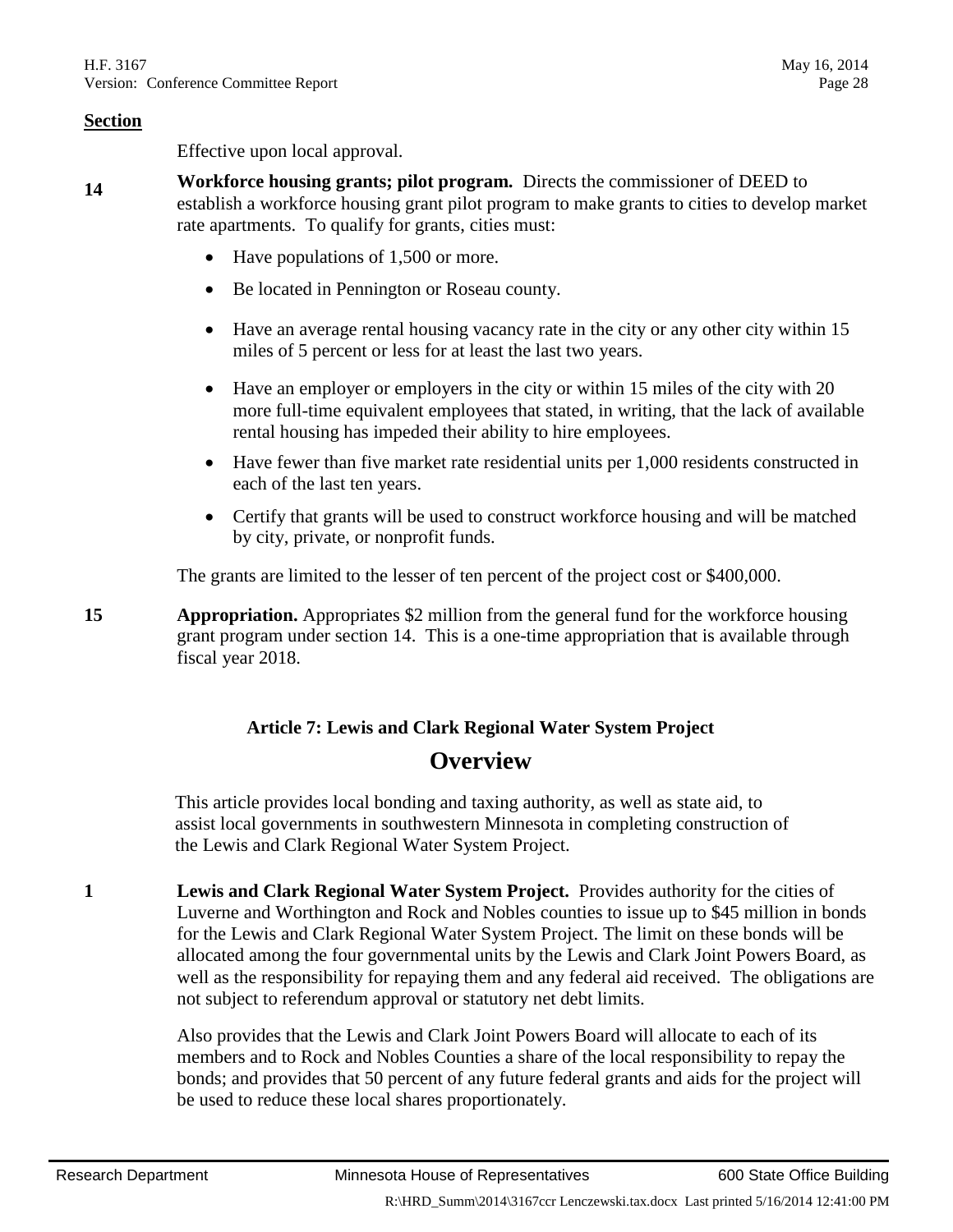**2 Debt service aid.** Provides for the commissioner of revenue to pay state aid to the Lewis and Clark Joint Powers Board to pay the debt service on the local bonds issued under section [1](#page-27-1) to finance the Lewis and Clark water project. The aid equals the payments of principal and interest on the bonds due in the next year less (1) 1.5 percent of the combined adjusted net tax capacity of Rock and Nobles counties and (2) 50 percent of any federal grants and aids received for the project. Aid will be paid in July and December at the same time as provided under the LGA and CPA programs. The joint powers board will allocate the aid to the cities and counties that issue the bonds in proportion to their shares of debt service payments.

> If the federal grants and aids received for the project that are used to pay the local share of debt service are more than the local payment obligation (i.e., excluding that paid with state aid), the joint powers board must repay the excess (up to the full amount of the state aid) to the commissioner of revenue.

- **3 City of Worthington sales tax; use of revenues.** Requires Worthington, if it extends its general sales tax under section [4,](#page-28-0) to use the revenues for the Lewis and Clark water project.
- <span id="page-28-0"></span>**4 City of Worthington sales tax; extension.** Authorizes Worthington to extend, by ordinance, its general (0.5 percent) sales tax through 2039, to fund the Lewis and Clark water project. This extension would not be subject to voter approval. Currently the tax expires after 10 years, or when revenues are sufficient to pay for project and debt costs for \$6 million of capital projects.
- **5 Rock county sales tax.** Authorizes Rock county to impose a 0.5 percent sales tax to fund the Lewis and Clark water project. Approval of tax would not require voter approval. If the city of Luverne imposes a sales tax under section [7,](#page-28-1) the county could elect to impose the tax only in the parts of the county that exclude Luverne. This would result in a uniform 0.5 percent rate in the entire county. Revenues must be used for the water project; however, if revenues in a year exceed the amount required to pay the county's share of debt service the excess may be used for other capital projects in the county. The tax terminates when the bonds for the water project have been paid off or the county board votes to terminate the tax. The county cannot terminate the tax unless it has determined it has collected sufficient revenues (including state and federal aid) to pay its share of the bonds.
- **6 Nobles county sales tax.** Authorizes Nobles county to impose up to a 0.5 percent sales tax to fund the Lewis and Clark water project. Approval of tax would not require voter approval. While the city of Worthington's sales tax is in effect, the county could elect to impose the tax (at a 0.5 percent rate) only in the parts of the county that exclude Worthington. This would result in a uniform 0.5 percent rate in the entire county. Revenues must be used for the water project; however, if revenues in a year exceed the amount required to pay the county's share of debt service the excess may be used for other capital projects in the county. The tax terminates when the bonds for the water project have been paid off or the county board votes to terminate the tax. The county cannot terminate the tax unless it has determined it has collected sufficient revenues (including state and federal aid) to its share of pay the bonds.
- <span id="page-28-1"></span>**7 City of Luverne sales tax.** Authorizes Luverne to impose, by ordinance, up to a 0.5 percent general sales tax to finance its share of the Lewis and Clark water project. Approval of this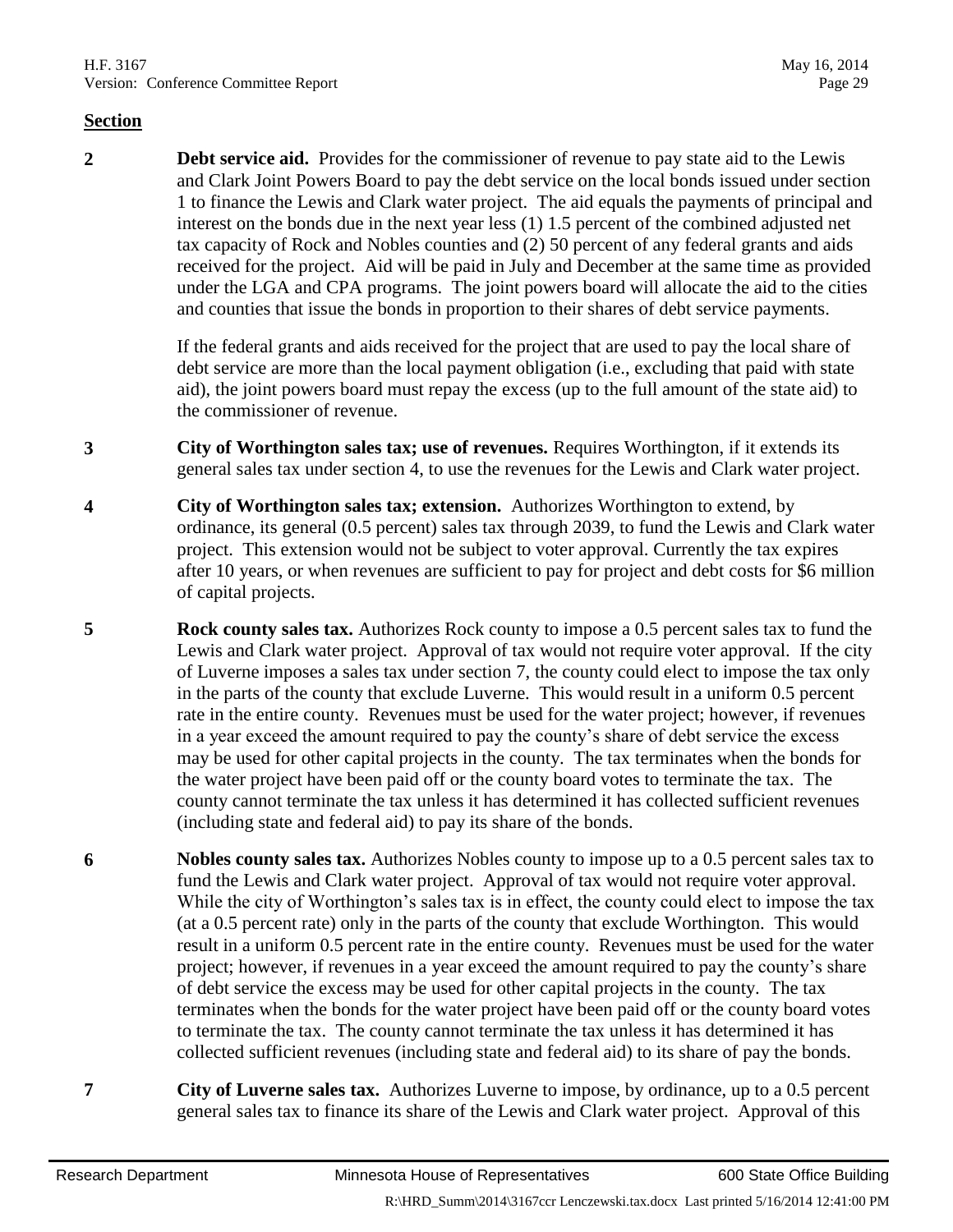tax would not require voter approval. Revenues must be used for the water project; however, if revenues in a year exceed the amount required to pay the county's share of debt service the excess may be used for other city capital projects. The tax terminates when the bonds for the water project have been paid off or the city council votes to terminate the tax. The city cannot terminate the tax unless it has determined it has collected sufficient revenues (including state and federal aid) to pay its share of the bonds.

#### **Article 8: Miscellaneous**

# **Overview**

Makes various changes in tax procedures and in provisions related to minor taxes, including:

- $\triangleright$  Provides administrative appropriations to the commissioners of revenue, public safety, and natural resources for administration of this act.
- Modifies the notification process for license revocations for failure to file or pay state taxes.
- Authorizes a levy in the Carlton County Soil and Water Conservation District.
- **1 AURI; Appropriation.** Changes the current law \$1 million annual appropriation for the Agricultural Utilization Research Institute (AURI) from an appropriation from the general fund to the commissioner of revenue for deposit in a special revenue fund to a direct appropriation to AURI.
- **2 Old Cedar Avenue Bridge.** Designates the name "Old Cedar Avenue Bridge" for state bridge number 3145, and requires the designated name to be used on any publicly financed signage.
- <span id="page-29-0"></span>**3 Notice of pending license revocation for nonpayment of taxes.** Requires a licensing authority (for professional and occupational licenses) to notify license holders by certified mail that their license may be revoked for failure to pay state tax of \$500 or more or for failure to file tax returns. The authority must send the notice within 10 days after it received notice from the Department of Revenue (DOR). The notice must include a copy of the DOR notice, as well as information on how the licensee can obtain a tax clearance from DOR to avoid the revocation. The licensing authority is required to revoke the license, unless it receives a tax clearance from DOR within 30 days after it received the original notice.

#### **Effective date:** July 1, 2014

**4 Notice and hearing.** Eliminates the requirement for DOR to send license revocation notices, which under section [3](#page-29-0) is the responsibility of the licensing authority. Before DOR is allowed to notify the licensing agency it must (under present law) notify the licensee of its intent to require revocation and the licensee's right to request a contested case hearing.

#### **Effective date:** July 1, 2014

**5 Carlton County Soil and Water Conservation District.** Authorizes Carlton County to impose a levy on behalf of the Carlton County Soil and Water Conservation District to pay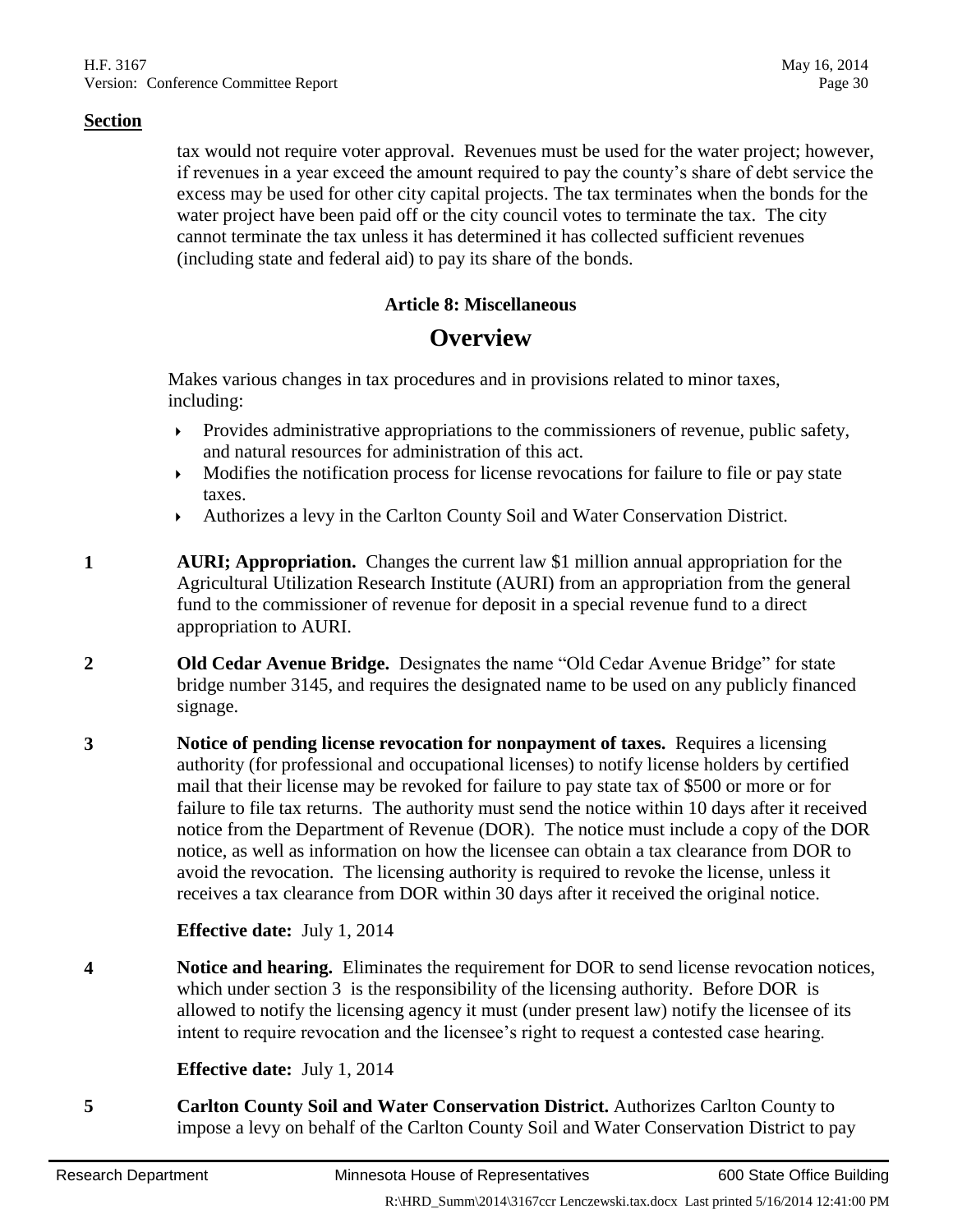**6**

for planning, constructing and equipping an office and storage facility for the District. Provides that the levy authority expires after the principal, interest, and any costs of a loan to finance the project have been paid off, or that the levy authority expires if the district is unable to obtain a loan for the project prior to May 1, 2017.

The levy authority is subject to local approval by the Carlton County board.

**Administrative appropriations.** Provides appropriations for administration of the act in the amounts of

- $\blacktriangleright$  \$2.5 million in the fiscal year 2014-2015 biennium and \$1.18 million in the fiscal year 2016-2017 biennium to the commissioner of revenue
- $\blacktriangleright$  \$40,000 in fiscal year 2015 and \$18,000 in fiscal year 2016-2017 to the commissioner of public safety, for administering the volunteer retention stipend aid program in Article 1; and
- $\blacktriangleright$  \$400,000 in fiscal year 2015 to the commissioner of natural resources to assist in training related to the aquatic invasive species aid in Article 1

#### **Article 9: Unsession**

# **Overview**

Eliminates and repeals obsolete provisions. The changes are generally effective the day following final enactment, unless otherwise noted.

- **1 Debt; definition.** Strikes a reference to a "debt qualification plan" in the definition of "debt" in the state debt collection chapter. The department no longer uses debt qualification plans, but instead uses service level agreements.
- **2 Referring agency; definition.** Replaces a reference to "debt qualification plan" with "agreement" in the definition of "referring agency" in the state debt collection chapter. The department no longer uses debt qualification plans, but instead uses service level agreements.
- **3 Collection services for referring agencies.** Strikes a reference to a "debt qualification plan." The department no longer uses debt qualification plans, but instead uses service level agreements.
- **4 Contracts for collection of debt.** Removes references to the commissioner of management and budget; under current practice the commissioner of revenue contracts directly with collection entities.
- <span id="page-30-0"></span>**5 Notice to debtor.** Moves the requirement that the commissioner advise debtors of collection costs and the right to cancellation from the section of statute imposing collection costs to the section requiring notice to debtors.
- **6 Imposition of collection costs.** Strikes the requirement that the commissioner advise debtors of collection costs, which is moved to section [5.](#page-30-0) Strikes an obsolete sentence appropriating collection costs collected by private agencies to referring agencies to pay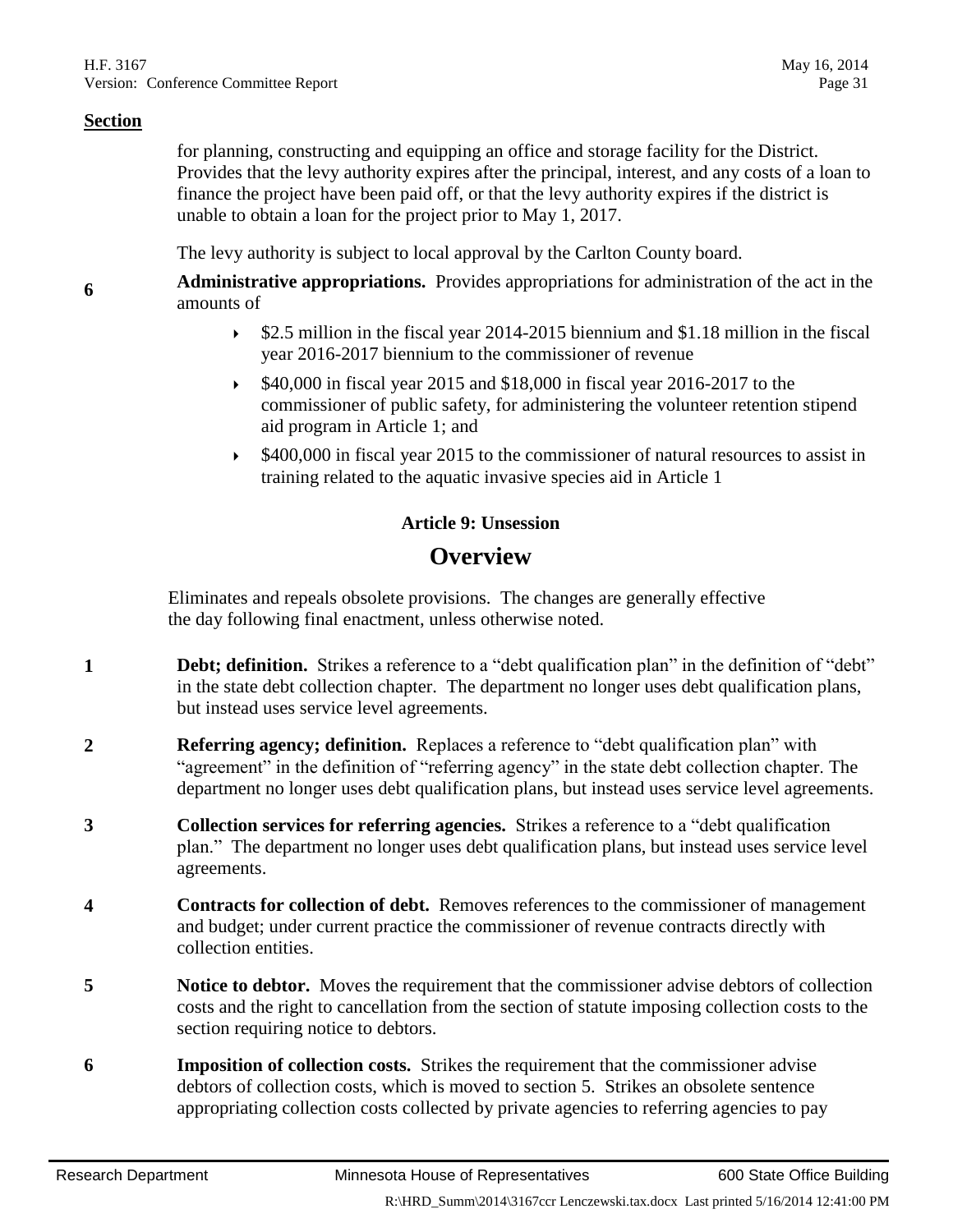collection fees because collection fees to private agencies are now paid by the department. Also strikes an outdated reference to the commissioner of management and budget.

- **7 Cancellation of collection costs.** Strikes references to the former separate unit of the department of revenue (DOR) that collected only nontax debt. The entire Collection Division collects both tax and nontax debt.
- **8 Rate for collection costs.** Strikes references to the former separate unit of DOR that collected only nontax debt. The entire Collection Division collects both tax and nontax debt.
- **9 Reforestation areas, 1931.** Eliminates obsolete tax references (to property tax base amounts in 1931) under a program allowing counties to apply for the state takeover of lands for reforestation.
- **10 Reforestation areas, 1933.** Eliminates obsolete tax references (to property tax base amounts in 1933) under a program allowing counties to apply for the state takeover of lands for reforestation.
- **11 Drycleaner fee.** Provides that sellers of dry cleaning solvents must file their returns and pay the tax at the same time and in the same manner that they pay their sales tax. Effective for fees due after June 30, 2014.
- **12 County road and bridge levy.** Eliminates an obsolete reference to the tax on money and credits. This tax has not been imposed since the 1940s and was formally repealed in 1979.
- **13 State board of equalization.** Strikes an unnecessary phrase relating to the continuation of the state board of equalization, since remaining language provides that the commissioner may exercise all powers of the board.
- <span id="page-31-0"></span>**14 State board of equalization.** Strikes paragraphs authorizing the board to reduce aggregate valuations, and amends paragraphs allowing for increases in valuations to allow for increases or decreases.
- **15 State board of equalization; public utility property.** Strikes language providing that public utility property is treated as a separate class of property notwithstanding the fact that its class rate is the same as that of commercial industrial property.
- **16 Claimant agency; revenue recapture.** Strikes references to the former separate unit of DOR that collected only nontax debt. The entire Collection Division collects both tax and nontax debt.
- **17 Data practices; biotechnology zones.** Eliminates a reference to the biotechnology and health science industry zone in the DOR data practices law. Section [94](#page-36-0)**[Error! Reference](#page-36-0)  source not found.Error! Reference source not found.Error! Reference source not found.Error! Reference source not found.Error! Reference source not found.** repeals the biotechnology zone law, which has not been funded since the FY 2004-05 biennium.
- **18 Notification requirements; sales and use taxes.** Strikes an outdated requirement that the electronic notification of sales tax permit holders begin no later than December 31, 2009.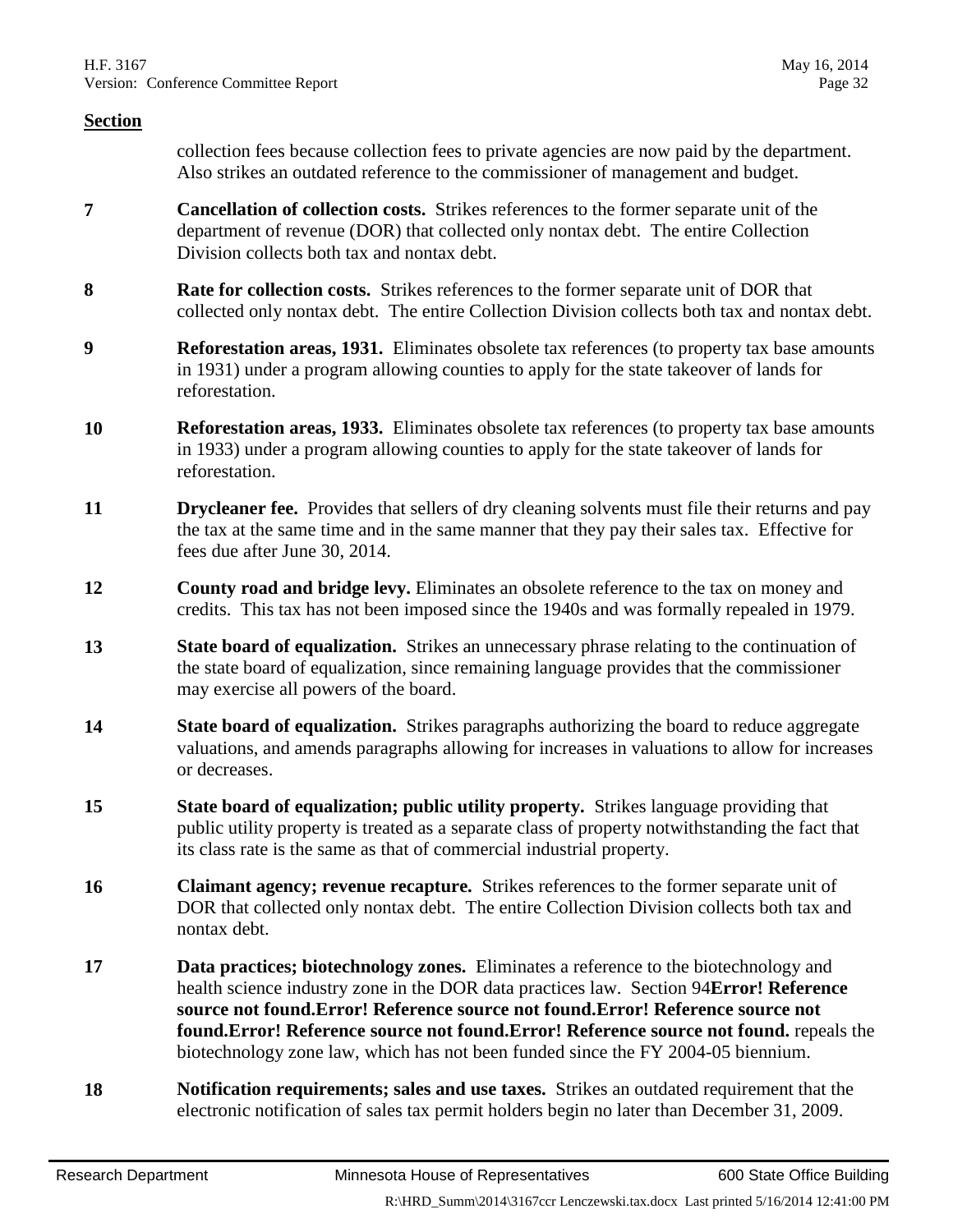- **19 Payment agreement fee.** Strikes obsolete language requiring the payment agreement fee to reflects the commissioner's costs. The payment agreement fee was initially a flat \$25 fee that was adjusted annually to reflect the commissioner's costs. It was later made a flat \$50 fee with no annual adjustment, but the language referencing the commissioner's costs was not removed.
- **20 Exempt property.** Strikes language tying the taxability of personal property to ownership by a Minnesota resident, making taxability dependent only on its presence in the state. Since the only taxable personal property is utility machinery and equipment, exempting personal property in Minnesota that is owned by non-residents is unnecessary.
- **21 Exceptions to exemption from taxation.** Strikes an obsolete references to telegraph companies.
- **22 Time for filing exemption statements.** Strikes a cross reference to a subdivision repealed by section [94.](#page-36-0)
- **23 Utility personal property.** Strikes a cross reference to a subdivision repealed by section [94](#page-36-0) and to a previously repealed subdivision.
- **24 Wind energy production tax.** Eliminates obsolete language governing past distributions of wind energy production tax revenues.
- **25 County assessor salaries.** Removes obsolete assessor salary scales and compensation for city and county assessors. This language provides minimum compensation levels that are far below current assessor salaries.
- **26 Assessment books; school districts.** Removes the requirement that school district numbers be recorded in paper assessment books. Counties now maintain the required information about the school district in which property is located electronically.
- **27 Valuation of income-producing property.** Strikes an obsolete date reference in the section specifying that only certain assessors may value income-producing property.
- **28 Private golf club guidelines.** Strikes obsolete notification language related to outdoor recreation space for private golf courses to county attorneys and county assessors.
- **29 Sales ratio.** Updates a cross-reference to reflect changes in section [14.](#page-31-0)
- **30 Disparity reduction aid.** Provides that disparity reduction aid (DRA) is not recalculated each time there is a change in class rates. Effective beginning for taxes payable in 2015.
- **31 Assessment books; exempt property.** Removes the requirement that exempt property be recorded in paper assessment books. Counties now maintain the required information about exempt property electronically.
- **32 Board meetings.** Strikes an obsolete requirement that assessors bring assessment books and papers to board meetings, and update information in paper assessment books. Counties now maintain assessment information electronically.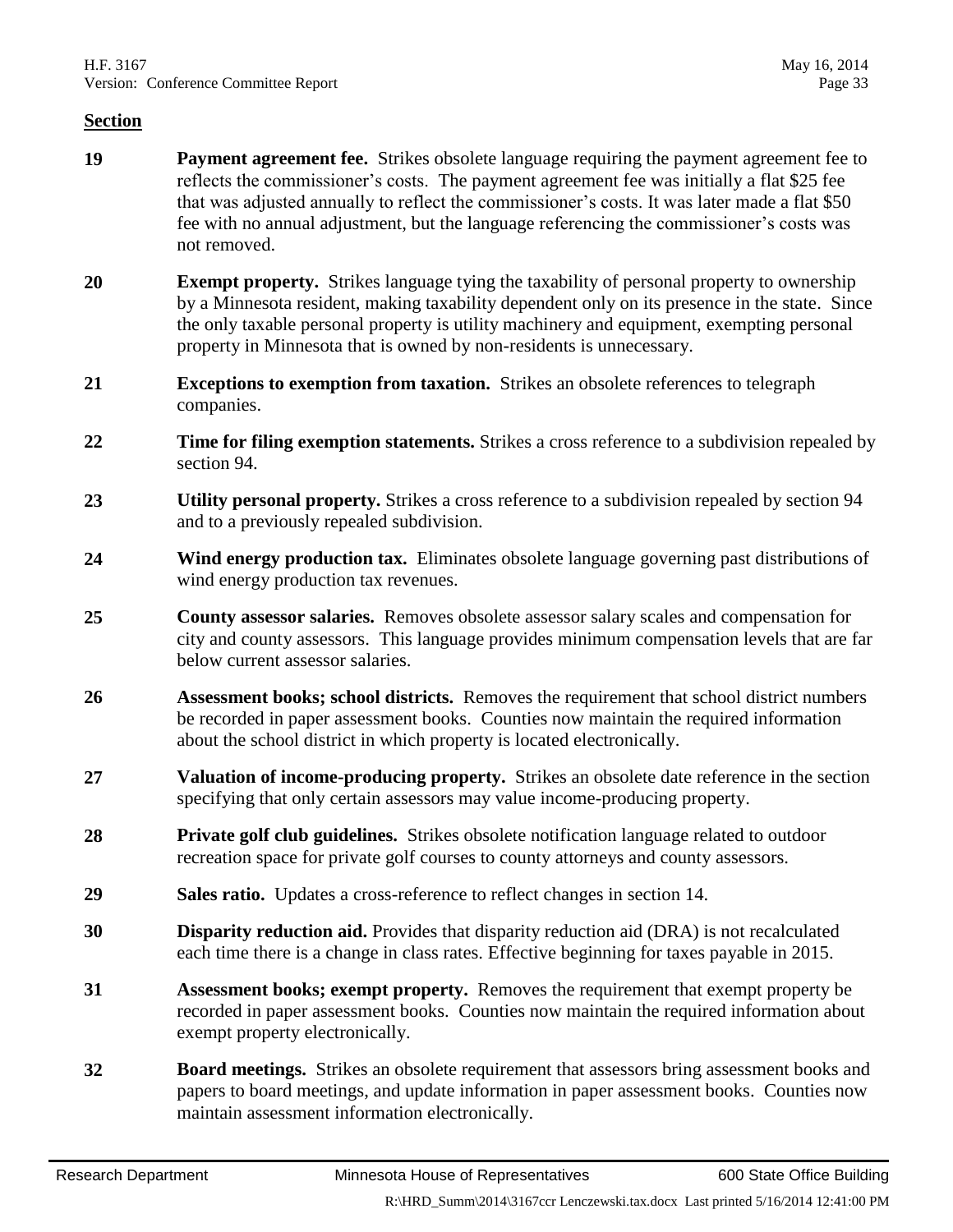- **33 Special boards of review.** Strikes superfluous language that includes cities with charters that provide for a board of equalization in those cities authorized to appoint special boards, since the underlying language allows all cities to appoint special boards.
- **34 Computation of tax capacity.** Strikes outdated references to taxes payable in 1989 and 1990.
- **35 Local tax rate.** Strikes outdated references to taxes payable in 1989 and 1990.
- <span id="page-33-0"></span>**36 Special levies.** Eliminates obsolete provisions from the definition of special levies under general law. This provision is not now in effect; the 2014 levy limits were imposed under a temporary, uncodified provision of law that only recognized selected special levies.
- **37 Special levy authorization.** Updates a cross-reference to reflect changes in section [36.](#page-33-0)
- **38 Special levy exemption.** Updates a cross-reference to reflect changes in section [36.](#page-33-0)
- **39 Interest on delinquent property taxes.** Eliminates obsolete language relating to calculation of interest on delinquent property taxes. Since 1991, these rates have been superseded by the rates set in subdivision 1a.
- **40 Interest on delinquent property taxes.** Eliminates obsolete language relating to calculation of interest on delinquent property taxes.
- **41 Real estate tax judgments.** Strikes obsolete references to paper judgment books. These records are now maintained electronically.
- **42 Transmittal of judgments to county auditor.** Strikes obsolete references to paper judgment books. These records are now maintained electronically.
- **43 Payment before judgment.** Strikes obsolete references to paper judgment books. These records are now maintained electronically.
- **44 Installment payments for tax-forfeited property.** Replaces obsolete references to 1941 statutes with references to current statutes.
- **45 Tax judgment sales.** Removes obsolete date-specific language related to public sales of property against which there is a tax judgment.
- **46 Certificate of sale.** Strikes an obsolete references to telegraphs.
- **47 Recording of sales.** Strikes obsolete references to paper judgment books. These records are now maintained electronically.
- **48 Tax judgment sales.** Removes obsolete date-specific language related to public sales of property against which there is a tax judgment and strikes references to telegraphs.
- **49 Auditor's certificate.** Strikes obsolete references to paper judgment books. These records are now maintained electronically.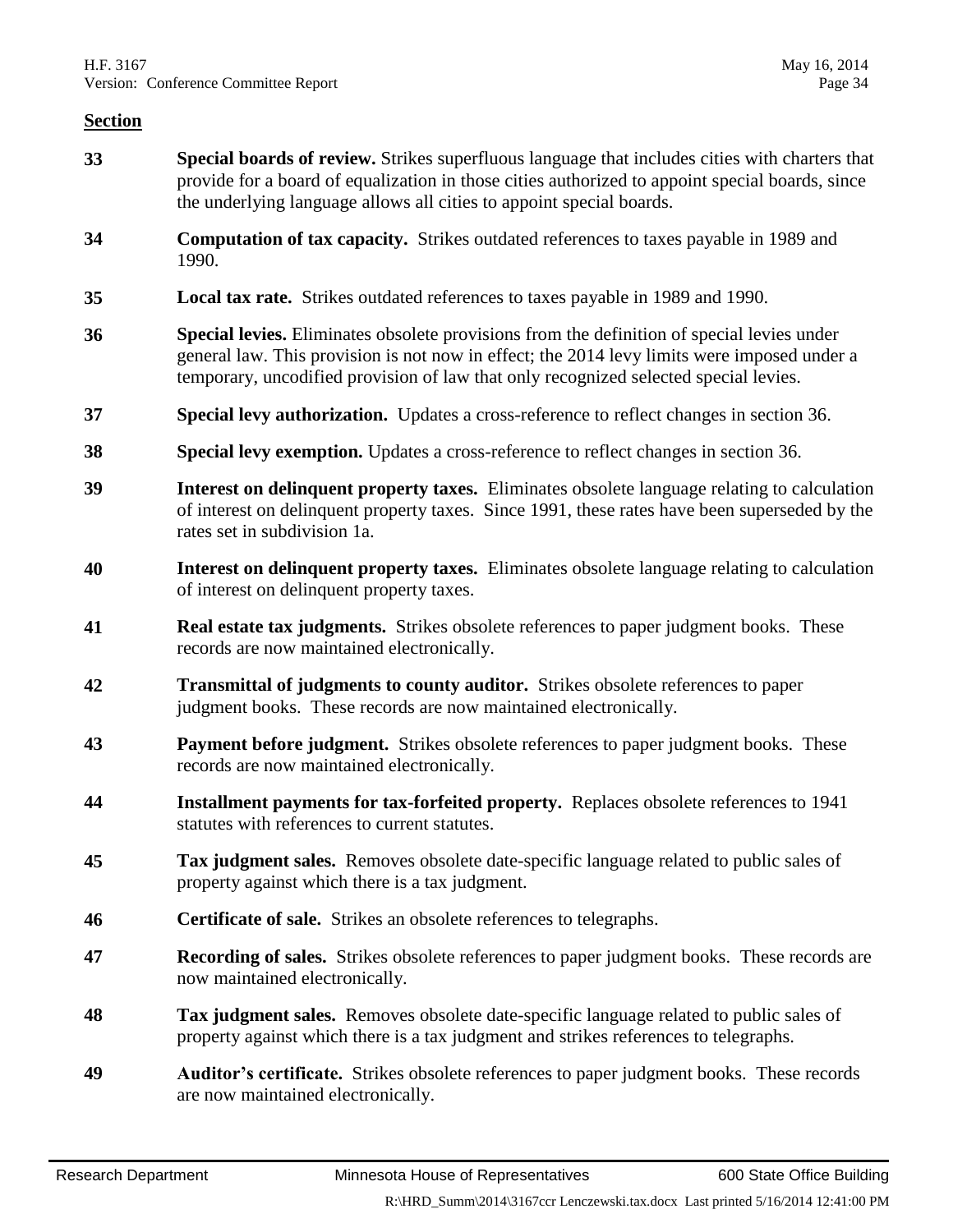- **50 Redemption period.** Strikes obsolete redemption provisions for land in the Loring Park neighborhood for past redemption periods.
- **51 Tax judgments.** Strikes obsolete references to paper judgment books. These records are now maintained electronically.
- **52 Duties after sale.** Strikes obsolete references to telegraphs.
- **53 Easements.** Strikes obsolete references to telegraphs.
- **54 Repurchase of tax-forfeited property.** Strikes obsolete date-specific language.
- **55 Service fee.** Strikes obsolete date-specific language.
- **56 Conditions of repurchase.** Strikes obsolete references to telegraphs.
- **57 Forfeited land.** Strikes obsolete references to session laws.
- **58 Documentary stamps.** Removes references to obsolete deed tax documentary stamps, which are no longer used to reflect that deed tax has been paid.
- **59 Estimated tax.** Strikes duplicative language that says estimated payments are not required if the estimated tax is less than \$500, which appears elsewhere in chapter 289A.
- **60 Domestic corporation.** Eliminates references to domestic international sales corporations and foreign sales corporations, entities which no longer exist under federal law. Effective beginning in tax year 2014.
- **61 Subtractions from taxable income; corporations.** Strikes an obsolete subtraction for the difference between state-allowed and federally-allowed intangible drilling costs, which applied to costs incurred in taxable years prior to 1987. Effective beginning in tax year 2014.
- <span id="page-34-0"></span>**62 Basis modifications.** Strikes obsolete language related to the Accelerated Cost Recovery System (ACRS). All assets placed in service using ACRS have now been completely depreciated, and Minnesota uses the same depreciation schedule as federal law, making these adjustments obsolete. Effective beginning in tax year 2014.
- **63 Taxable income definition.** Eliminates reference to the biotechnology and health science industry zone in the definition of taxable income. Section [94](#page-36-0) repeals the biotechnology zones, which have not been funded since the FY 2004-05 biennium. Effective beginning in tax year 2014.
- **64 Jurisdiction to tax.** Strikes an obsolete reference to telegraphs.
- **65 Annual accounting period.** Strikes obsolete language regarding accounting periods. Because Minnesota's tax calculation starts with federal taxable income, income taxpayers must use the same accounting periods for Minnesota purposes as used for federal purposes. Effective beginning in tax year 2014.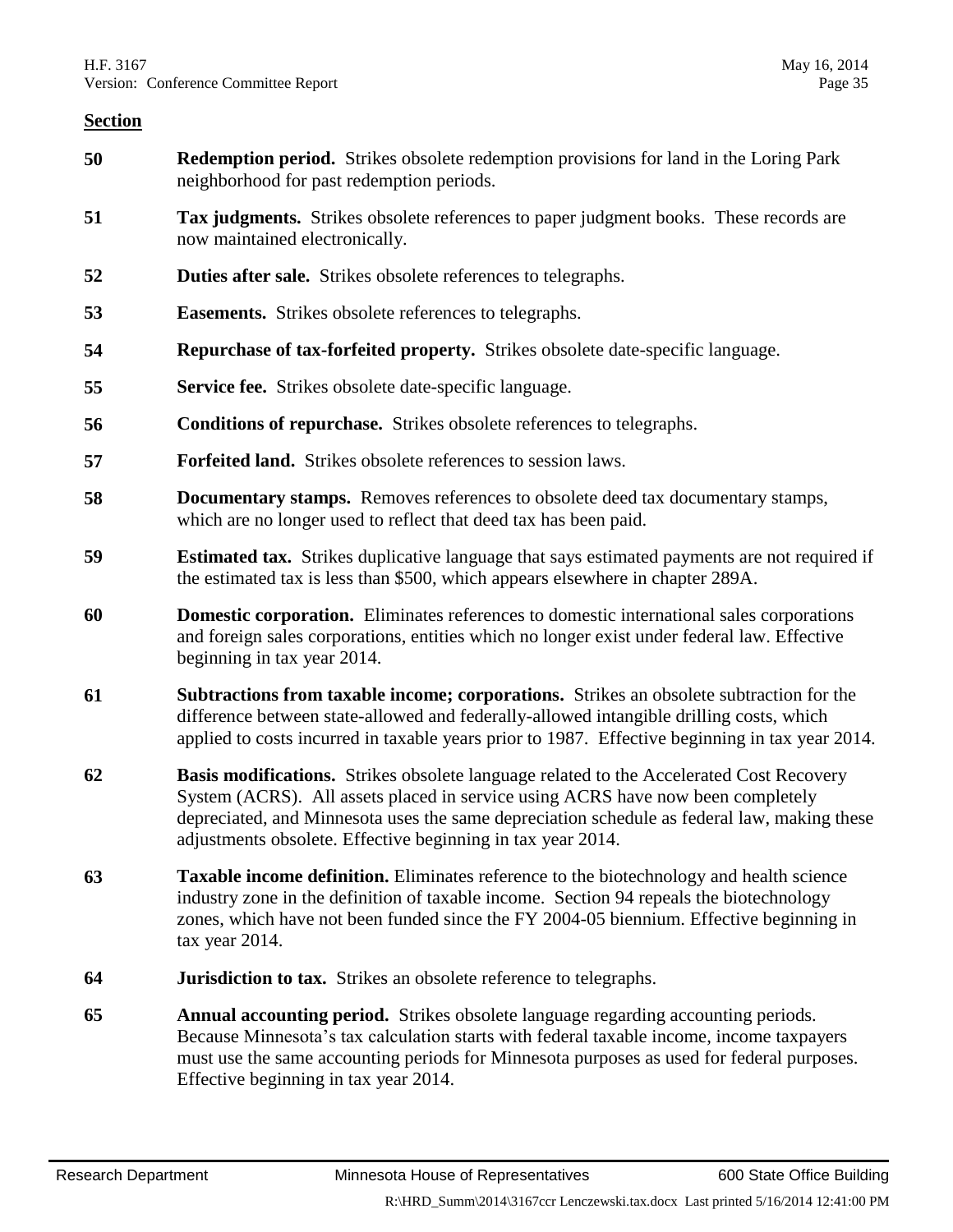- **66 Accounting periods.** Strikes directions on changing accounting periods, since Minnesota income taxpayers must use the same accounting periods for Minnesota purposes as used for federal purposes. Effective beginning in tax year 2014.
- **67 Alternative minimum tax; corporations.** Strikes an obsolete adjustment for the difference between state-allowed and federally-allowed intangible drilling costs, which applied to costs incurred in taxable years prior to 1987. Also eliminates the exemption for biotechnology and health science industry zone income under the corporate alternative minimum tax. Effective beginning in tax year 2014.
- **68 Minimum fee.** Eliminates the exemption for biotechnology and health science industry zone factors (property and payrolls) under the minimum fee. Effective beginning in tax year 2014.
- **69 Net operating loss carryover.** Strikes obsolete language regarding net operating losses incurred in taxable years beginning before January 1, 1987, which allowed five-year carryovers and three-year carrybacks. These periods are now complete. The remaining language allows losses incurred in taxable years beginning after January 1, 1987 to be carried over for fifteen years. Effective beginning in tax year 2014.
- **70 Taxable income; S corporations.** Strikes a reference to depreciation modifications made obsolete by the changes in section [62.](#page-34-0) Effective beginning in tax year 2014.
- **71 Sales and purchase; admissions.** Strikes a reference to "Turkish baths" which are included in the definition of "steam baths."
- **72 Nonprofit tickets or admissions.** Strikes an obsolete phased-in requirement under the exemption for tickets to certain nonprofit arts events.
- <span id="page-35-0"></span>**73 Sales tax refunds.** Eliminates obsolete reference to sales tax refunds for the Long Lake Conservation Center which has been completed and a meat processing facility that was never built.
- **74 Cross references.** Updates cross references to reflect changes made in section [73.](#page-35-0)
- **75 Cross references.** Updates cross references to reflect changes made in section [73.](#page-35-0)
- **76 Deposit of revenues.** Strikes deposit percentages that relate to past years 2001, 2002, 2003, and 2004 for the deposit of lottery in lieu of taxes.
- **77 Allocation of revenues.** Strikes deposit allocation provisions that relate to past years 2007, 2008, 2009, 2010 and up to June 30, 2011, for motor vehicle sales tax.
- **78 Cigarette license application forms.** Strikes specific items required on cigarette and tobacco products license application forms; the underlying statute provides for the commissioner to prescribe the form.
- **79 Solid waste tax.** Eliminates the requirement that solid waste facilities annually apply to the Pollution Control Agency by October  $1<sup>st</sup>$ . Facilities would still must annually apply to PCA, so this eliminates a duplicate filing requirement. Effective July 1, 2014.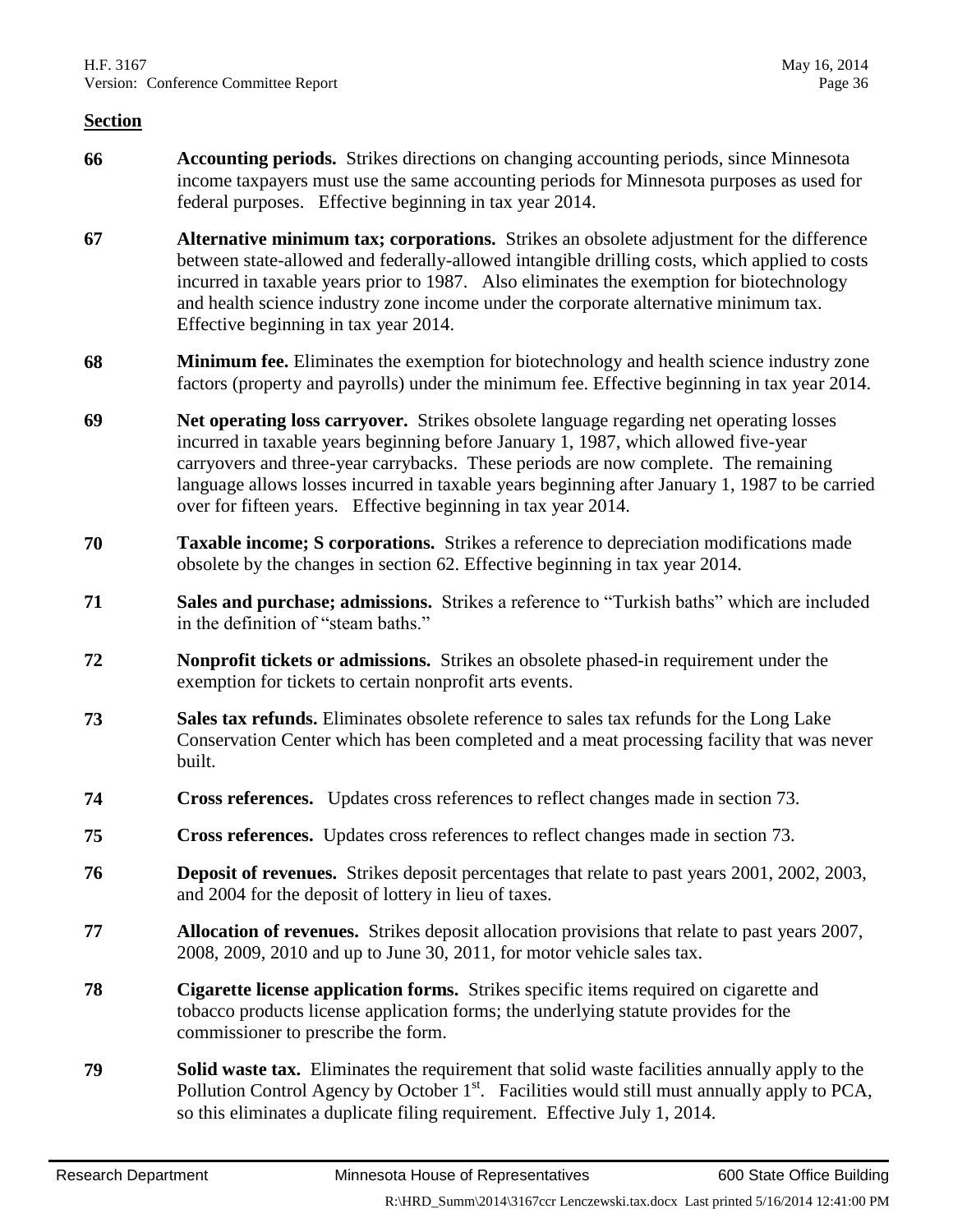- **80 Life insurance tax rate.** Eliminates obsolete references to now expired insurance premiums tax rates on life insurance.
- **81 Aggregate tax.** Eliminates references to specific counties in the aggregate tax statute. Under present law, any county is now authorized to impose this tax. Effective on January 1, 2015.
- **82 Assessor salaries.** Removes minimum assessor salary scales and compensation for city and county assessors that are far below current assessor salaries.
- **83 Police and fire retirement supplemental aid.** Strikes outdated language inadvertently retained after the changes made by Laws 2013, Chapter 143.
- **84 Acceptance of gifts.** Eliminates the market value limitations on the types of second, third, and fourth class cities that are authorized to receive gifts, including gifts that are partially repaid as annuities. Effective July 1, 2014.
- **85 Compact development TIF districts.** Eliminates reference to compact development TIF districts. The authority to establish these districts expired in 2012 and was never used.
- **86 TIF administrative expenses.** Eliminates obsolete language in the TIF statute governing administrative expenses.
- **87 TIF; biotech zones.** Clarifies that the special TIF authority for biotechnology and health science industry zones can be used until those zones expire. This authority is not dependent on state funding of the zone and remains viable until the three zones (in Minneapolis, St. Paul., and Rochester) expire at the end of 2015.
- **88 MAC bonds.** Eliminates an obsolete reference to the tax on money and credits in a Metropolitan Airports Commission bonding statute. This tax has not been imposed since the 1940s and was repealed in 1979.
- **89 County program aid.** Removes outdated provisions for 2009 county program aid to Pine County, which has already been paid and is no longer effective.
- **90 Local government aid.** Strikes references to the road accident factor, which is no longer used as a factor for calculating local aid.
- **91 County program aid.** Strikes a cross-reference to a provision repealed in section [94.](#page-36-0)
- **92 Cost of transcripts.** Strikes a cross-reference to a provision repealed in section [94.](#page-36-0)
- **93 Revisor's Instruction.** Instructs the Revisor of Statutes to make all necessary cross references in Minnesota Statutes and Rules and other changes consistent with the changes made in the article.
- <span id="page-36-0"></span>**94 Repealer.** Repeals the following statutes:

#### **Statute Description**

16D.02, subds. 5 and Provides definitions of "debt qualification plan" and "enterprise"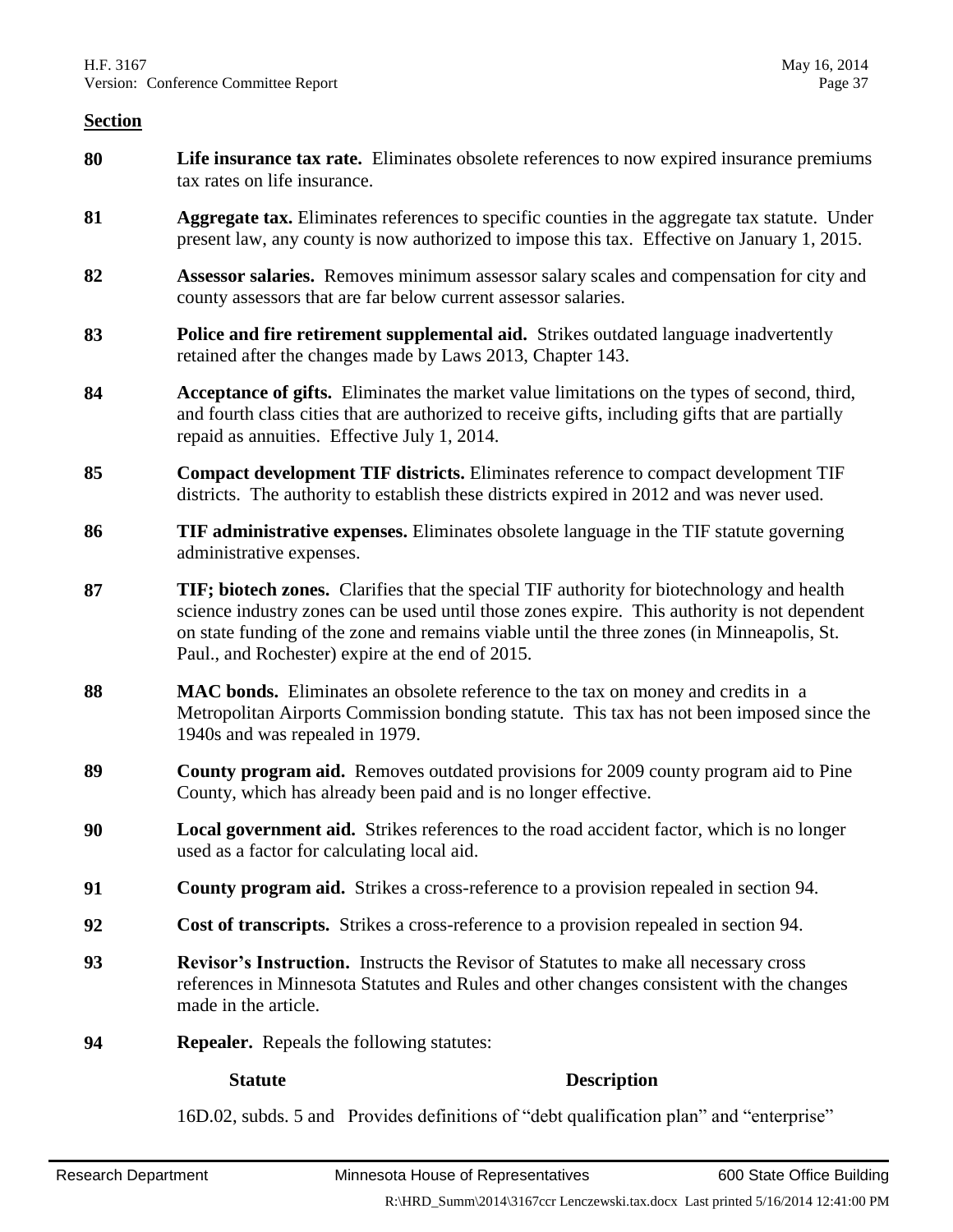| 8                                                          | which are no longer used.                                                                                                                                                                                                              |
|------------------------------------------------------------|----------------------------------------------------------------------------------------------------------------------------------------------------------------------------------------------------------------------------------------|
| 16D.11, subd. 2                                            | Obsolete computation and requirement to return debts.                                                                                                                                                                                  |
| 270C.53                                                    | Authority to abate the liability of a taxpayer who is unable to pay a<br>delinquent tax liability if the taxpayer agrees to perform<br>uncompensated public service, which according to DOR has not been<br>used in a number of years. |
| 270C.991, subd. 4                                          | Authorization for the property tax working group which completed its<br>work.                                                                                                                                                          |
| 272.02, subds. 1, 1a,<br>43, 48, 51, 53, 67,<br>72, and 82 | Personal property tax exemptions for public utility projects that were<br>not constructed.                                                                                                                                             |
| 272.027, subd. 2                                           | Personal property tax exemption for public utility project that was not<br>constructed.                                                                                                                                                |
| 272.031                                                    | Language specifying that abbreviations may be used in property tax<br>records.                                                                                                                                                         |
| 273.015, subd. 1                                           | Requirement that property tax statements be rounded to the nearest<br>cent. Counties round property tax to the nearest dollar.                                                                                                         |
| 273.03, subd. 3                                            | Language specifying that other laws that are not inconsistent with<br>certain statutes remain in force and effect.                                                                                                                     |
| 273.075                                                    | Instructional courses for certain assessors and auditors that were<br>funded with a 1971 appropriation.                                                                                                                                |
| 273.1103                                                   | Net debt conversion from full and true market value to assessed<br>market (this was completed in the 1970s and replaced by net tax<br>capacity in 1989).                                                                               |
| 273.13, subd. 21a                                          | Definition of "class rate" to distinguish between "gross" and "net"<br>class rates, a distinction which has not be used since the early 1990s                                                                                          |
| 273.1383                                                   | 1997 flood loss replacement aid.                                                                                                                                                                                                       |
| 273.1386                                                   | 2002 flood loss replacement aid.                                                                                                                                                                                                       |
| 273.1398, subd. 4b                                         | Obsolete provision related to the state takeover of court costs.                                                                                                                                                                       |
| 273.80                                                     | Distressed homestead reinvestment exemption for homes damaged<br>before May 1, 2003.                                                                                                                                                   |
| 275.77                                                     | Temporary suspension of new or increased maintenance of effort<br>requirements – expired July 1, 2011.                                                                                                                                 |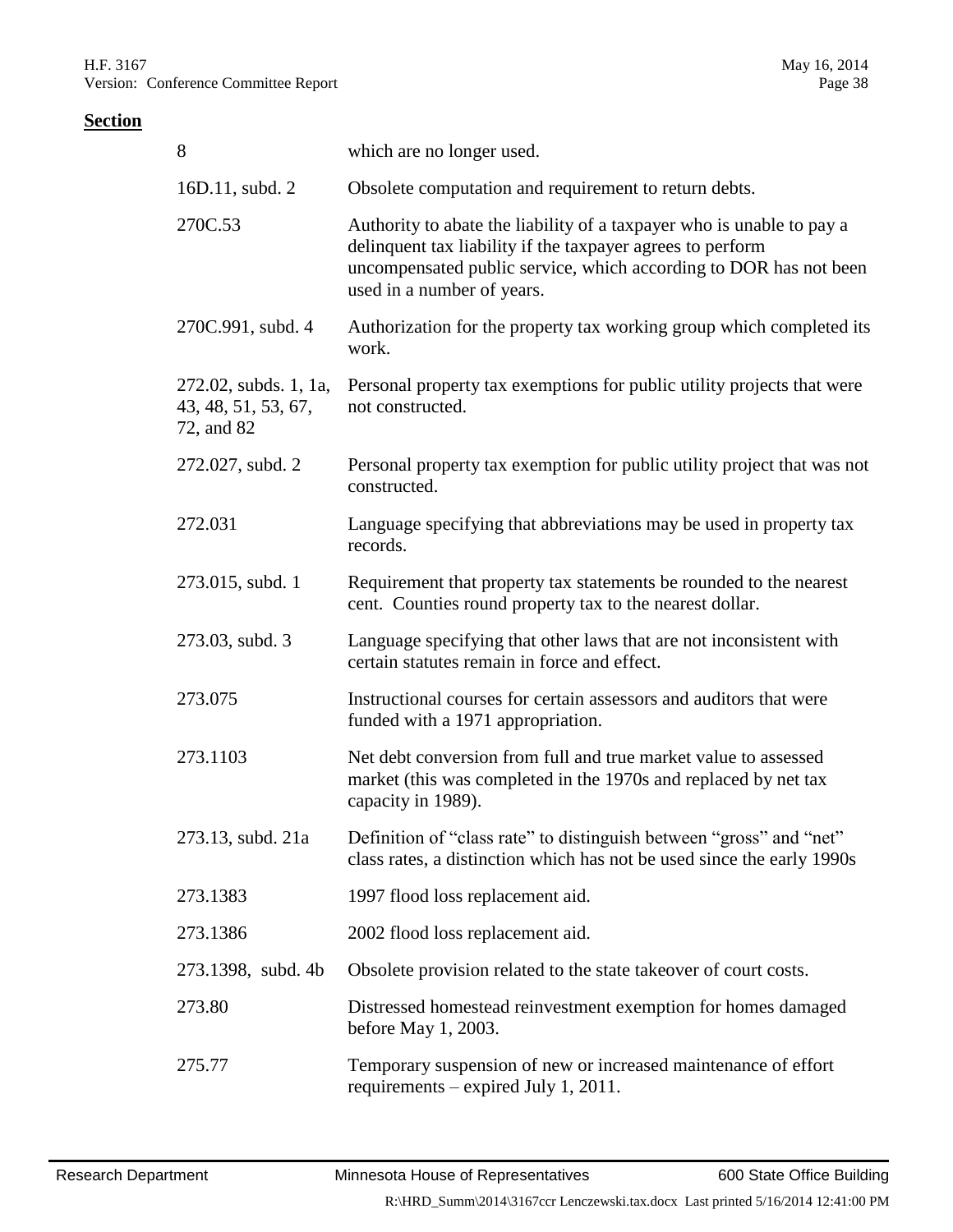| 279.32            | Obsolete provision related to lands with delinquent tax repurchased<br>before 1936.                                                                                        |
|-------------------|----------------------------------------------------------------------------------------------------------------------------------------------------------------------------|
| 281.173, subd. 8  | Limits the applicability of statute relating to the redemption periods<br>for certain abandoned properties to tax judgment sales on or after<br>April 13, 1996.            |
| 281.174, subd. 8  | Limits the applicability of statute relating to the redemption periods<br>for certain vacant properties to tax judgment sales on or after April 13,<br>1996.               |
| 281.328           | Obsolete provision validating assignment certificates issued before<br>January 1, 1972.                                                                                    |
| 282.10            | Obsolete provision authorizing reimbursement of tax forfeiture<br>purchases made before 1940 that are invalidated by a court.                                              |
| 282.23            | Obsolete provision related to tax forfeiture sales in 1926 and 1927.                                                                                                       |
| 287.20, subd. 4   | Definition of "documentary stamps," which is obsolete because such<br>stamps are no longer used to verify that deed tax has been paid on<br>recorded conveyances.          |
| 287.27, subd. 2   | Authorization for use of tax meter machines to affix documentary<br>stamps. Counties no longer use either tax meter machines or<br>documentary stamps.                     |
| 289A.56, subd. 7  | Biotechnology and health science industry zone refund authority.                                                                                                           |
| 290.01, subd. 4b  | Definition of "mutual property and casualty insurance company,"<br>which is no longer used in Chapter 290 since its reference was<br>repealed from section 290.05 in 2001. |
| 290.01, subd. 19e | Obsolete depreciation modifications for corporations.                                                                                                                      |
| 290.01, subd. 20e | Modification in computing taxable income of the estate of a decedent<br>that duplicates provisions in 290.01, subd. 19, and 291.03, subd. 1a.                              |
| 290.06, subd. 30  | Biotechnology and health science industry zone $-$ job credit.                                                                                                             |
| 290.06, subd. 31  | Biotechnology and health science industry zones - research credit.                                                                                                         |
| 290.0674, subd. 3 | K-12 education credit reduced by AMT liability.                                                                                                                            |
| 290.191, subd. 4  | Single sales apportionment by mail order sales companies – this is<br>obsolete (as of tax year 2014), since single sales apportionment<br>applies to all businesses.       |
| 290.33            | Obsolete law outlining administration of a tax imposed in the middle<br>of a calendar year. DOR no longer relies on this law; instead, each                                |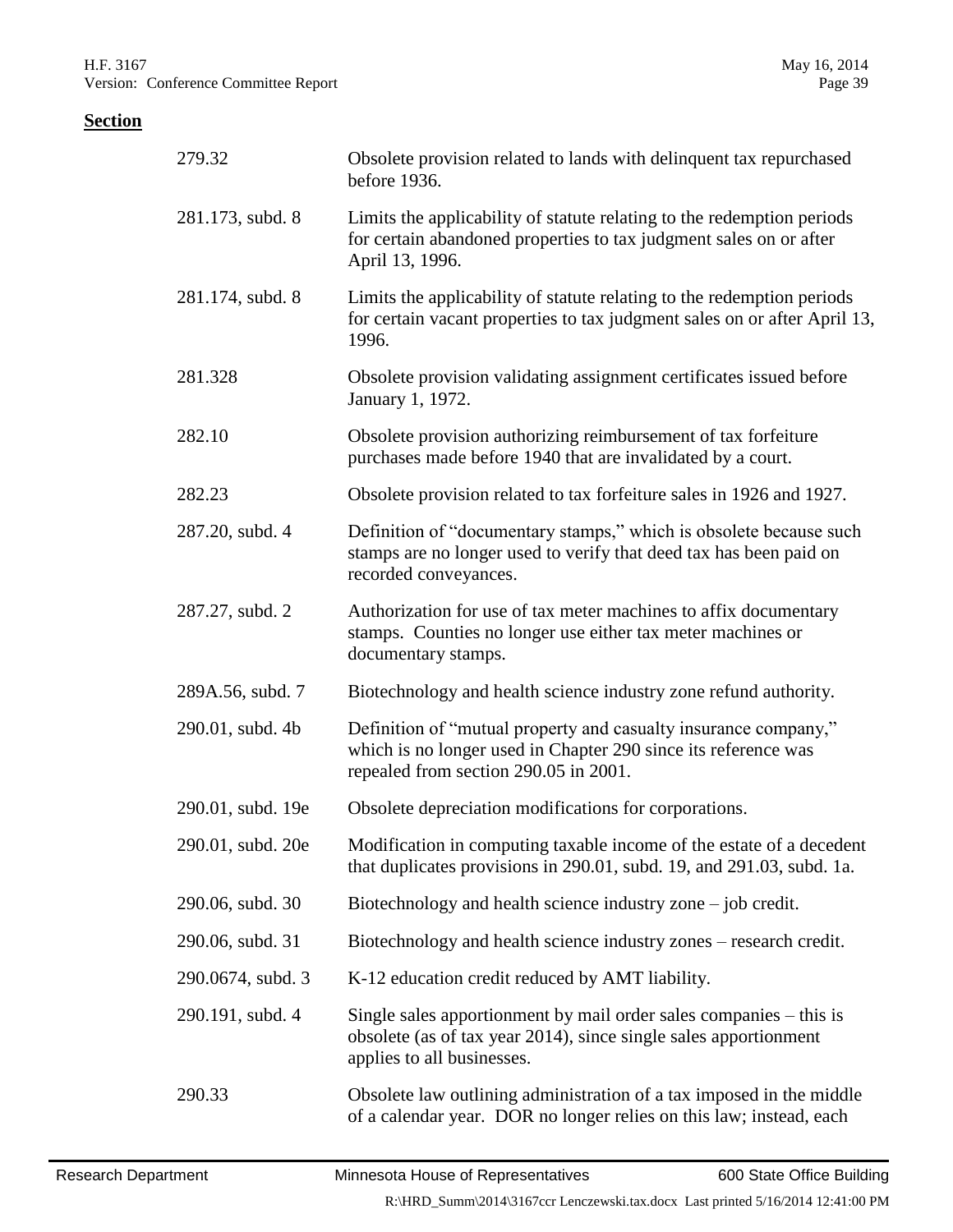|                                                              | law change is enacted with an appropriate effective date.                                                                                                                                                                                |
|--------------------------------------------------------------|------------------------------------------------------------------------------------------------------------------------------------------------------------------------------------------------------------------------------------------|
| 295.52, subd. 7                                              | Temporary tax rate reduction of the MinnesotaCare tax for the years<br>1998 to 2003.                                                                                                                                                     |
| 297A.666                                                     | Streamlined Sales and Use Tax Agreement amnesty provision for<br>remote sellers who voluntary agree to register and collect sales tax                                                                                                    |
| 297A.68, subd. 38                                            | Biotechnology and health science industry zone sales tax exemption.                                                                                                                                                                      |
| 297A.71, subds. 4, 5,<br>7, 9, 10, 17, 18, 20,<br>32, and 41 | Sales tax exemptions for projects that have been completed, expired,<br>or both.                                                                                                                                                         |
| 297F.08, subd. 11                                            | Cigarette tax provision relating to railroad sleeping car companies as<br>distributors. According to DOR, there are no licensed distributors<br>who identify themselves as railroad sleeping car companies.                              |
| 297H.10, subd. 2                                             | Solid waste management tax penalty for failure to file, which<br>replicates language in subd. 1.                                                                                                                                         |
| 469.174, subd. 10c                                           | Definition of compact development TIF districts – the authority to<br>establish these districts expired in 2012.                                                                                                                         |
| 469.175, subd. 2b                                            | Sunset of compact development TIF district authority.                                                                                                                                                                                    |
| 469.176, subd. 1i                                            | Permitted use of increments for compact development TIF districts.                                                                                                                                                                       |
| 469.1764                                                     | Pre-1982 TIF districts – these districts have now all been decertified;<br>any remaining increments would be required to be returned.                                                                                                    |
| 469.177, subd. 10                                            | Distribution of TIF revenues generated by referendum levies to school<br>districts – this provision is obsolete since all of these operating<br>referenda levies are now spread on market value, which do not<br>generate tax increment. |
| 469.330                                                      | Biotechnology and health science industry zones definitions – these<br>zones have not received state funding for their tax incentives since the<br>FY 2004-05 biennium.                                                                  |
| 469.331                                                      | Biotechnology and health science industry zones development plan.                                                                                                                                                                        |
| 469.332                                                      | Biotechnology and health science industry zone limits.                                                                                                                                                                                   |
| 469.333                                                      | Biotechnology and health science industry zones application for<br>designation.                                                                                                                                                          |
| 469.334                                                      | Biotechnology and health science industry zones designation of zones.                                                                                                                                                                    |
| 469.335                                                      | Biotechnology and health science industry zone application for tax                                                                                                                                                                       |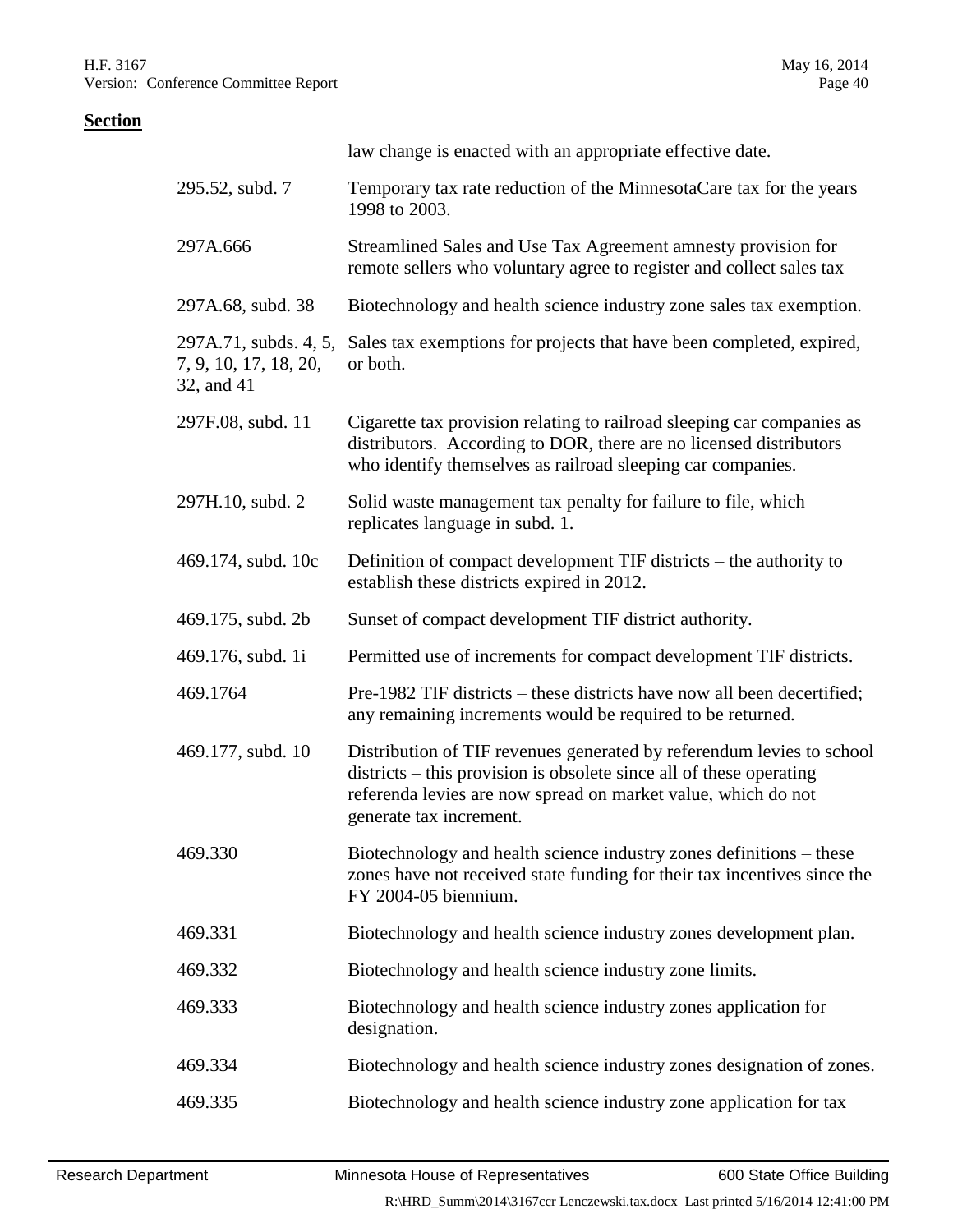benefits.

#### **Section**

| 469.336                              | Biotechnology and health science industry zone tax incentives.                                                                                                                             |
|--------------------------------------|--------------------------------------------------------------------------------------------------------------------------------------------------------------------------------------------|
| 469.337                              | Biotechnology and health science industry zone corporate franchise<br>tax exemption.                                                                                                       |
| 469.338                              | Biotechnology and health science industry zone jobs credit.                                                                                                                                |
| 469.339                              | Biotechnology and health science industry zone research credit.                                                                                                                            |
| 469.340, subds. 1, 2,<br>3, 4, and 5 | Biotechnology and health science industry zones – zone performance;<br>remedies.                                                                                                           |
| 469.341                              | Biotechnology and health science industry zones – zone performance;<br>remedies.                                                                                                           |
| and 6                                | 477A.0124, subds. 1 Calendar year 2004, 2011, and 2012 county program aid distributions.                                                                                                   |
| 505.173                              | Authority to correct plats that expired in 1953.                                                                                                                                           |
| Laws 1993, ch. 375,<br>art. 9, § 47  | Authorization for the city of Garrison to impose a local, general sales<br>tax; this authority was never used.                                                                             |
| M.R. p. 8002.0200,<br>subp. 8        | Individual net operating loss rule made obsolete as a result of<br>numerous law changes since the rule was promulgated in the 1970's.                                                      |
| M.R. part 8007.0200                  | Rule relating to changes in accounting methods, which is obsolete<br>because income taxpayers must use the same accounting periods for<br>Minnesota purposes as used for federal purposes. |
| M.R. 8100.0800                       | Phase-in of utility property valuation changes that is fully<br>accomplished.                                                                                                              |
| M.R. 8130.7500,<br>subp. 7           | Provisions related to microfilm reproductions of records, which are no<br>longer used.                                                                                                     |

# **Article 10: Department of Revenue – Technical and Policy Property Tax Provisions Overview**

Makes miscellaneous technical and policy changes to property tax law recommended by the Department of Revenue.

- **1 Clerical corrections on state assessed values.** Allows the commissioner to make clerical corrections to state assessed values until December 31 of the assessment year. Effective the day following final enactment.
- **2 Clerical corrections on wind energy production.** Allows the commissioner to make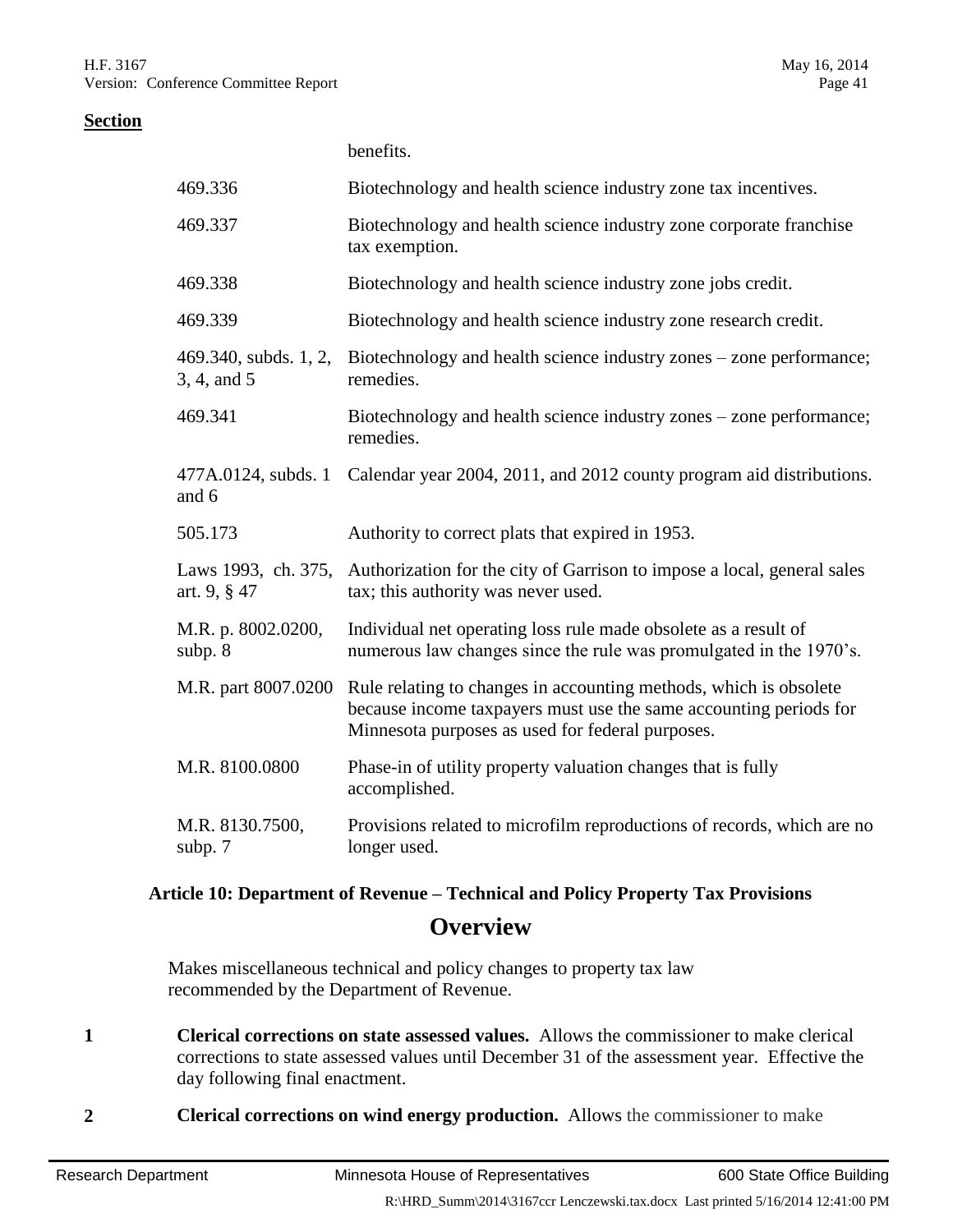clerical corrections relating to Wind Energy Production amounts up until December 31 of the year. Effective the day following final enactment.

- **3 Clerical corrections.** Allows county assessors to make clerical corrections relating to personal as well as real property valuations. Effective the day following final enactment.
- **4 Class 4.** Technical change directly specifying classification rate for certain manufactured home park land at 0.75 percent, rather than by cross-reference to class 4d rate.
- **5 School district adjusted net tax capacity reporting deadline**. Changes the deadline for the Department of Revenue to file its annual adjusted net tax capacity report from June 15 to June 30. Effective January 1, 2014.
- **6 Clerical corrections on pipeline values.** Allows the commissioner to make clerical corrections to state assessed pipeline values until December 31 of the assessment year. Effective the day following final enactment.
- **7 Clerical corrections on transmission line values.** Allows the commissioner to make clerical corrections to transmission line values until December 31 of the assessment year. Effective the day following final enactment.
- **8 Clerical corrections on state assessed values.** Allows the commissioner to make clerical corrections to state assessed values until December 31 of the assessment year. Effective the day following final enactment.
- **9 Local Board of Appeal and Equalization (LBAE) meeting places.** Allows LBAEs to meet at a central location within the county or at the office of the town or city clerk. Current law requires the meetings be held at the office of the clerk. Effective the day following final enactment.
- **10 Certification and training dates for Local Boards of Appeals and Equalization (LBAEs).** Changes the date by which the LBAEs must provide proof that they have complied with training requirements from December 1 to February 1. Also changes the deadline from December 1 to February 1 for local boards whose powers are transferred to the county to file the required resolutions and proofs of compliance with training requirements to the county assessor in order to have their powers restored. Effective beginning with LBAE meetings held after February 1, 2016.
- **11 Amortization aid reference.** Corrects an internal reference to a repealed subdivision by providing the appropriate subdivision. Effective retroactively from June 1, 2013, the date that section 423A.02, subd. 1, became effective.
- **12 Revisor's instruction.** Instructs the Revisor to replace the term "class rate" with the term "classification rate" wherever it appears in statute.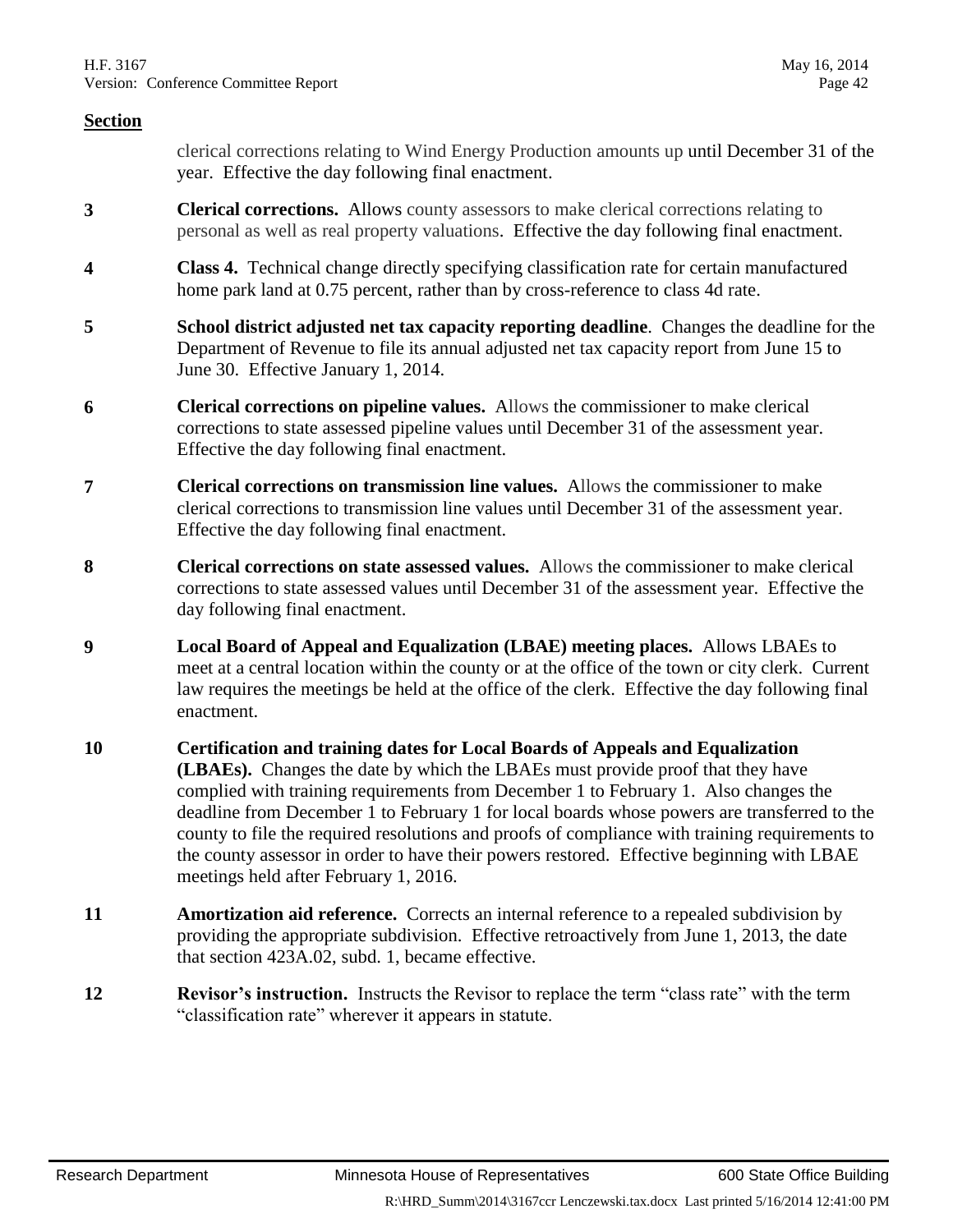#### **Article 11: Department of Revenue – Technical and Policy Income, Sales, and Miscellaneous Tax Provisions**

### **Overview**

This article makes changes in income, sales, and miscellaneous tax provisions, as recommended by the Department of Revenue (DOR).

- **1 Procedure to request abatement.** Clarifies that taxpayers requesting abatement of penalties may at the same time request abatement of related interest and the additional tax charge. Under current law the commissioner may abate all these items. Effective the day following final enactment.
- **2 Limitations period for assessment.** Extends the time period in which the commissioner may make a personal liability assessment to within one year of a final administrative or judicial determination of the underlying business tax. Current law limits the commissioner to make a personal liability assessment within the prescribed period of limitations for assessing the underlying business tax, or within one year after the date of an order assessing the underlying tax, whichever period expires later, with the result that the personal liability assessment must be made before the final determination of the amount of the underlying business tax. Effective the day following final enactment.
- **<sup>3</sup> Withholding tax return due dates.** Changes the due date of the fourth quarter withholding tax return from February 28 to January 31, or to February 10 if all withholding deposits for the quarter have been timely made. This change makes the state fourth quarter withholding tax due date the same as the federal due date. Effective for returns due after January 1, 2016.

Also relieves some seasonal employers from having to file withholding tax returns for periods of anticipated inactivity, unless they pay wages during that period. Effective for wages paid after December 31, 2015.

- **4 Determination of sales factor; corporate apportionment.** Strikes a reference in the sales factor to sales of tangible personal property made within this state that limited it to taxpayers with nexus in Minnesota. Effective the day following final enactment.
- **5 Dyed fuel**. Clarifies that dyed biodiesel and dyed biodiesel blends are included in the definition of dyed fuel. Effective the day following final enactment.
- **6 Special revenue account appropriation.** Provides annual appropriation language for the amounts the commissioner of revenue is authorized to deduct as reimbursement of its indirect costs for administering the collection and remittance of the prepaid wireless E911 fee and the prepaid wireless telecommunications access Minnesota fee. Effective retroactively from January 1, 2014, the date that the fees took effect.
- **7 Contribution in aid of construction.** Retroactively amends the effective date for a provision enacted in Laws 2013, Chapter 143 that provided that payments to cooperative electric associations or public utilities as a contribution in aid of construction are not retail